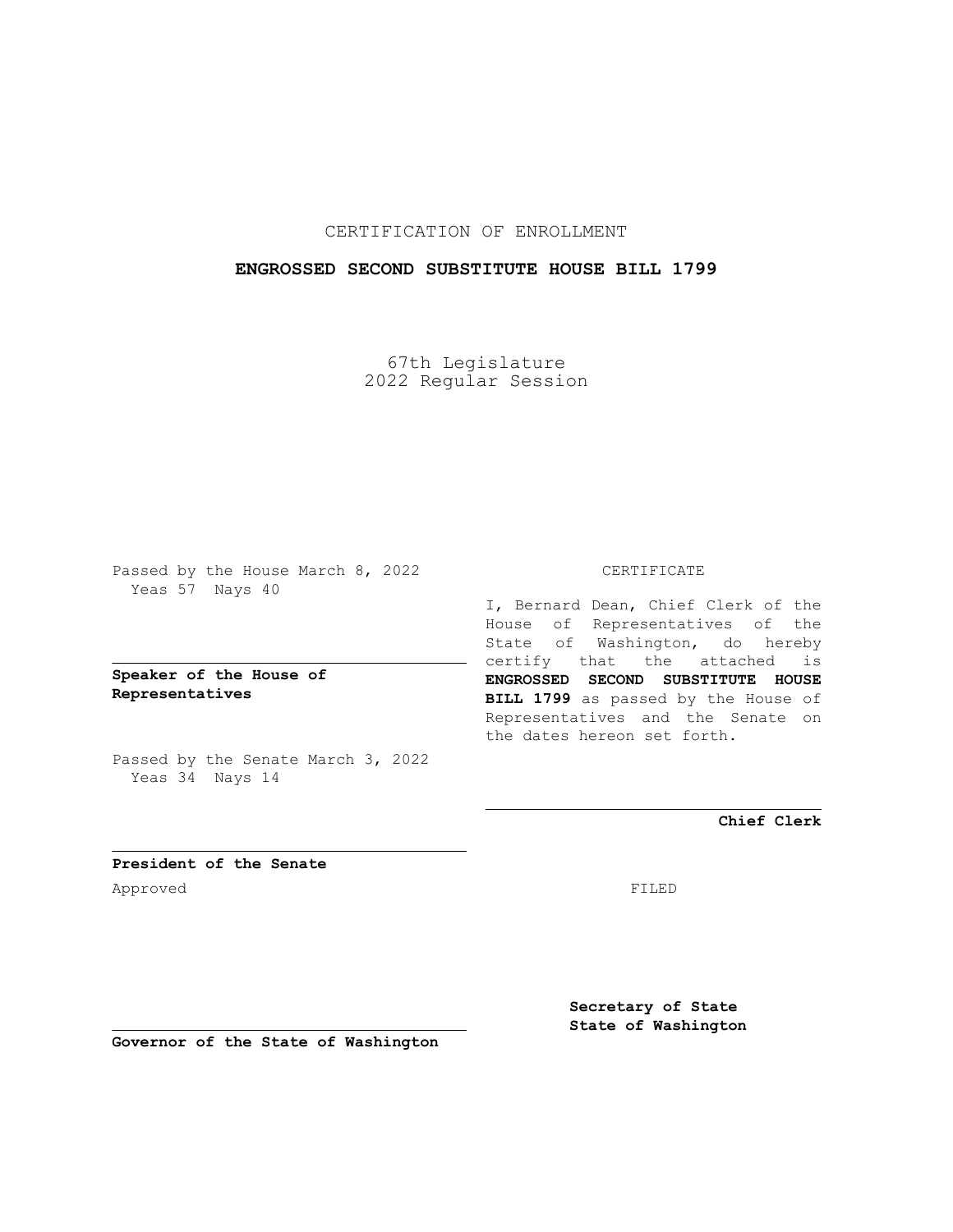#### **ENGROSSED SECOND SUBSTITUTE HOUSE BILL 1799**

AS AMENDED BY THE SENATE

Passed Legislature - 2022 Regular Session

#### **State of Washington 67th Legislature 2022 Regular Session**

**By** House Appropriations (originally sponsored by Representatives Fitzgibbon, Berry, Duerr, Riccelli, and Harris-Talley)

READ FIRST TIME 02/07/22.

 AN ACT Relating to organic materials management; amending RCW 70A.205.040, 70A.205.015, 69.80.031, 69.80.040, 89.08.615, 43.155.020, 36.70.330, 39.30.040, 70A.455.010, 70A.455.020, 70A.455.040, 70A.455.050, 70A.455.060, 70A.455.070, 70A.455.080, 70A.455.090, 70A.455.100, and 70A.455.030; reenacting and amending RCW 43.21B.110 and 43.21B.300; adding new sections to chapter 70A.205 RCW; adding a new section to chapter 43.21C RCW; adding a new section to chapter 15.04 RCW; adding a new section to chapter 36.70A RCW; adding a new section to chapter 35.63 RCW; adding a new section to chapter 35A.63 RCW; adding new sections to chapter 43.19A RCW; adding a new section to chapter 70A.455 RCW; adding a new chapter to Title 70A RCW; creating new sections; repealing RCW 70A.455.110 and 13 70A.455.900; and prescribing penalties.

BE IT ENACTED BY THE LEGISLATURE OF THE STATE OF WASHINGTON:

 NEW SECTION. **Sec. 1.** (1) The legislature finds that landfills are a significant source of emissions of methane, a potent greenhouse gas. Among other economic and environmental benefits, the diversion of organic materials to productive uses will reduce methane emissions.

 (2) In order to reduce methane emissions associated with organic materials, the legislature finds that it will be beneficial to

p. 1 E2SHB 1799.PL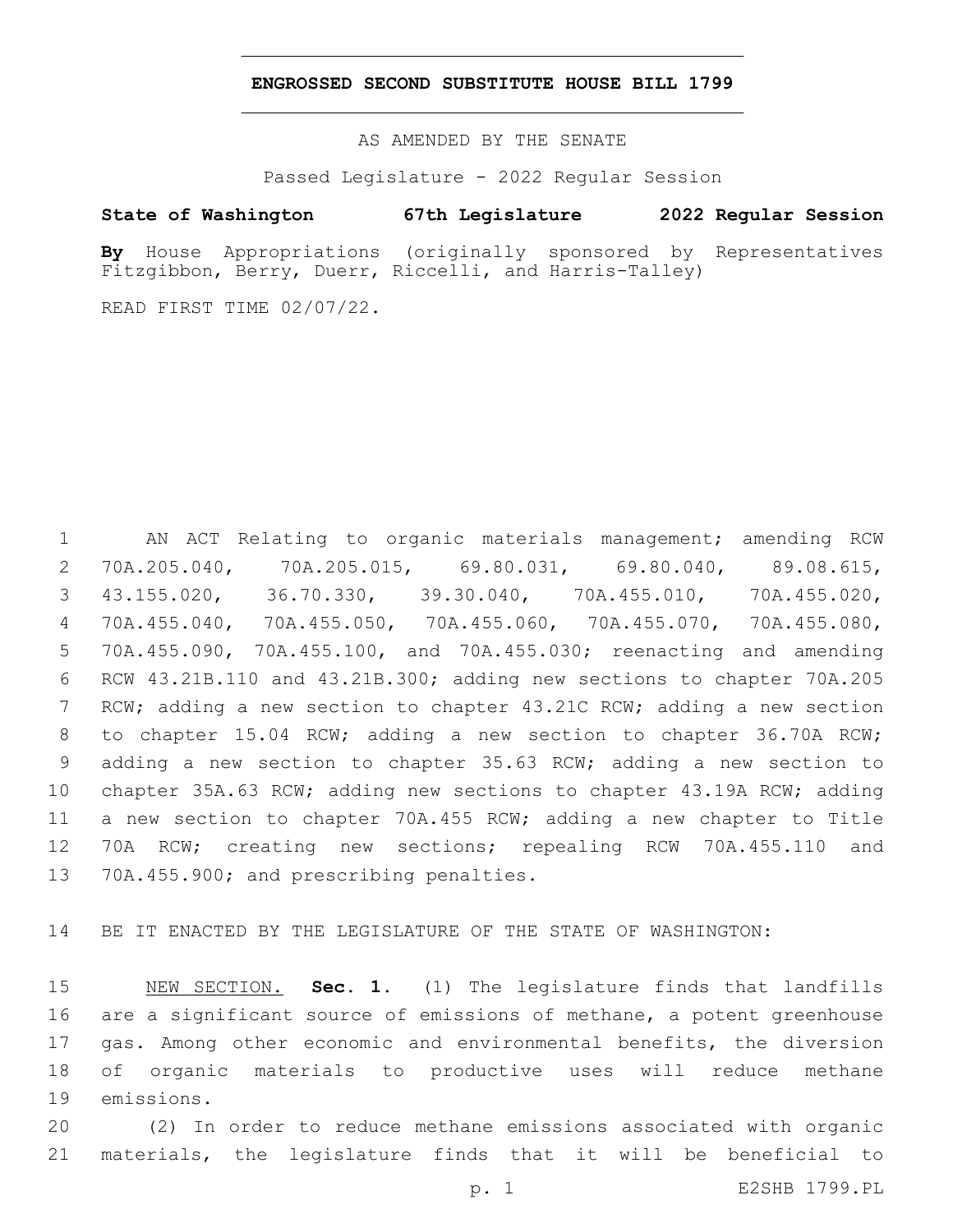improve a variety of aspects of how organic materials and organic material wastes are reduced, managed, incentivized, and regulated under state law. Therefore, it is the intent of the legislature to support the diversion of organic materials from landfills through a variety of interventions to support productive uses of organic material wastes, including by:6

 (a) Requiring some local governments to begin providing separated organic material collection services within their jurisdictions in order to increase volumes of organic materials collected and delivered to composting and other organic material management facilities and reduce the volumes of organic materials collected in conjunction with other solid waste and delivered to landfills;

 (b) Requiring local governments to consider state organic material management goals and requirements in the development of 15 their local solid waste plans;

 (c) Requiring some businesses to manage their organic material wastes in a manner that does not involve landfilling them, in order to address one significant source of organic materials that currently 19 frequently end up in landfills;

 (d) Reducing legal liability risk barriers to the donation of edible food in order to encourage the recovery of foods that might 22 otherwise be landfilled:

 (e) Establishing the Washington center for sustainable food management within the department of ecology in order to coordinate 25 and improve statewide food waste reduction and diversion efforts;

 (f) Establishing various new funding and financial incentives intended to increase composting and other forms of productive organic materials management, helping to make the responsible management of organic materials more cost-competitive with landfilling of organic 30 material wastes;

 (g) Facilitating the siting of organic material management facilities in order to ensure that adequate capacity exists to process organic materials at the volumes necessary to achieve state 34 organic material diversion goals;

 (h) Encouraging cities and counties to procure more of the compost and finished products created from their organic material wastes in order to support the economic viability of processes to turn organic materials into finished products, and increasing the likelihood that composting and other responsible organic material 40 management options are economically viable; and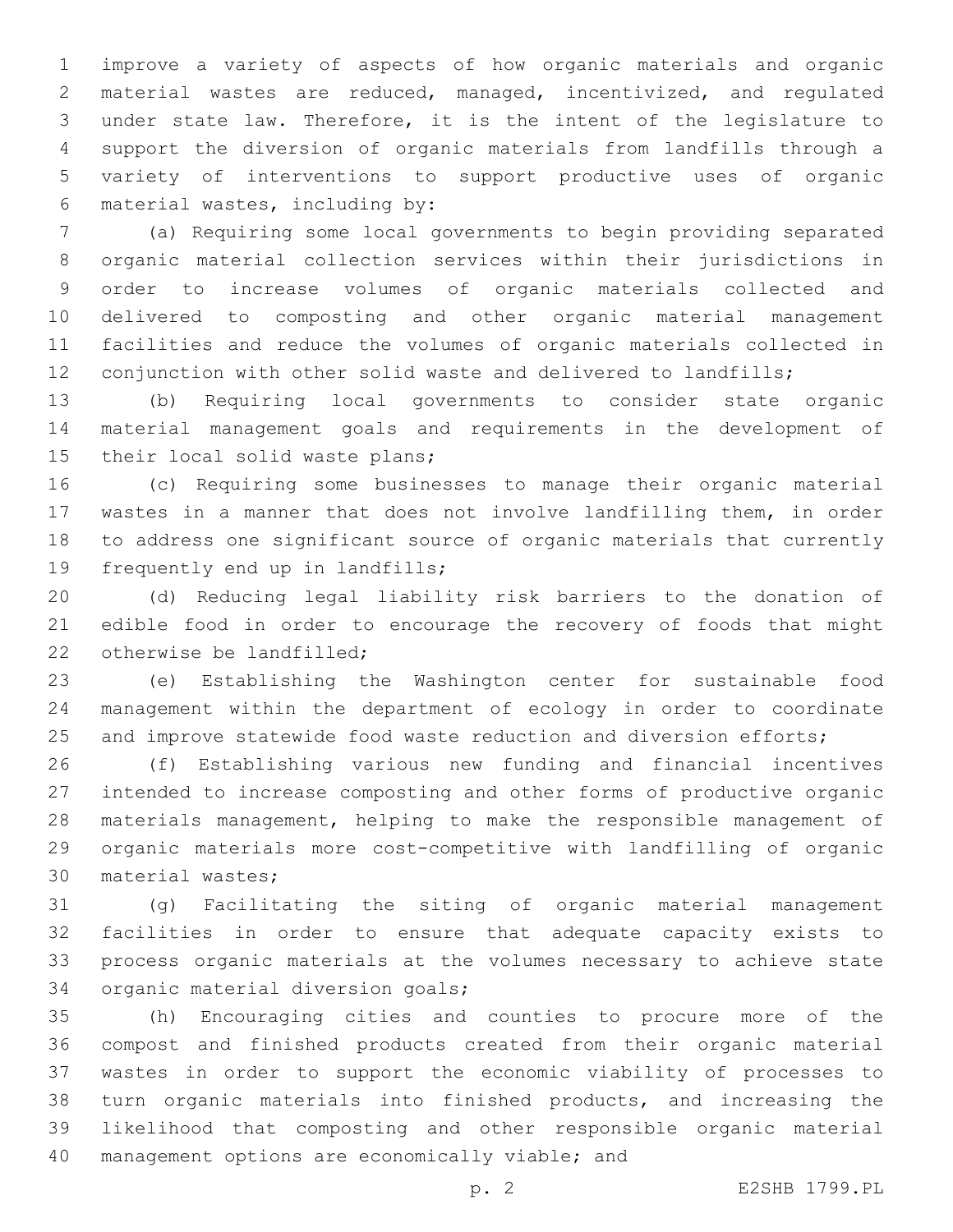(i) Amending standards related to the labeling of plastic and compostable products in order to reduce contamination of the waste streams handled by compost and organic material management facilities and improve the economic viability of those responsible organic 5 material management options.

**PART 1**

#### **State Targets and Organic Material Waste Collection Requirements**

 NEW SECTION. **Sec. 101.** A new section is added to chapter 9 70A.205 RCW to read as follows:

 (1)(a) The state establishes a goal for the landfill disposal of organic materials at a level representing a 75 percent reduction by 2030 in the statewide disposal of organic material waste, relative to 2015 levels.13

 (b) The state establishes a goal that no less than 20 percent of the volume of edible food that was disposed of as of 2015 be 16 recovered for human consumption by 2025.

 (2) The provisions of subsection (1) of this section are in addition to the food waste reduction goals of RCW 70A.205.715(1).

 NEW SECTION. **Sec. 102.** A new section is added to chapter 20 70A.205 RCW to read as follows:

 (1) Beginning January 1, 2027, in each jurisdiction that implements a local solid waste plan under RCW 70A.205.040:

 (a) Source-separated organic solid waste collection services must be provided at least every other week or at least 26 weeks annually 25 to:

26 (i) All residents; and

 (ii) Nonresidential customers that generate more than .25 cubic yard per week of organic materials for management; and

 (b) All organic solid waste collected from residents and businesses under (a) of this subsection must be managed through 31 organic materials management.

 (2) A jurisdiction may charge and collect fees or rates for the services provided under subsection (1) of this section, consistent with the jurisdiction's authority to impose fees and rates under 35 chapters 35.21, 35A.21, 36.58, and 36.58A RCW.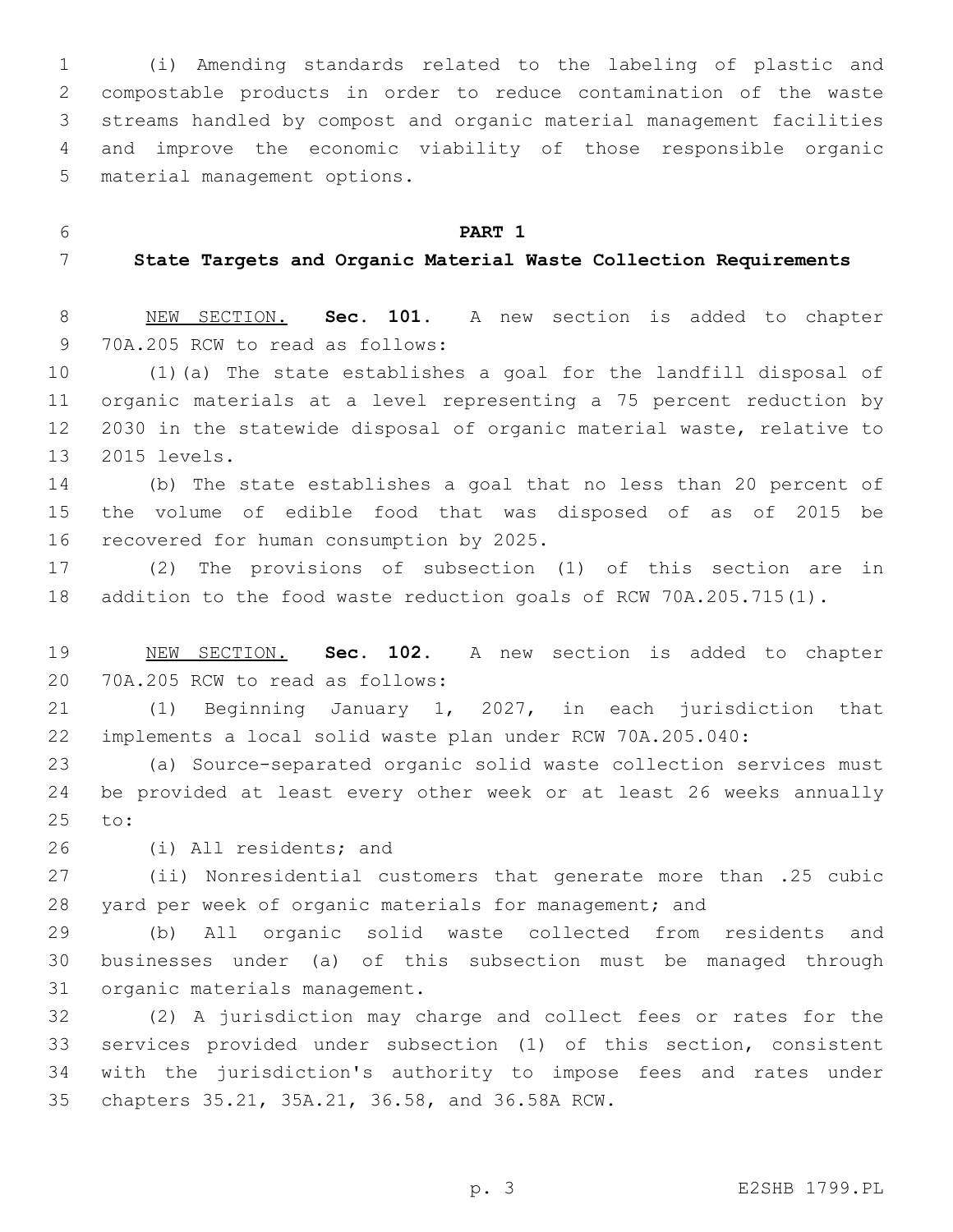(3)(a) Except as provided in (d) of this subsection, the requirements of this section do not apply in a jurisdiction if the 3 department determines that the following apply:

 (i) The jurisdiction disposed of less than 5,000 tons of solid waste in the most recent year for which data is available;

 (ii) The jurisdiction has a total population of less than 25,000 7 people; or

 (iii) The jurisdiction has a total population between 25,000 and 50,000 people and curbside organic solid waste collection services 10 are not offered in any area within the jurisdiction, as of July 1, 11 2022.

(b) The requirements of this section do not apply:

 (i) In census tracts that have a population density of less than 75 people per square mile that are serviced by the jurisdiction and located in unincorporated portions of a county, as determined by the 16 department, in counties not planning under chapter 36.70A RCW; and

 (ii) Outside of urban growth areas designated pursuant to RCW 36.70A.110 in unincorporated portions of a county planning under 19 chapter 36.70A RCW.

 (c) In addition to the exemptions in (a) and (b) of this subsection, the department may issue a renewable waiver to jurisdictions or portions of a jurisdiction under this subsection for up to five years, based on consideration of factors including the distance to organic materials management facilities, the sufficiency of the capacity to manage organic materials at facilities to which organic materials could feasibly and economically be delivered from the jurisdiction, and restrictions in the transport of organic materials under chapter 17.24 RCW. The department may adopt rules to specify the type of information that a waiver applicant must submit to the department and to specify the department's process for 31 reviewing and approving waiver applications.

 (d) Beginning January 1, 2030, the department may adopt a rule to require that the provisions of this section apply in the jurisdictions identified in (b) and (c) of this subsection, but only if the department determines that the goals established in section 101(1) of this act have not or will not be achieved.

 (4) Any city that newly begins implementing an independent solid waste plan under RCW 70A.205.040 after July 1, 2022, must meet the 39 requirements of subsection (1) of this section.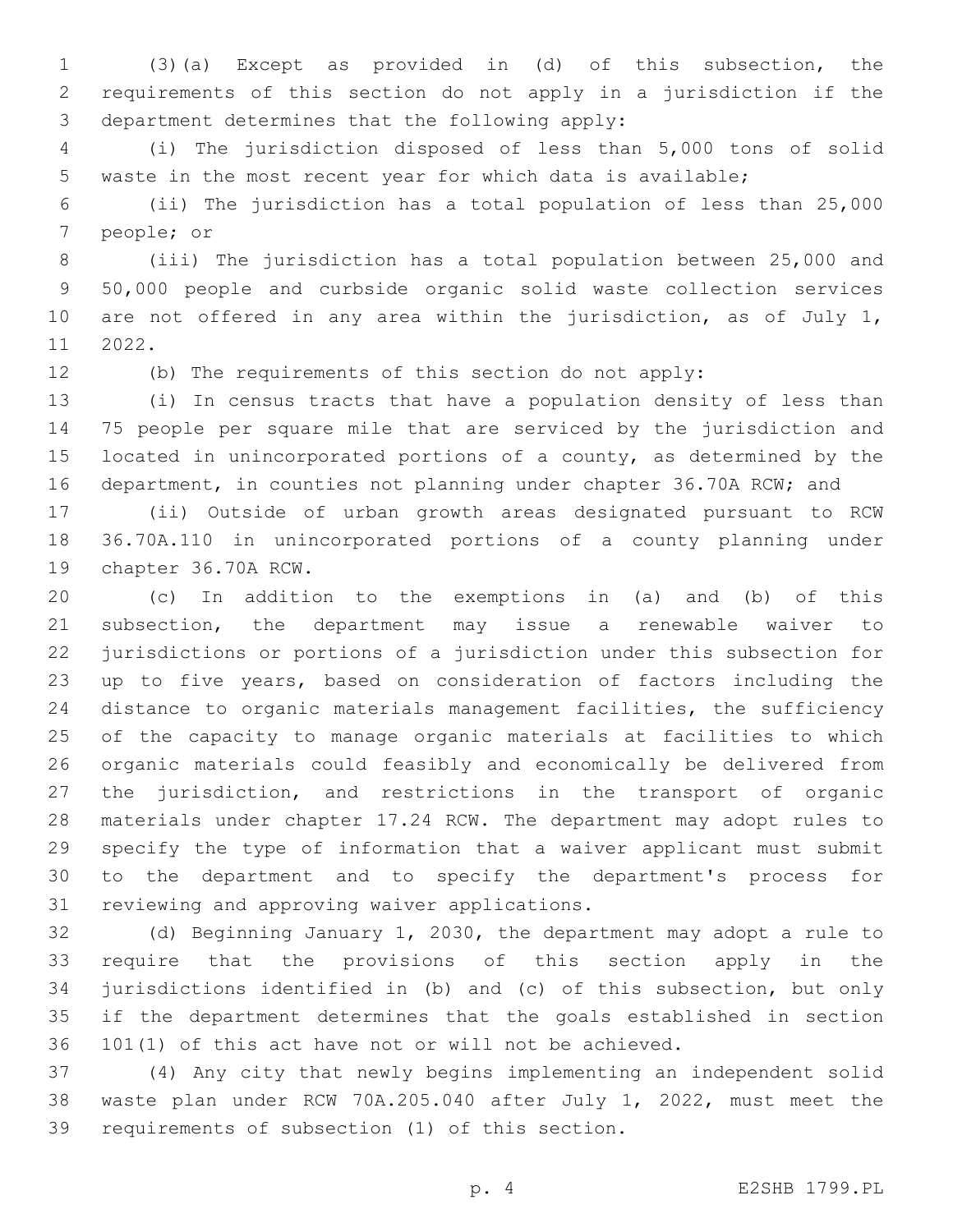**Sec. 103.** RCW 70A.205.040 and 2010 c 154 s 2 are each amended to 2 read as follows:

 (1) Each county within the state, in cooperation with the various cities located within such county, shall prepare a coordinated, comprehensive solid waste management plan. Such plan may cover two or more counties. The purpose is to plan for solid waste and materials reduction, collection, and handling and management services and programs throughout the state, as designed to meet the unique needs of each county and city in the state. When updating a solid waste management plan developed under this chapter, after June 10, 2010, local comprehensive plans must consider and plan for the following 12 handling methods or services:

 (a) Source separation of recyclable materials and products, 14 organic materials, and wastes by generators;

(b) Collection of source separated materials;

 (c) Handling and proper preparation of materials for reuse or 17 recycling;

 (d) Handling and proper preparation of organic materials for ((composting or anaerobic digestion)) organic materials management; 20 and

(e) Handling and proper disposal of nonrecyclable wastes.

 (2) When updating a solid waste management plan developed under this chapter, after June 10, 2010, each local comprehensive plan must, at a minimum, consider methods that will be used to address the 25 following:

(a) Construction and demolition waste for recycling or reuse;

 (b) Organic material including yard debris, food waste, and food 28 contaminated paper products for ((composting or anaerobic digestion)) 29 organic materials management;

30 (c) Recoverable paper products for recycling;

(d) Metals, glass, and plastics for recycling; and

32 (e) Waste reduction strategies.

33 (3)(a) When newly developing, updating, or amending a comprehensive solid waste management plan developed under this chapter, after July 1, 2024, each local comprehensive solid waste management plan must consider the transition to the requirements of 37 section 102 of this act, and each comprehensive solid waste management plan implemented by a county must identify:

 (i) The priority areas within the county for the establishment of organic materials management facilities. Priority areas must be in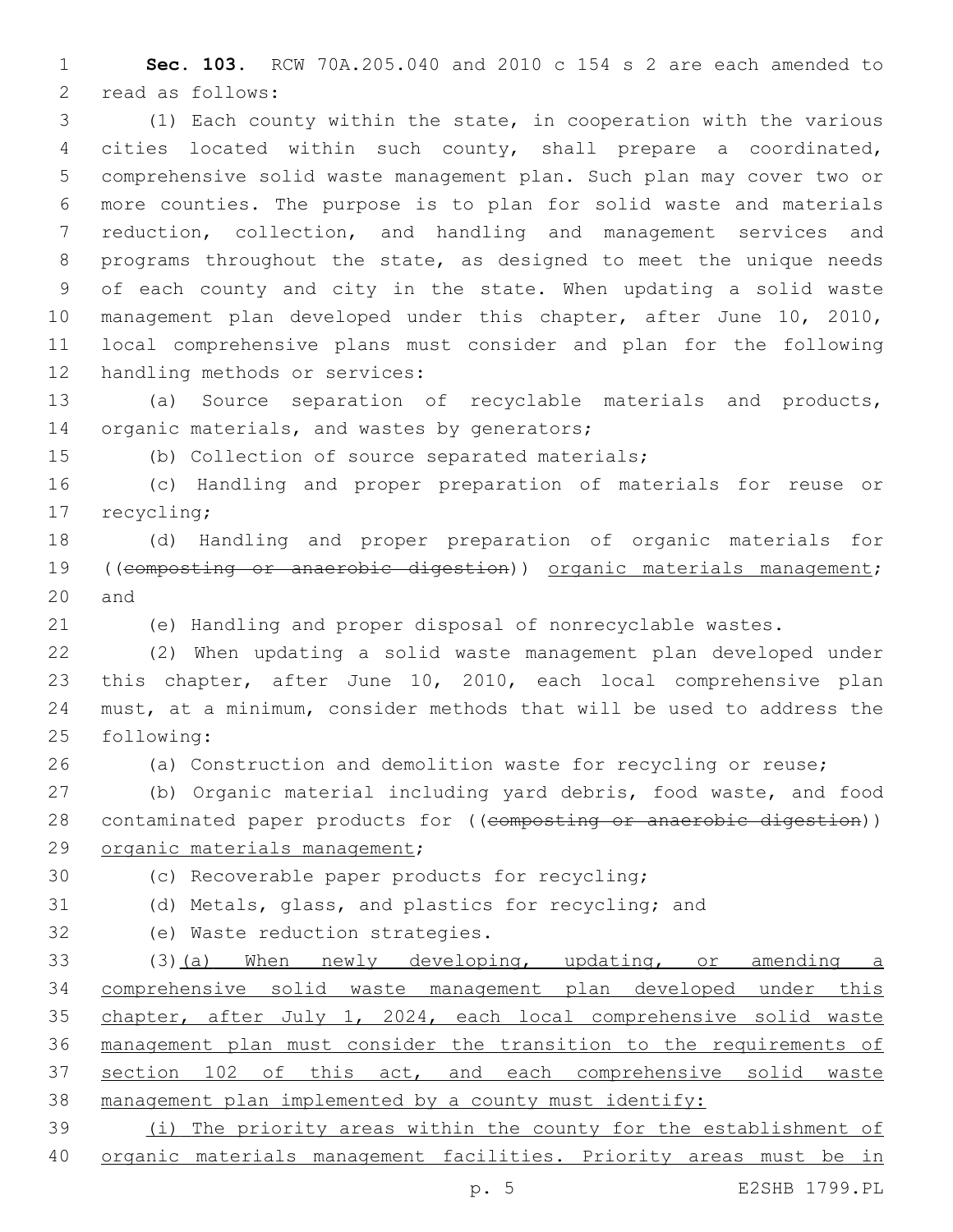industrial zones, agricultural zones, or rural zones, and may not be located in overburdened communities identified by the department of ecology under chapter 70A.02 RCW. Priority areas should be designated with an attempt to minimize incompatible uses and potential impacts 5 on residential areas; and

 (ii) Organic materials management facility volumetric capacity required to manage the county's organic materials in a manner consistent with the goals of section 101 of this act.

 (b) When newly developing, updating, or amending a comprehensive solid waste management plan developed under this chapter, after 11 January 1, 2027, each local comprehensive solid waste management plan 12 must be consistent with the requirements of section 102 of this act.

13 (c)(i) Notwithstanding (a) and (b) of this subsection, and except as provided in (c)(ii) of this subsection, a jurisdiction implementing a local comprehensive solid waste management plan under 16 this chapter may not site the increase or expansion of any existing organic materials management facility that processed more than 200,000 tons of material, relative to 2019 levels.

 (ii) The limitation in (c)(i) of this subsection does not apply to the siting of any anaerobic digester or anaerobic digestion facility.

(4) Each city shall:22

 (a) Prepare and deliver to the county auditor of the county in which it is located its plan for its own solid waste management for 25 integration into the comprehensive county plan;

 (b) Enter into an agreement with the county pursuant to which the city shall participate in preparing a joint city-county plan for 28 solid waste management; or

 (c) Authorize the county to prepare a plan for the city's solid waste management for inclusion in the comprehensive county plan.

 ( $(44)$ )) (5) Two or more cities may prepare a plan for inclusion in the county plan. With prior notification of its home county of its intent, a city in one county may enter into an agreement with a city in an adjoining county, or with an adjoining county, or both, to prepare a joint plan for solid waste management to become part of the 36 comprehensive plan of both counties.

 $(1)(\overline{5})$  (( $(\overline{5})$ ) (6) After consultation with representatives of the cities and counties, the department shall establish a schedule for the development of the comprehensive plans for solid waste management. In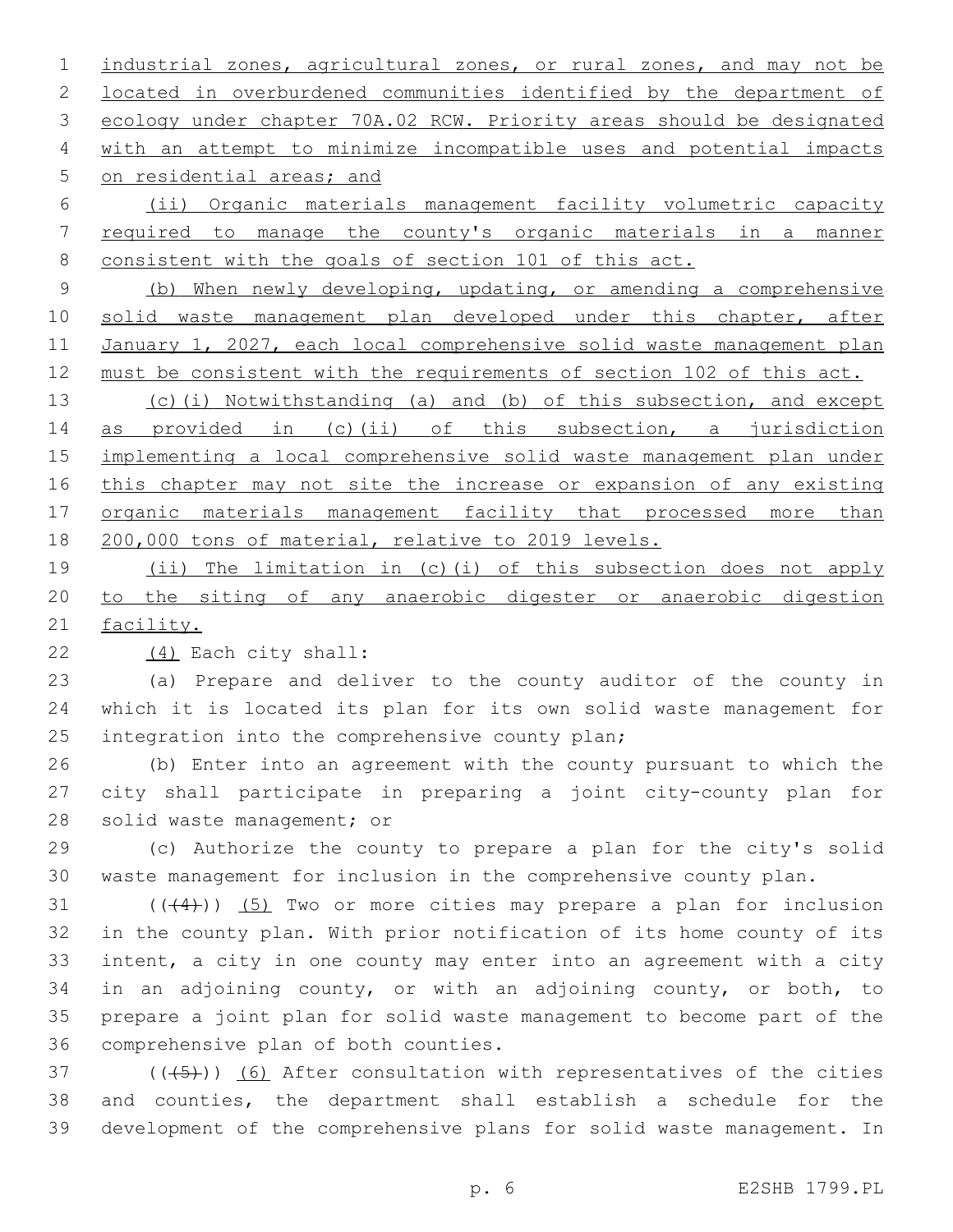preparing such a schedule, the department shall take into account the probable cost of such plans to the cities and counties.

3 (((6)) (7) Local governments shall not be required to include a hazardous waste element in their solid waste management plans.

 NEW SECTION. **Sec. 104.** (1) The department of ecology must contract with a third-party consultant to conduct a study of the adequacy of local government solid waste management funding, including options and recommendations to provide funding for solid waste programs in the future if significant statewide policy changes are enacted. The department must include the Washington association of county solid waste managers, the association of Washington cities, an association that represents the private sector solid waste industry, and other stakeholders in scoping the study and reviewing the consultant's findings and recommendations prior to submittal to the legislature.

16 (2) The study must include:

 (a) Consideration for jurisdictional type, location, size, service level, and other relevant differences between cities and 19 counties;

 (b) A review and update of current funding types and levels 21 available, and their rate of adoption;

 (c) The funding needs to implement the solid waste core services model developed by the Washington association of county solid waste 24 managers;

 (d) Alternative funding models utilized by other publicly managed solid waste programs in other states or countries that may be 27 relevant to Washington; and

 (e) An evaluation of the impacts on solid waste funding resources available to cities and counties from statewide solid waste management policy proposals considered by the legislature or enacted 31 in the last four years, including proposals to:

(i) Reduce the quantity of organic waste to landfills;

 (ii) Manage products through product stewardship or extended 34 producer responsibility programs;

(iii) Improve or install new or updated methane capture systems;

 (iv) Increase postconsumer content requirements for materials 37 collected in solid waste programs; and

 (v) Other related proposals that may impact solid waste funding 39 resources.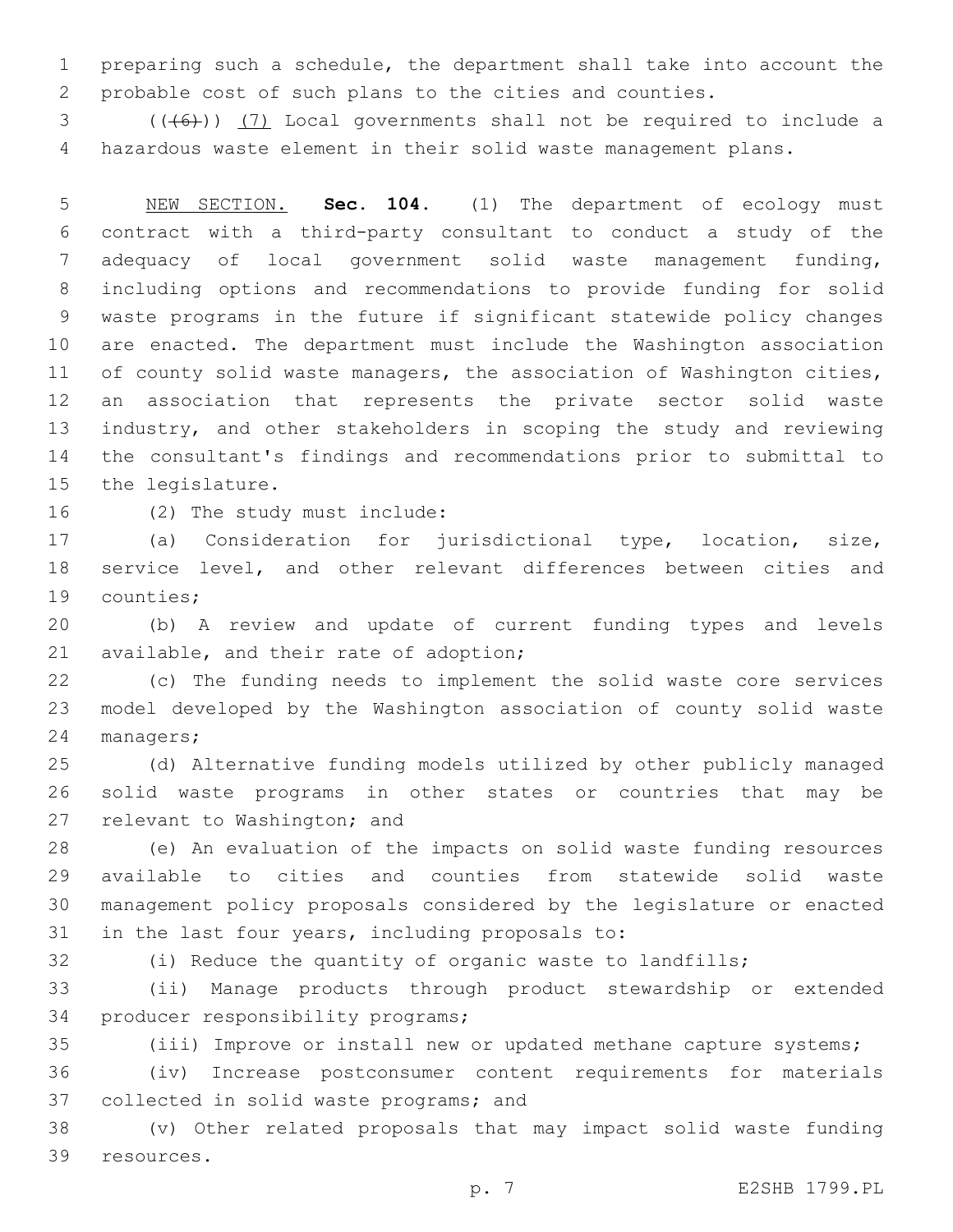(3) The study must evaluate a range of forecasted fiscal impacts for each type of policy change on local government solid waste management programs, including:3

(a) The level of service provided by local government;

5 (b) Costs to the local government;

- (c) Existing revenue levels; and6
- 7 (d) The need for additional revenue.

 (4) The department must submit the report, including findings and any recommendations, to the appropriate committees of the legislature 10 by July 1, 2023.

 **Sec. 105.** RCW 70A.205.015 and 2020 c 20 s 1161 are each amended 12 to read as follows:

 ((As used in this chapter, unless the context indicates 14 otherwise:)) The definitions in this section apply throughout this 15 chapter unless the context clearly requires otherwise.

(1) "City" means every incorporated city and town.

 (2) "Commission" means the utilities and transportation 18 commission.

 (3) "Composted material" means organic solid waste that has been subjected to controlled aerobic degradation at a solid waste facility in compliance with the requirements of this chapter. Natural decay of organic solid waste under uncontrolled conditions does not result in 23 composted material.

(4) "Department" means the department of ecology.

(5) "Director" means the director of the department of ecology.

 (6) "Disposal site" means the location where any final treatment, utilization, processing, or deposit of solid waste occurs.

 (7) "Energy recovery" means a process operating under federal and state environmental laws and regulations for converting solid waste into usable energy and for reducing the volume of solid waste.

 (8) "Functional standards" means criteria for solid waste handling expressed in terms of expected performance or solid waste 33 handling functions.

 (9) "Incineration" means a process of reducing the volume of solid waste operating under federal and state environmental laws and regulations by use of an enclosed device using controlled flame combustion.37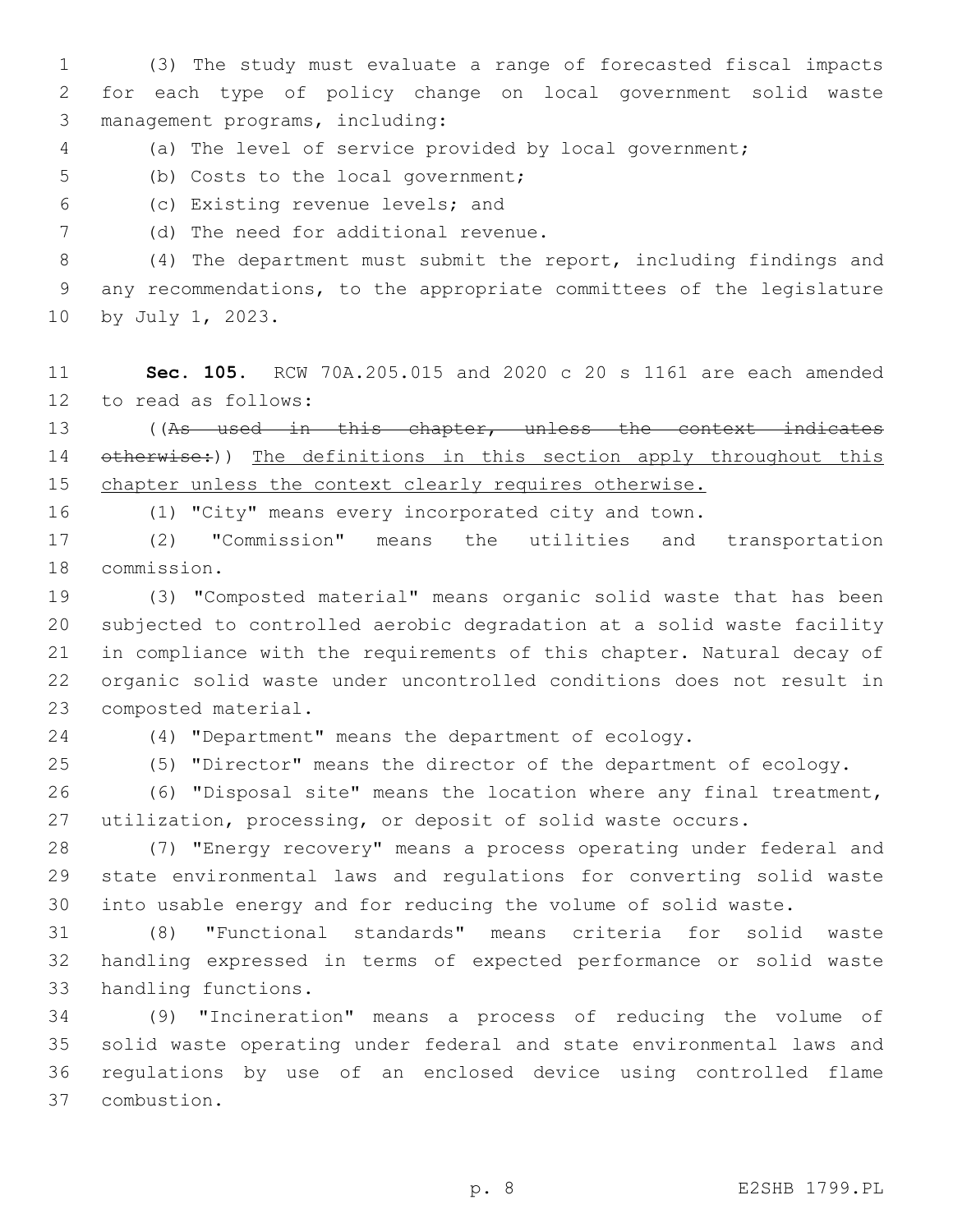(10) "Inert waste landfill" means a landfill that receives only inert waste, as determined under RCW 70A.205.030, and includes facilities that use inert wastes as a component of fill.

 (11) "Jurisdictional health department" means city, county, city-5 county, or district public health department.

 (12) "Landfill" means a disposal facility or part of a facility at which solid waste is placed in or on land and which is not a land 8 treatment facility.

(13) "Local government" means a city, town, or county.

 (14) "Modify" means to substantially change the design or operational plans including, but not limited to, removal of a design element previously set forth in a permit application or the addition of a disposal or processing activity that is not approved in the 14 permit.

 (15) "Multiple-family residence" means any structure housing two 16 or more dwelling units.

 (16) "Person" means individual, firm, association, copartnership, political subdivision, government agency, municipality, industry, public or private corporation, or any other entity whatsoever.

 (17) "Recyclable materials" means those solid wastes that are separated for recycling or reuse, such as papers, metals, and glass, that are identified as recyclable material pursuant to a local comprehensive solid waste plan. Prior to the adoption of the local comprehensive solid waste plan, adopted pursuant to RCW 70A.205.075(2), local governments may identify recyclable materials 26 by ordinance from July 23, 1989.

 (18) "Recycling" means transforming or remanufacturing waste materials into usable or marketable materials for use other than 29 landfill disposal or incineration.

 (19) "Residence" means the regular dwelling place of an 31 individual or individuals.

 (20) "Sewage sludge" means a semisolid substance consisting of settled sewage solids combined with varying amounts of water and dissolved materials, generated from a wastewater treatment system, that does not meet the requirements of chapter 70A.226 RCW.

 (21) "Soil amendment" means any substance that is intended to improve the physical characteristics of the soil, except composted material, commercial fertilizers, agricultural liming agents, unmanipulated animal manures, unmanipulated vegetable manures, food wastes, food processing wastes, and materials exempted by rule of the

p. 9 E2SHB 1799.PL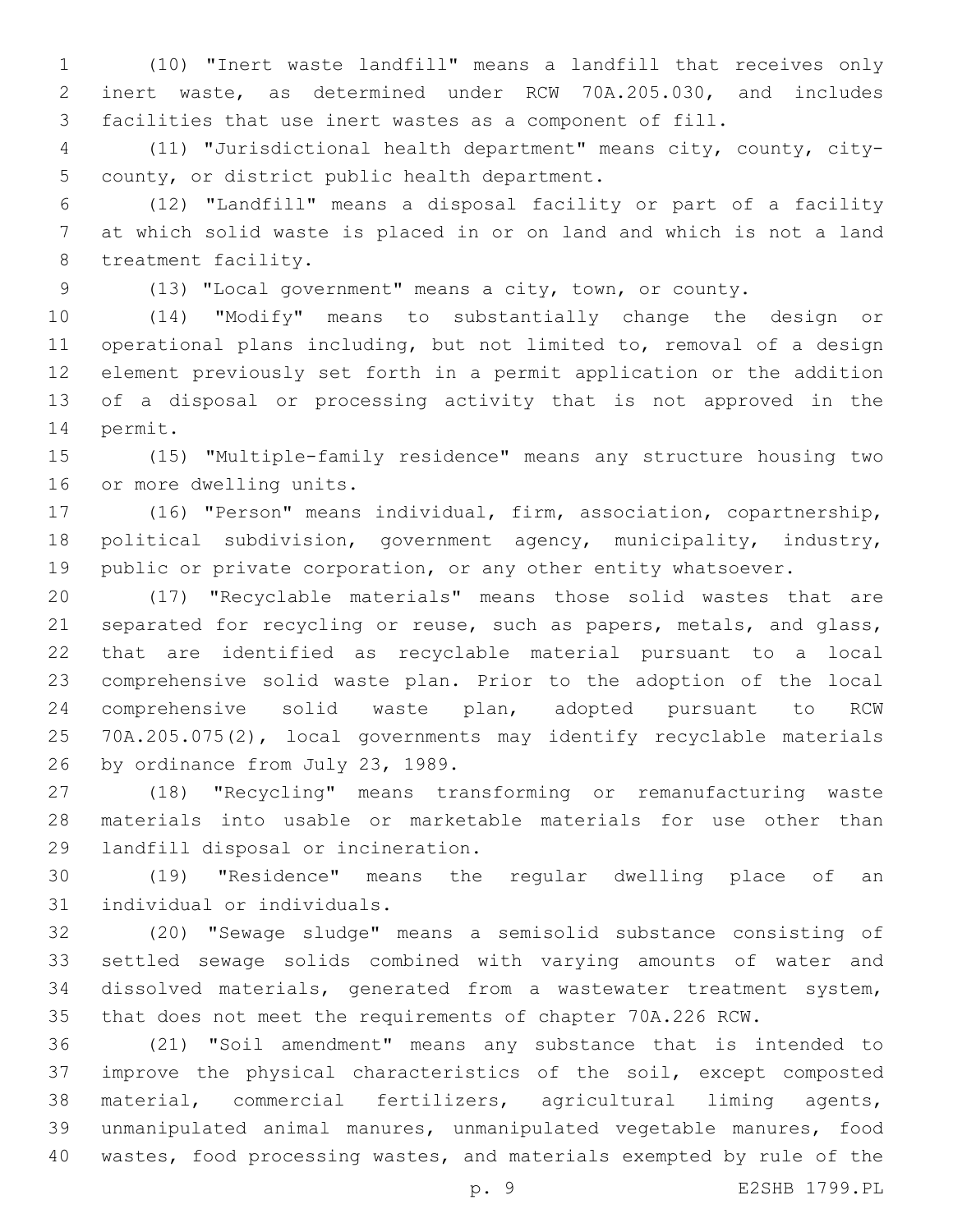department, such as biosolids as defined in chapter 70A.226 RCW and 2 wastewater as regulated in chapter 90.48 RCW.

 (22) "Solid waste" or "wastes" means all putrescible and nonputrescible solid and semisolid wastes including, but not limited to, garbage, rubbish, ashes, industrial wastes, swill, sewage sludge, demolition and construction wastes, abandoned vehicles or parts 7 thereof, and recyclable materials.

 (23) "Solid waste handling" means the management, storage, 9 collection, transportation, treatment, utilization, processing, and final disposal of solid wastes, including the recovery and recycling 11 of materials from solid wastes, the recovery of energy resources from solid wastes or the conversion of the energy in solid wastes to more 13 useful forms or combinations thereof.

 (24) "Source separation" means the separation of different kinds of solid waste at the place where the waste originates.

 (25) "Vehicle" includes every device physically capable of being moved upon a public or private highway, road, street, or watercourse and in, upon, or by which any person or property is or may be transported or drawn upon a public or private highway, road, street, or watercourse, except devices moved by human or animal power or used 21 exclusively upon stationary rails or tracks.

 (26) "Waste-derived soil amendment" means any soil amendment as defined in this chapter that is derived from solid waste as defined in this section, but does not include biosolids or biosolids products regulated under chapter 70A.226 RCW or wastewaters regulated under 26 chapter 90.48 RCW.

 (27) "Waste reduction" means reducing the amount or toxicity of 28 waste generated or reusing materials.

 (28) "Yard debris" means plant material commonly created in the course of maintaining yards and gardens, and through horticulture, gardening, landscaping, or similar activities. Yard debris includes but is not limited to grass clippings, leaves, branches, brush, weeds, flowers, roots, windfall fruit, vegetable garden debris, holiday trees, and tree prunings four inches or less in diameter.

 (29)(a)(i) "Organic materials" means any solid waste that is a biological substance of plant or animal origin capable of microbial degradation.

 (ii) Organic materials include, but are not limited to, manure, yard debris, food waste, food processing waste, wood waste, and garden waste.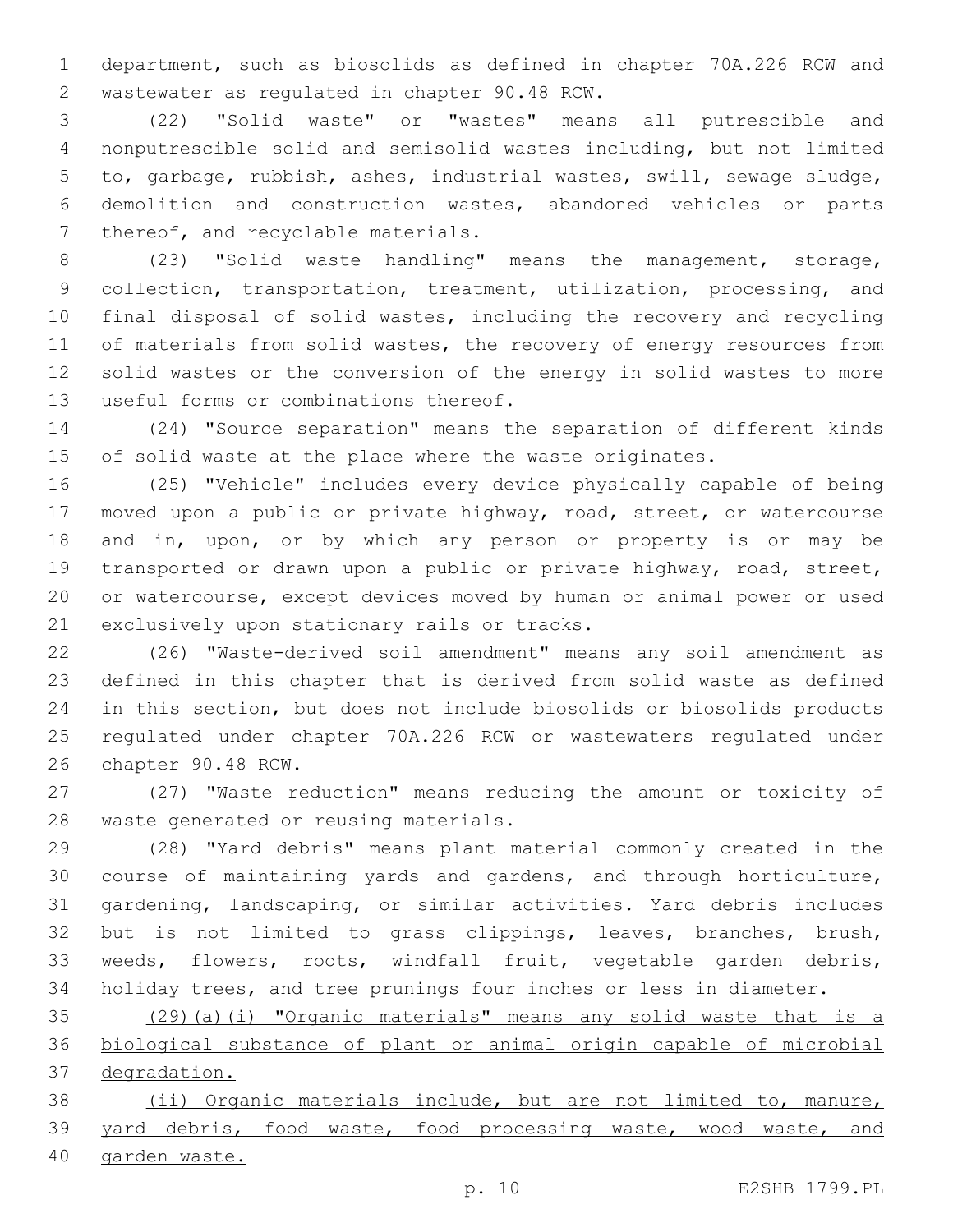(b) "Organic materials" does not include any materials 2 contaminated by herbicides, pesticides, pests, or other sources of chemical or biological contamination that would render a finished product of an organic material management process unsuitable for general public or agricultural use.

 (30) "Organic materials management" means management of organic materials through composting, anaerobic digestion, vermiculture, 8 black soldier fly, or similar technologies.

**PART 2**

### **Requirements for Organics Management by Businesses**

 NEW SECTION. **Sec. 201.** A new section is added to chapter 12 70A.205 RCW to read as follows:

 (1)(a) Beginning July 1, 2023, and each July 1st thereafter, the department must determine which counties and any cities preparing 15 independent solid waste management plans:

 (i) Provide for businesses to be serviced by providers that collect food waste and organic material waste for delivery to solid waste facilities that provide for the organic materials management of 19 organic material waste and food waste; and

 (ii) Are serviced by solid waste facilities that provide for the organic materials management of organic material waste and food waste and have capacity to accept increased volumes of organic materials 23 deliveries.

 (b)(i) The department must determine and designate that the restrictions of this section apply to businesses in a jurisdiction unless the department determines that the businesses in some or all 27 portions of the city or county have:

 (A) No available businesses that collect and deliver organic materials to solid waste facilities that provide for the organic materials management of organic material waste and food waste; or

 (B) No available capacity at the solid waste facilities to which businesses that collect and deliver organic materials could feasibly and economically deliver organic materials from the jurisdiction.

 (ii)(A) In the event that a county or city provides written notification to the department indicating that the criteria of 36 (b)(i)(A) of this subsection are met, then the restrictions of this section apply only in those portions of the jurisdiction that have 38 available service-providing businesses.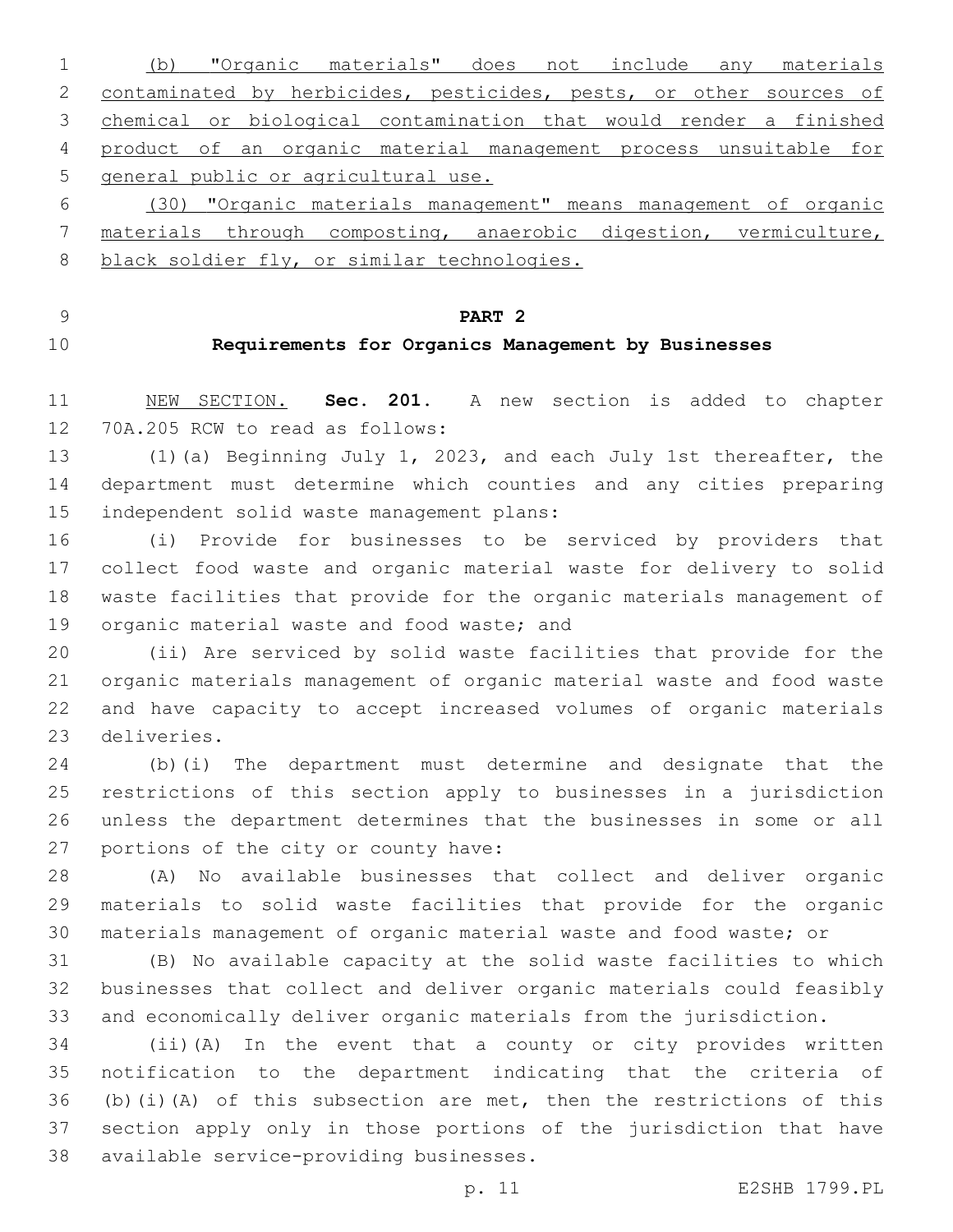(B) In the event that a county or city provides written notification to the department indicating that the criteria of (b)(i)(B) of this subsection are met, then the restrictions of this 4 section do not apply to the jurisdiction.

 (c) The department must make the result of the annual determinations required under this section available on its website.

 (d) The requirements of this section may be enforced by jurisdictional health departments consistent with this chapter, 9 except that:

 (i) A jurisdictional health department may not charge a fee to permit holders to cover the costs of the jurisdictional health department's administration or enforcement of the requirements of 13 this section; and

 (ii) Prior to issuing a penalty under this section, a jurisdictional health department must provide at least two written notices of noncompliance with the requirements of this section to the owner or operator of a business subject to the requirements of this 18 section.

 (2)(a)(i) Beginning January 1, 2024, a business that generates at least eight cubic yards of organic material waste per week must arrange for organic materials management services specifically for 22 organic material waste;

 (ii) Beginning January 1, 2025, a business that generates at least four cubic yards of organic material waste per week must arrange for organic materials management services specifically for 26 organic material waste; and

 (iii) Beginning January 1, 2026, a business that generates at least four cubic yards of solid waste per week shall arrange for organic materials management services specifically for organic material waste, unless the department determines, by rule, that additional reductions in the landfilling of organic materials would be more appropriately and effectively achieved, at reasonable cost to regulated businesses, through the establishment of a different volumetric threshold of solid waste or organic material waste than the threshold of four cubic yards of solid waste per week.

 (b) The following wastes do not count for purposes of determining 37 waste volumes in (a) of this subsection:

(i) Wastes that are managed on-site by the generating business;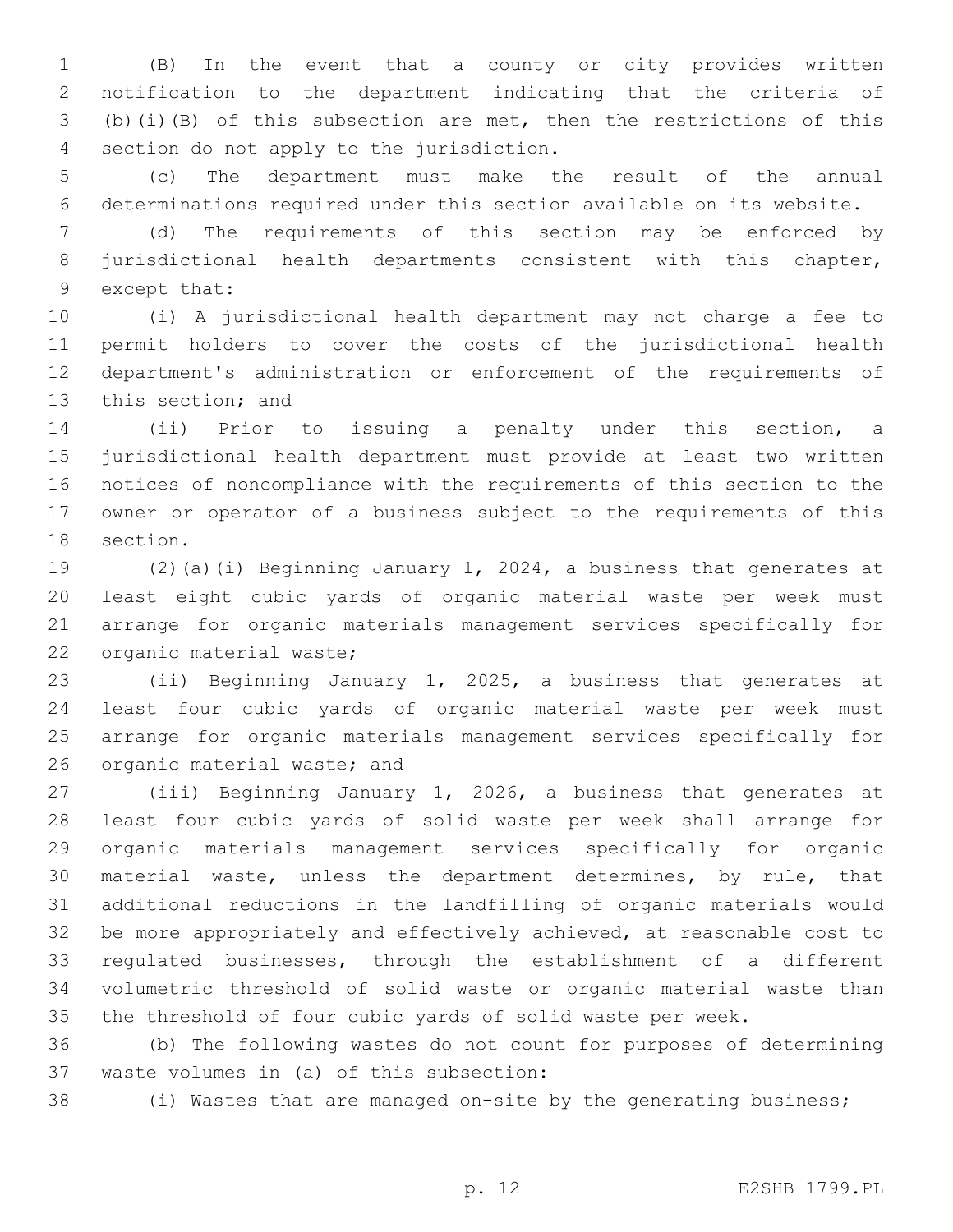(ii) Wastes generated from the growth and harvest of food or fiber that are managed off-site by another business engaged in the 3 growth and harvest of food or fiber;

 (iii) Wastes that are managed by a business that enters into a voluntary agreement to sell or donate organic materials to another 6 business for off-site use; and

 (iv) Wastes generated in exceptional volumes as a result of a 8 natural disaster or other infrequent and unpreventable event.

(3) A business may fulfill the requirements of this section by:

 (a) Source separating organic material waste from other waste, subscribing to a service that includes organic material waste collection and organic materials management, and using such a service for organic material waste generated by the business;

 (b) Managing its organic material waste on-site or self-hauling 15 its own organic material waste for organic materials management;

 (c) Qualifying for exclusion from the requirements of this section consistent with subsection (1)(b) of this section; or

 (d) For a business engaged in the growth, harvest, or processing of food or fiber, entering into a voluntary agreement to sell or donate organic materials to another business for off-site use.

 (4)(a) A business generating organic material waste shall arrange for any services required by this section in a manner that is consistent with state and local laws and requirements applicable to the collection, handling, or recycling of solid and organic material 25 waste.

 (b) Nothing in this section requires a business to dispose of materials in a manner that conflicts with federal or state public health or safety requirements. Nothing in this section requires businesses to dispose of wastes generated in exceptional volumes as a result of a natural disaster or other infrequent and unpreventable event through the options established in subsection (3) of this 32 section.

 (5) When arranging for gardening or landscaping services, the contract or work agreement between a business subject to this section and a gardening or landscaping service must require that the organic material waste generated by those services be managed in compliance 37 with this chapter.

 (6)(a) This section does not limit the authority of a local governmental agency to adopt, implement, or enforce a local organic material waste recycling requirement, or a condition imposed upon a

p. 13 E2SHB 1799.PL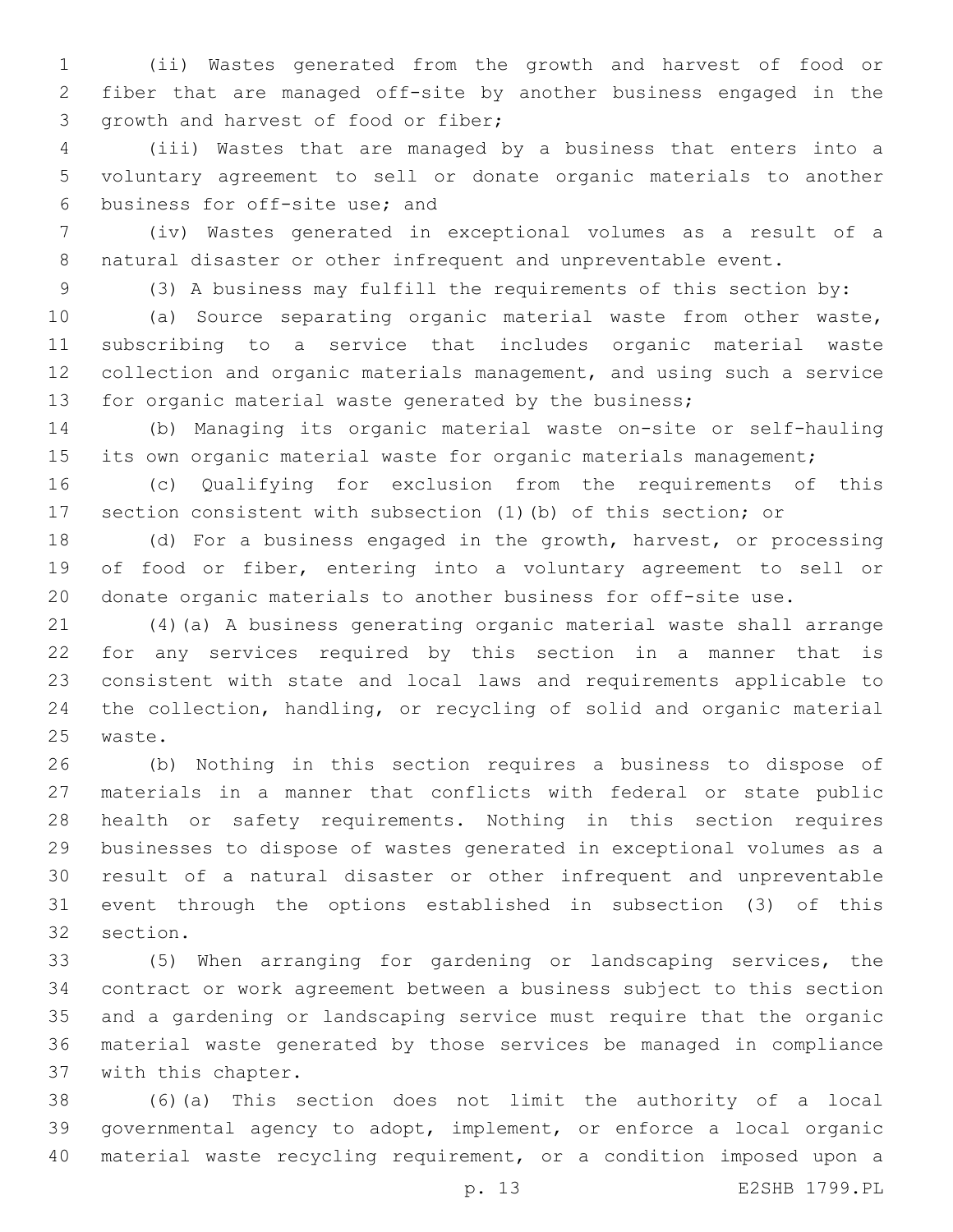self-hauler, that is more stringent or comprehensive than the 2 requirements of this chapter.

 (b) This section does not modify, limit, or abrogate in any 4 manner any of the following:

 (i) A franchise granted or extended by a city, county, city and 6 county, or other local governmental agency;

 (ii) A contract, license, certificate, or permit to collect solid waste previously granted or extended by a city, county, city and 9 county, or other local governmental agency;

 (iii) The right of a business to sell or donate its organic 11 materials; and

 (iv) A certificate of convenience and necessity issued to a solid 13 waste collection company under chapter 81.77 RCW.

 (c) Nothing in this section modifies, limits, or abrogates the authority of a local jurisdiction with respect to land use, zoning, or facility siting decisions by or within that local jurisdiction.

 (d) Nothing in this section changes or limits the authority of the Washington utilities and transportation commission to regulate collection of solid waste, including curbside collection of residential recyclable materials, nor does this section change or limit the authority of a city or town to provide the service itself 22 or by contract under RCW 81.77.020.

 (7) The definitions in this subsection apply throughout this section unless the context clearly indicates otherwise.

 (a)(i) "Business" means a commercial or public entity including, but not limited to, a firm, partnership, proprietorship, joint stock company, corporation, or association that is organized as a for-28 profit or nonprofit entity.

 (ii) "Business" does not include a multifamily residential 30 entity.

 (b) "Food waste" has the same meaning as defined in RCW 32 70A.205.715.

## **PART 3**

#### **Updates to the Washington Good Samaritan Act**

 **Sec. 301.** RCW 69.80.031 and 1994 c 299 s 36 are each amended to 36 read as follows:

 (1) This section may be cited as the "good samaritan food 38 donation act."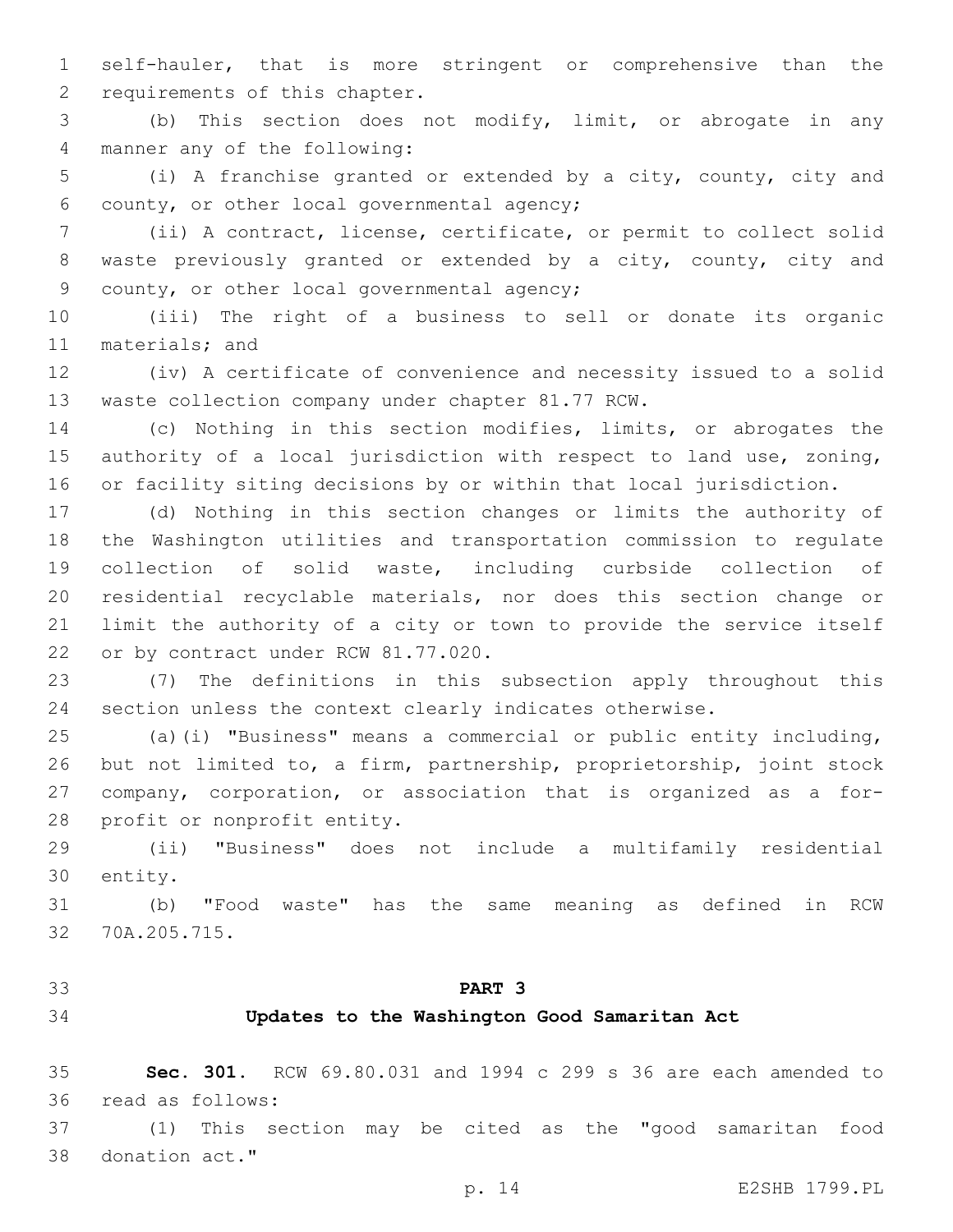(2) ((As used in this section:)) The definitions in this 2 subsection apply throughout this section unless the context clearly requires otherwise.

 (a) "Apparently fit grocery product" means a grocery product that meets ((all quality and)) safety and safety-related labeling standards imposed by federal, state, and local laws and regulations even though the product may not be readily marketable due to appearance, age, freshness, grade, size, surplus, passage of a date on a date label other than a safety or safety-related labeling of a 10 date, or other conditions.

11 (b) "Apparently wholesome food" means food that meets ((all 12 <del>quality and</del>)) safety and safety-related labeling standards imposed by federal, state, and local laws and regulations even though the food may not be readily marketable due to appearance, age, freshness, 15 grade, size, surplus, passage of a date on a date label other than a 16 safety or safety-related labeling of a date, or other conditions.

 (c) "Donate" means to give without requiring anything of monetary value from the recipient, except that the term shall include giving by a nonprofit organization to another nonprofit organization, notwithstanding that the donor organization has charged a nominal fee to the donee organization, if the ultimate recipient or user is not 22 required to give anything of monetary value.

 (d) "Food" means a raw, cooked, processed, or prepared edible substance, ice, beverage, or ingredient used or intended for use in 25 whole or in part for human consumption.

 (e) "Gleaner" means a person who harvests for free distribution to the needy, or for donation to a nonprofit organization for ultimate distribution to the needy, an agricultural crop that has 29 been donated by the owner.

 (f) "Grocery product" means a nonfood grocery product, including a disposable paper or plastic product, household cleaning product, laundry detergent, cleaning product, or miscellaneous household item.

 (g) "Gross negligence" means voluntary and conscious conduct by a person with knowledge, at the time of the conduct, that the conduct is likely to be harmful to the health or well-being of another 36 person.

 (h) "Intentional misconduct" means conduct by a person with knowledge, at the time of the conduct, that the conduct is harmful to 39 the health or well-being of another person.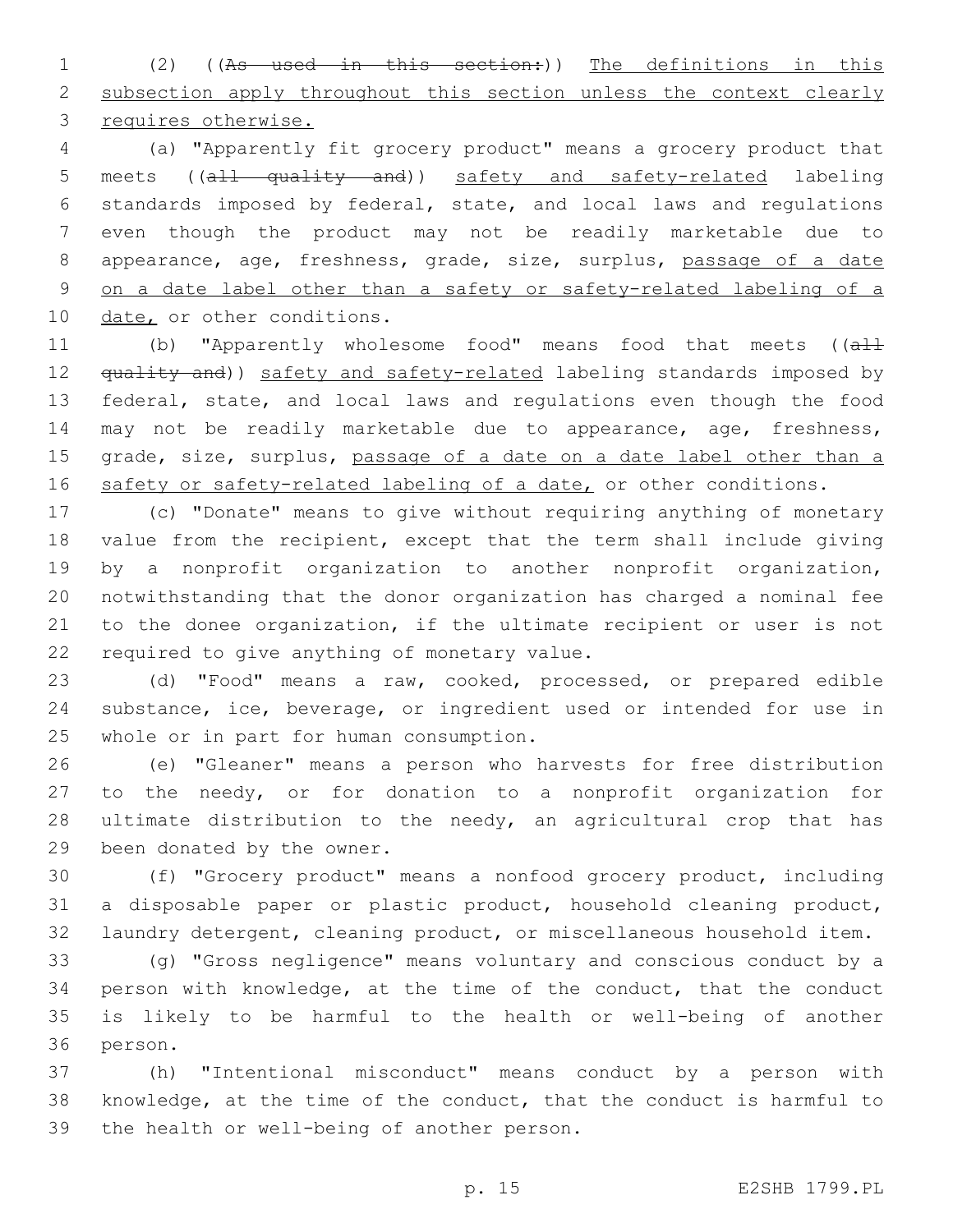(i) "Nonprofit organization" means an incorporated or 2 unincorporated entity that:

 (i) Is operating for religious, charitable, or educational 4 purposes; and

 (ii) Does not provide net earnings to, or operate in any other manner that inures to the benefit of, any officer, employee, or 7 shareholder of the entity.

 (j) "Person" means an individual, corporation, partnership, organization, association, or governmental entity, including a retail grocer, wholesaler, hotel, motel, manufacturer, restaurant, caterer, farmer, and nonprofit food distributor or hospital. In the case of a corporation, partnership, organization, association, or governmental 13 entity, the term includes an officer, director, partner, deacon, trustee, councilmember, or other elected or appointed individual 15 responsible for the governance of the entity.

16 (k) "Qualified direct donor" means any person required to obtain 17 a food establishment permit under chapter 246-215 WAC, as it existed 18 as of January 1, 2022, including a retail grocer, wholesaler, 19 agricultural producer, restaurant, caterer, school food authority, or institution of higher education as defined in RCW 28B.10.016.

21 (1)(i) "Safety and safety-related labeling" means a marking intended to communicate information to a consumer related to a food 23 product's safety. "Safety and safety-related labeling" includes any marking that federal or state law requires to be affixed to a food 25 product including, but not limited to, markings placed on infant formula consistent with 21 C.F.R. Sec. 107.20, as that regulation 27 existed as of January 1, 2021.

 (ii) "Safety and safety-related labeling" does not include a pull date required to be placed on perishable packaged food under RCW 15.130.300 or a "best by," "best if used by," "use by," or "sell by" date or similarly phrased date intended to communicate information to a consumer regarding the freshness or quality of a food product.

33 (3)(a) A person or gleaner is not subject to civil or criminal liability arising from the nature, age, packaging, or condition of apparently wholesome food or an apparently fit grocery product that the person or gleaner donates in good faith to a nonprofit organization for ultimate distribution to needy individuals, except that this subsection does not apply to an injury to or death of an ultimate user or recipient of the food or grocery product that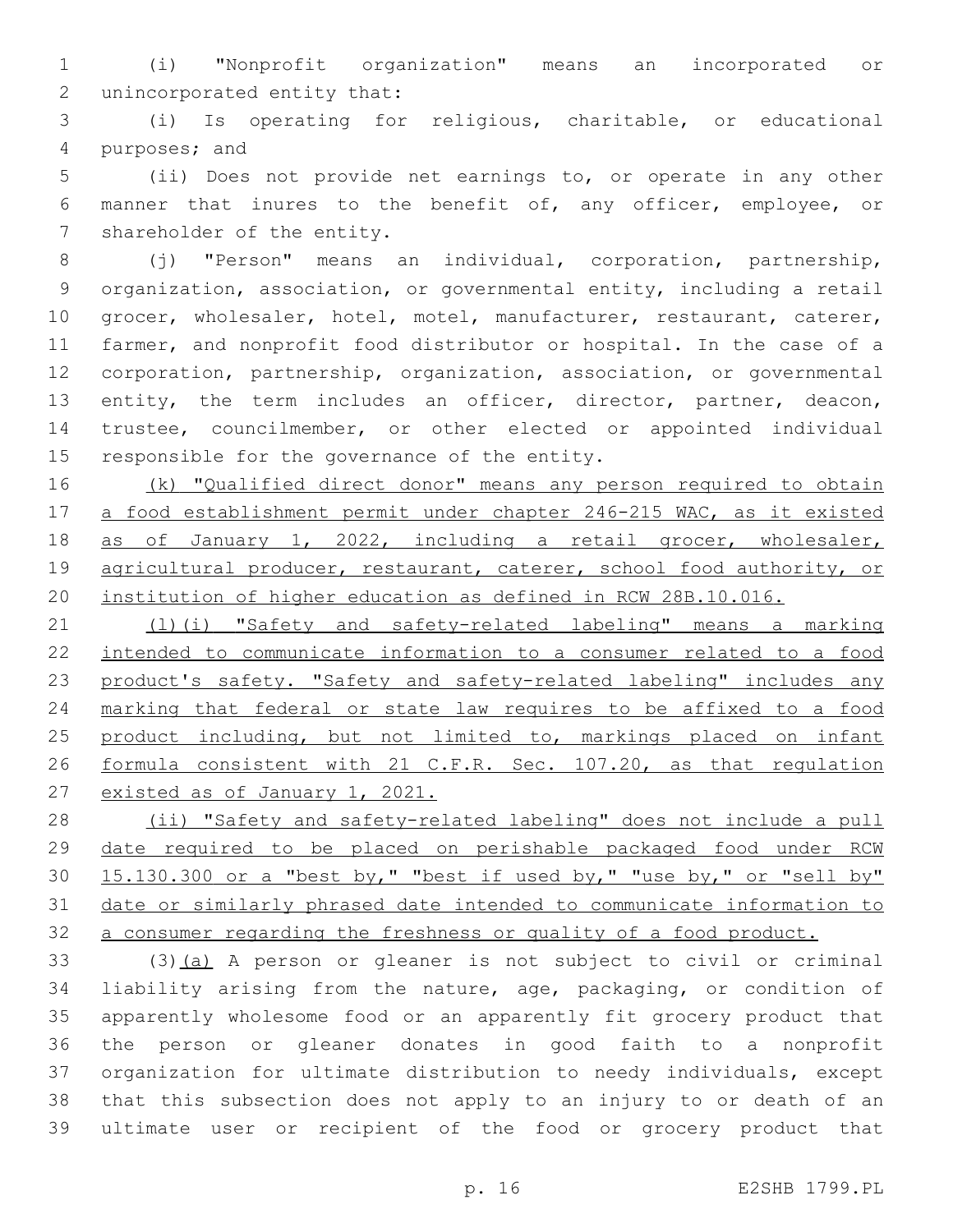results from an act or omission of the donor constituting gross 2 negligence or intentional misconduct.

 (b) A qualified direct donor may donate food directly to end recipients for consumption. A qualified direct donor is not subject to civil or criminal liability arising from the nature, age, packaging, or condition of apparently wholesome food or an apparently fit grocery product that the qualified direct donor donates in good faith to a needy individual. The donation of nonperishable food that 9 is fit for human consumption, but that has exceeded the labeled 10 shelf-life date recommended by the manufacturer, is an activity covered by the exclusion from civil or criminal liability under this section.

 (c) The donation of perishable food that is fit for human consumption, but that has exceeded the labeled shelf-life date 15 recommended by the manufacturer, is an activity covered by the exclusion from civil or criminal liability under this section if the person that distributes the food to the end recipient makes a good faith evaluation that the food to be donated is wholesome.

 (4) A person who allows the collection or gleaning of donations on property owned or occupied by the person by gleaners, or paid or unpaid representatives of a nonprofit organization, for ultimate distribution to needy individuals is not subject to civil or criminal liability that arises due to the injury or death of the gleaner or representative, except that this subsection does not apply to an injury or death that results from an act or omission of the person constituting gross negligence or intentional misconduct.

 (5) If some or all of the donated food and grocery products do 28 not meet ((all quality and)) safety and safety-related labeling standards imposed by federal, state, and local laws and regulations, the person or gleaner who donates the food and grocery products is not subject to civil or criminal liability in accordance with this 32 section if the nonprofit organization or other end recipient that 33 receives the donated food or grocery products:

 (a) Is informed by the donor of the distressed or defective condition of the donated food or grocery products;

 (b) Agrees to recondition the donated food or grocery products to 37 comply with all the ((quality and)) safety and safety-related 38 labeling standards prior to distribution; and

 (c) Is knowledgeable of the standards to properly recondition the 40 donated food or grocery product.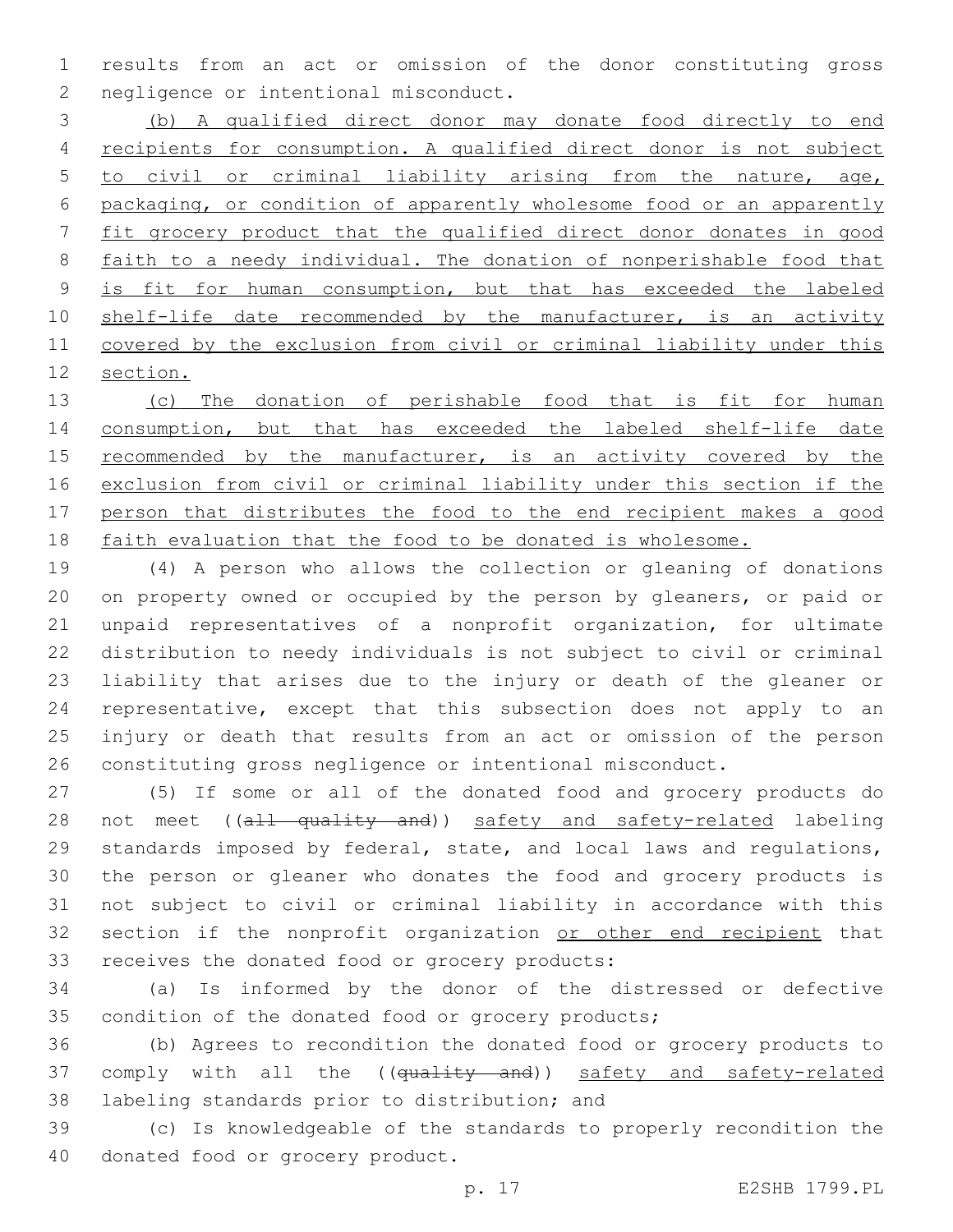(6) This section may not be construed to create liability.

**PART 4**

#### **Washington Center for Sustainable Food Management**

 NEW SECTION. **Sec. 401.** The definitions in this section apply throughout this chapter unless the context clearly requires otherwise.

 (1) "Center" means the Washington center for sustainable food 8 management.

(2) "Department" means the department of ecology.

 (3) "Organic material" has the same definition as provided in RCW 11 70A.205.015.

 (4) "Plan" means the use food well Washington plan developed 13 under RCW 70A.205.715.

 NEW SECTION. **Sec. 402.** (1) The Washington center for sustainable food management is established within the department, to begin operations by January 1, 2024.

 (2) The purpose of the center is to help coordinate statewide 18 food waste reduction.

(3) The center may perform the following activities:

(a) Coordinate the implementation of the plan;

 (b) Draft plan updates and measure progress towards actions, strategies, and the statewide goals established in section 101 of 23 this act and RCW 70A.205.715(1);

 (c) Maintain a website with current food waste reduction information and guidance for food service establishments, consumers, food processors, hunger relief organizations, and other sources of 27 food waste;

 (d) Provide staff support to multistate food waste reduction 29 initiatives in which the state is participating;

 (e) Maintain the consistency of the plan and other food waste reduction activities with the work of the Washington state 32 conservation commission's food policy forum;

 (f) Facilitate and coordinate public-private and nonprofit partnerships focused on food waste reduction, including through 35 voluntary working groups;

 (g) Collaborate with federal, state, and local government 37 partners on food waste reduction initiatives;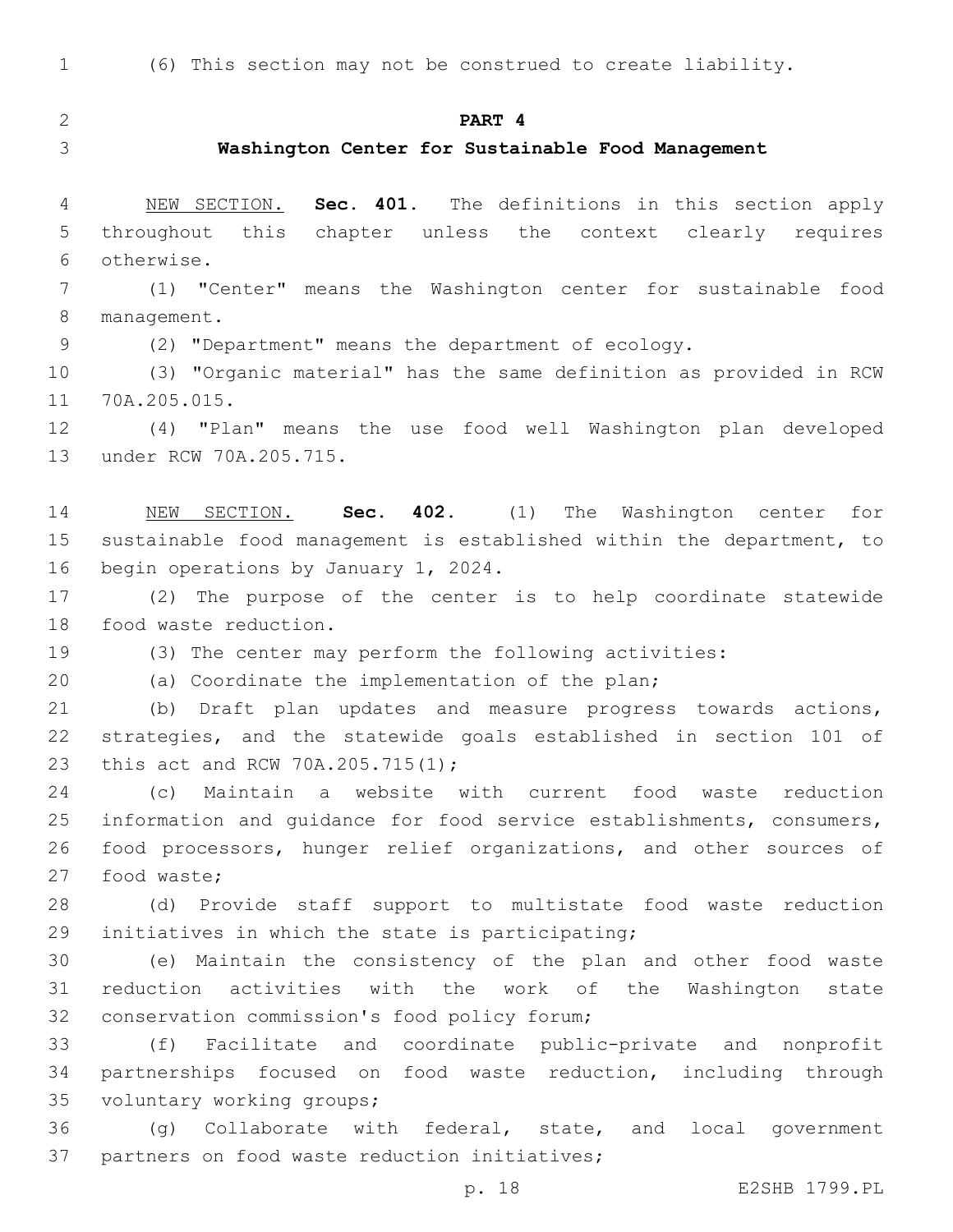(h) Develop and maintain maps or lists of locations of the food systems of Washington that identify food flows, where waste occurs, 3 and opportunities to prevent food waste;

 (i)(i) Collect and maintain data on food waste and wasted food in a manner that is generally consistent with the methods of collecting and maintaining such data used by federal agencies or in other jurisdictions, or both, to the greatest extent practicable;

 (ii) Develop measurement methodologies and tools to uniformly track food donation data, food waste prevention data, and associated climate impacts resultant from food waste reduction efforts;

 (j) Research and develop emerging organic materials and food 12 waste reduction markets;

 (k)(i) Develop and maintain statewide food waste reduction and food waste contamination reduction campaigns, in consultation with 15 other state agencies and other stakeholders, including the development of waste prevention and food waste recovery promotional materials for distribution. These promotional materials may include online information, newsletters, bulletins, or handouts that inform food service establishment operators about the protections from civil and criminal liability under federal law and under RCW 69.80.031 when 21 donating food; and

 (ii) Develop guidance to support the distribution of promotional 23 materials, including distribution by:

 (A) Local health officers, at no cost to regulated food service establishments, including as part of normal, routine inspections of 26 food service establishments; and

 (B) State agencies, including the department of health and the department of agriculture, in conjunction with their statutory roles and responsibilities in regulating, monitoring, and supporting safe 30 food supply chains and systems;

 (l) Distribute and monitor grants dedicated to food waste 32 prevention, rescue, and recovery; and

 (m) Research and provide education, outreach, and technical assistance to local governments in support of the adoption of solid waste ordinances or policies that establish a financial disincentive for the generation of organic waste and for the ultimate disposal of 37 organic materials in landfills.

 (4) The department may enter into an interagency agreement with the department of health, the department of agriculture, or other

p. 19 E2SHB 1799.PL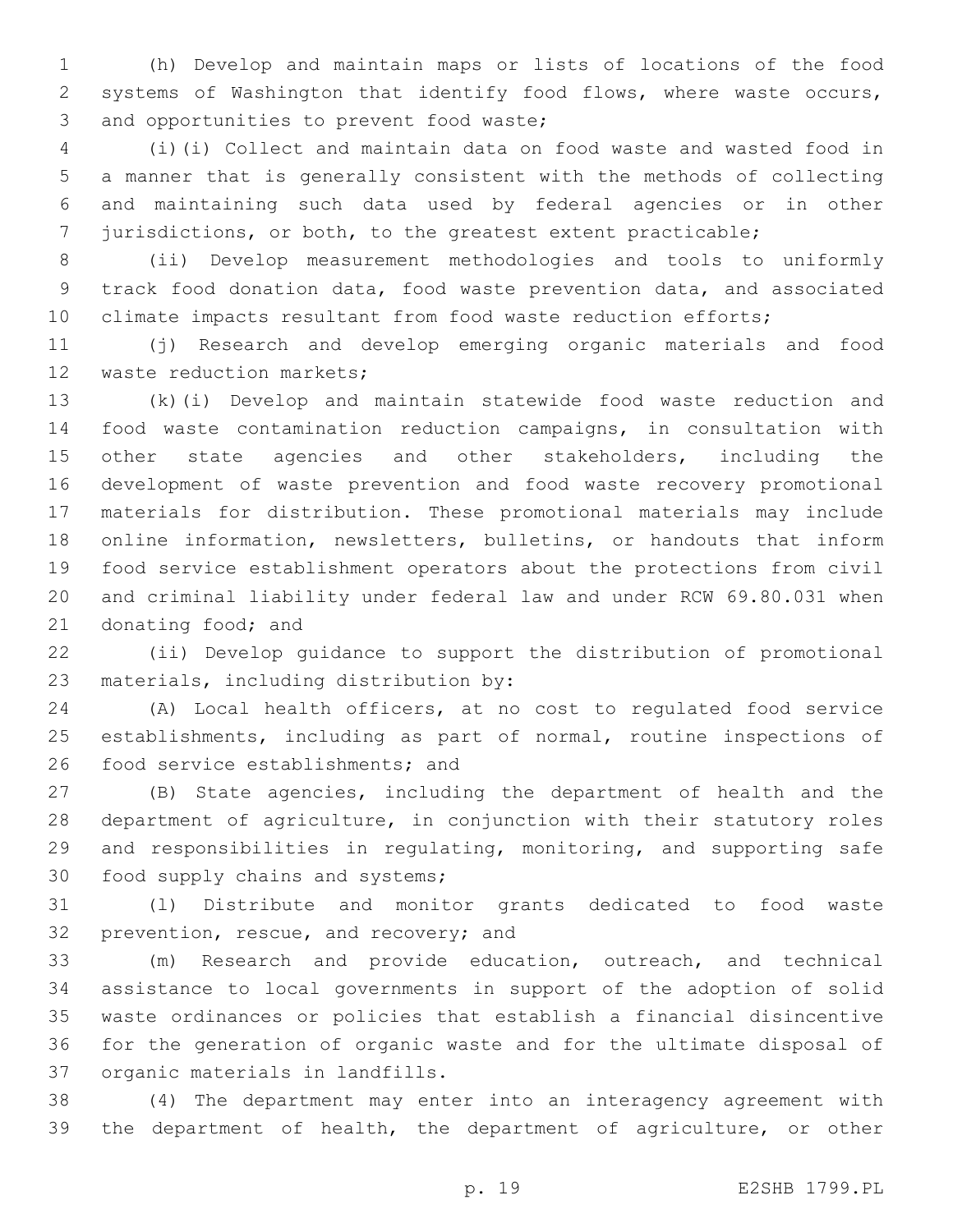state agencies as necessary to fulfill the responsibilities of the 2 center.

 (5) The department may adopt any rules necessary to implement this chapter including, but not limited to, measures for the center's 5 performance.

 NEW SECTION. **Sec. 403.** A new section is added to chapter 7 70A.205 RCW to read as follows:

 (1) In order to obtain data as necessary to support the goals of the Washington center for sustainable food management created in section 402 of this act and to achieve the goals of RCW 70A.205.715(1), the department may establish a voluntary reporting protocol for the receipt of reports by businesses that donate food under RCW 69.80.031 and recipients of the donated food, and may encourage the use of this voluntary reporting protocol by the businesses and recipients. The department may also request that a donating business or recipient of donated food provide information to the department regarding the volumes, types, and timing of food managed by the donating facility or business, and food waste and wasted food generated by the donating facility or business. To the extent practicable, the department must seek to obtain information under this section in a manner compatible with any information reported to the department of agriculture under RCW 43.23.290, and in a manner that minimizes the reporting and information-provision 24 burdens of donating businesses and recipients.

 (2) For the purposes of this subsection, "food waste" and "wasted food" have the same meaning as defined in RCW 70A.205.715.

 **Sec. 404.** RCW 69.80.040 and 1983 c 241 s 4 are each amended to 28 read as follows:

 The department of agriculture shall maintain an information and referral service for persons and organizations that have notified the department of their desire to participate in the food donation program under this chapter. The department must coordinate with the 33 department of ecology to ensure that the information and referral service required under this section is implemented in a manner consistent with the activities of sections 402 and 403 of this act.

 NEW SECTION. **Sec. 405.** (1) By January 1, 2025, and in consultation with the office of the attorney general, the department p. 20 E2SHB 1799.PL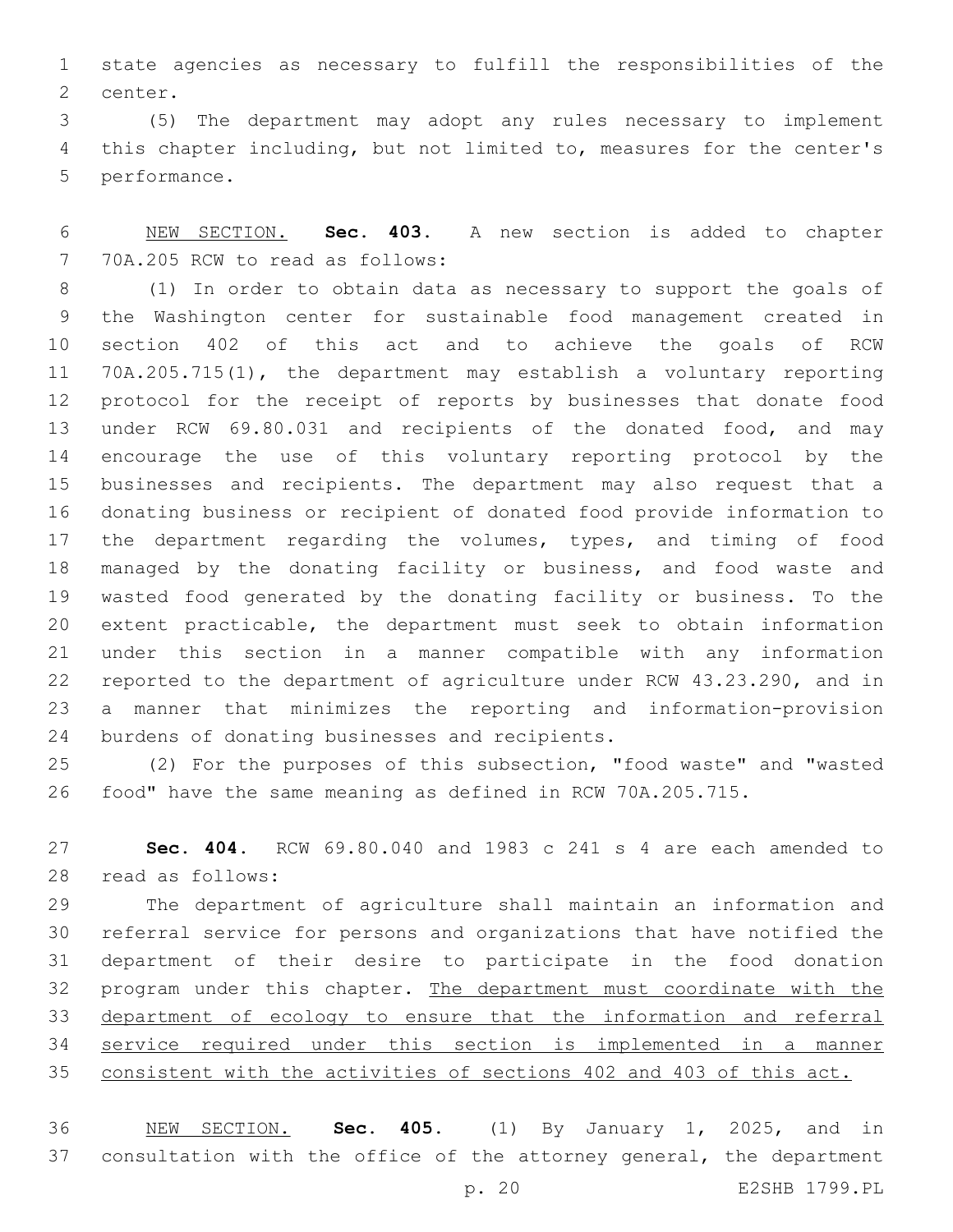must research and adopt several model ordinances for optional use by counties and cities that provide for model mechanisms for commercial solid waste collection and disposal that are designed, in part, to establish a financial disincentive or other disincentives for the generation of organic waste and for the ultimate disposal of organic materials in landfills. The model ordinances must be designed to provide options that might be preferred by jurisdictions of different sizes and consider other key criteria applicable to local solid waste 9 management circumstances.

 (2)(a) The department must review the model ordinances created in this section under the provisions of chapter 43.21C RCW.

 (b) A county or city that adopts a model ordinance created by the department under this section and that has been reviewed by the department under the provisions of chapter 43.21C RCW is not required to review the ordinance under the provisions of chapter 43.21C RCW.

 (3) No city, town, or county is required to adopt the model 17 ordinances created in this section.

 NEW SECTION. **Sec. 406.** A new section is added to chapter 43.21C 19 RCW to read as follows:

 Amendments to regulations and other nonproject actions taken by a city or county to adopt or implement the model ordinance created by the department under section 405 of this act is not subject to the 23 requirements of this chapter.

#### **PART 5**

# **Funding and Incentives for Methane Emissions Reduction Activities Associated with Organic Materials Management**

 **Sec. 501.** RCW 89.08.615 and 2020 c 351 s 3 are each amended to read as follows:28

 (1) The commission shall develop a sustainable farms and fields grant program in consultation with the department of agriculture, Washington State University, and the United States department of agriculture natural resources conservation service.

 (2) As funding allows, the commission shall distribute funds, as appropriate, to conservation districts and other public entities to help implement the projects approved by the commission.

36 (3) No more than  $($  ( $f$ ifteen)) 15 percent of the funds may be used by the commission to develop, or to consult or contract with private

p. 21 E2SHB 1799.PL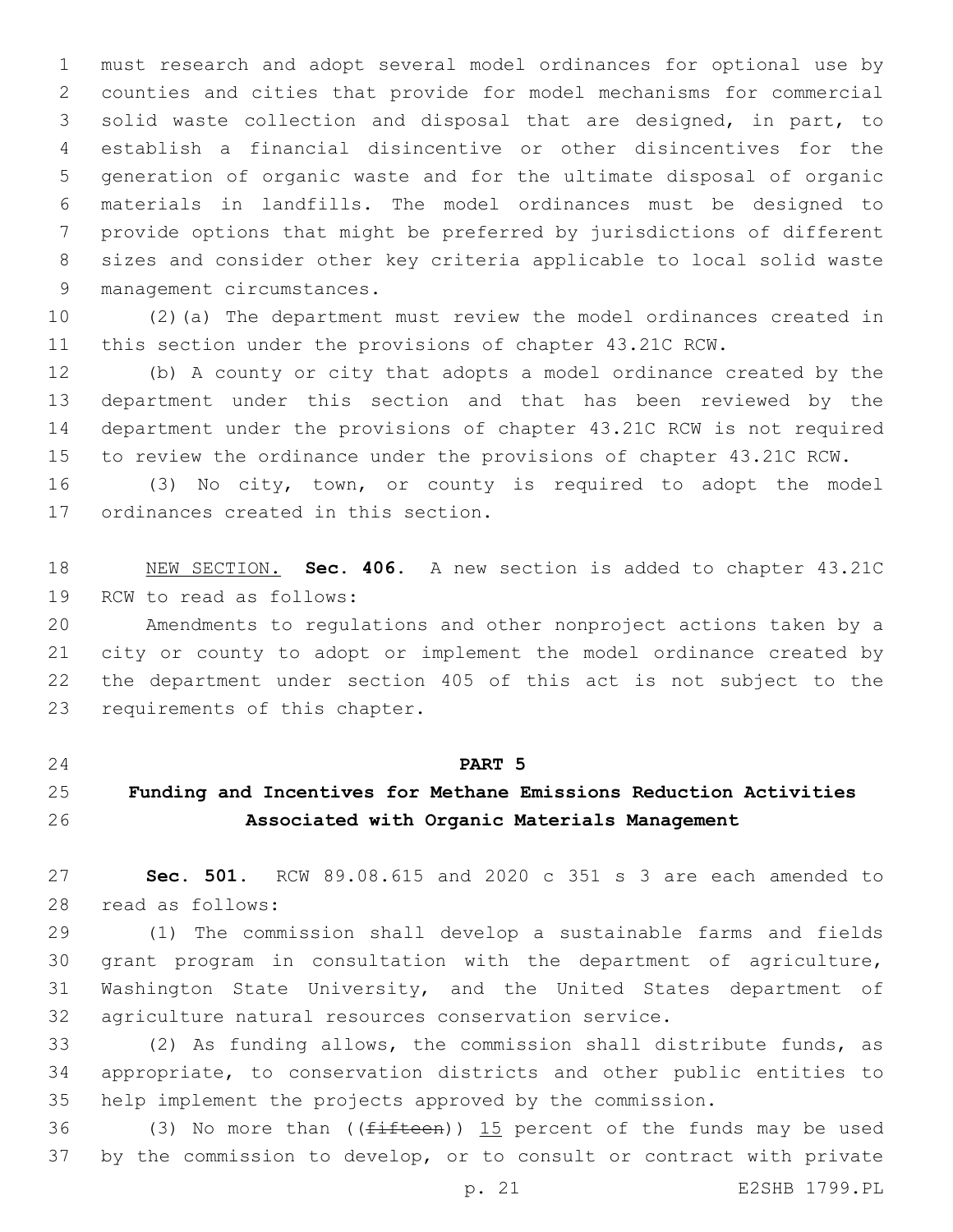or public entities, such as universities or conservation districts, 2 to develop:

 (a) An educational public awareness campaign and outreach about 4 the sustainable farm and field program; or

 (b) The grant program, including the production of analytical tools, measurement estimation and verification methods, cost-benefit 7 measurements, and public reporting methods.

 (4) No more than five percent of the funds may be used by the commission to cover the administrative costs of the program.

10 (5) No more than ((twenty)) 20 percent of the funds may be 11 awarded to any single grant applicant.

12 (6) Allowable uses of grant funds include:

 (a) Annual payments to enrolled participants for successfully 14 delivered carbon storage or reduction;

(b) Up-front payments for contracted carbon storage;

16 (c) Down payments on equipment;

17 (d) Purchases of equipment;

 (e) Purchase of seed, seedlings, spores, animal feed, and 19 amendments;

 (f) Services to landowners, such as the development of site- specific conservation plans to increase soil organic levels or to increase usage of precision agricultural practices, or design and implementation of best management practices to reduce livestock emissions; ((and))

 (g) The purchase of compost spreading equipment, or financial assistance to farmers to purchase compost spreading equipment, for the annual use for at least three years of volumes of compost determined by the commission to be significant from materials composted at a site that is not owned or operated by the farmer;

 (h) Scientific studies to evaluate and quantify the greenhouse gas emissions avoided as a result of using crop residues as a biofuel feedstock or to identify management practices that increase the greenhouse gas emissions avoided as a result of using crop residues as a biofuel feedstock;

 (i) Efforts to support the farm use of anaerobic digester digestate, including scientific studies, education and outreach to 37 farmers, and the purchase or lease of digestate spreading equipment; and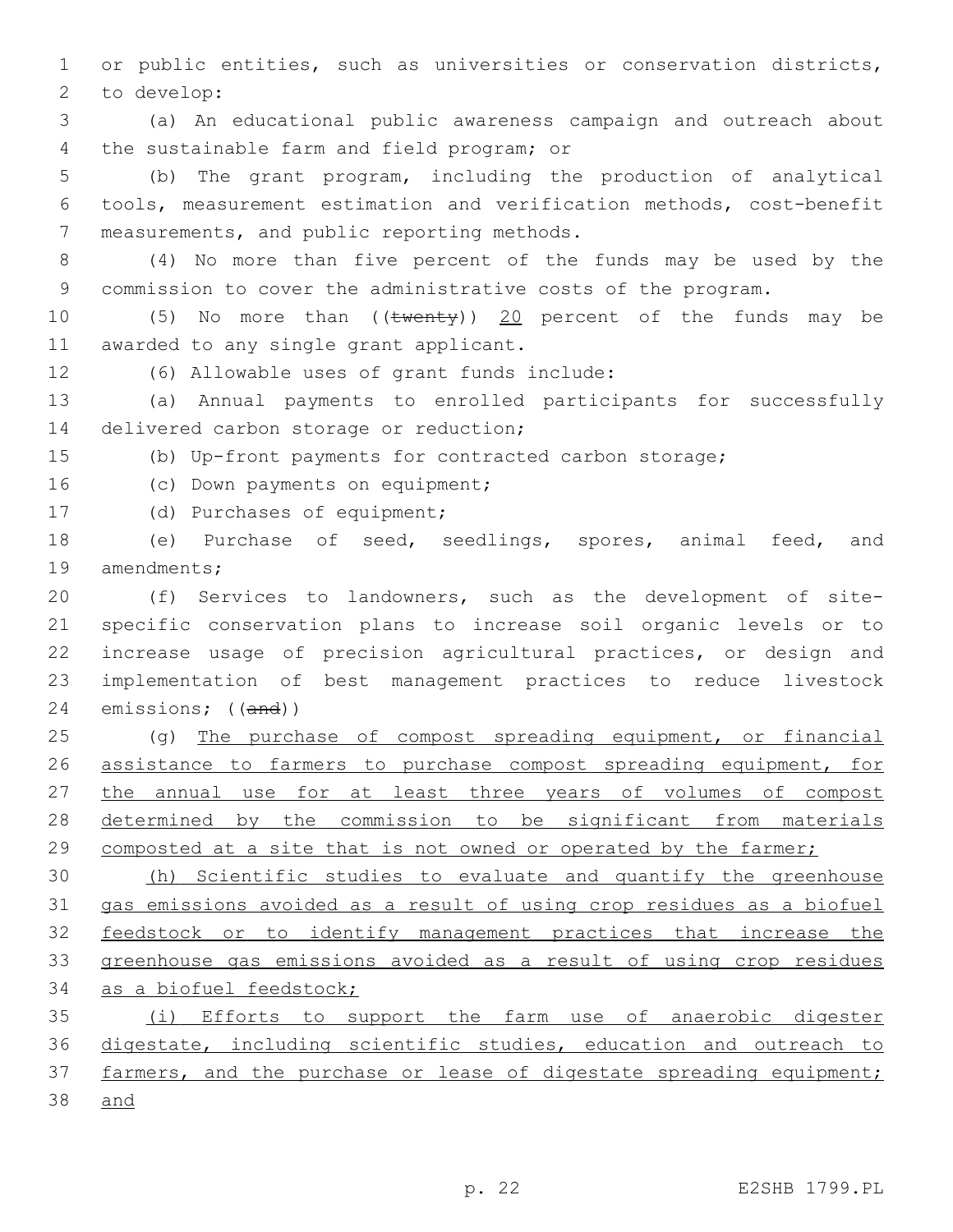(j) Other equipment purchases or financial assistance deemed appropriate by the commission to fulfill the intent of RCW 89.08.610 3 through 89.08.635.

 (7) Grant applications are eligible for costs associated with 5 technical assistance.

 (8) Conservation districts and other public entities may apply for a single grant from the commission that serves multiple farmers.

 (9) Grant applicants may apply to share equipment purchased with grant funds. Applicants for equipment purchase grants issued under 10 this grant program may be farm, ranch, or aquaculture operations coordinating as individual businesses or as formal cooperative ventures serving farm, ranch, or aquaculture operations. Conservation districts, separately or jointly, may also apply for grant funds to 14 operate an equipment sharing program.

 (10) No contract for carbon storage or changes to management 16 practices may exceed ((twenty-five)) 25 years. Grant contracts that include up-front payments for future benefits must be conditioned to include penalties for default due to negligence on the part of the 19 recipient.

 (11) The commission shall attempt to achieve a geographically fair distribution of funds across a broad group of crop types, soil 22 management practices, and farm sizes.

 (12) Any applications involving state lands leased from the department of natural resources must include the department's 25 approval.

 NEW SECTION. **Sec. 502.** A new section is added to chapter 15.04 27 RCW to read as follows:

 (1)(a) Subject to the availability of amounts appropriated for this specific purpose, the department must establish and implement a compost reimbursement program to reimburse farming operations in the state for purchasing and using compost products that were not generated by the farming operation, including transportation, spreading equipment, labor, fuel, and maintenance costs associated with spreading equipment. The grant reimbursements under the program 35 begin July 1, 2023.

 (b) For the purposes of this program, "farming operation" means: A commercial agricultural, silvicultural, or aquacultural facility or pursuit, including the care and production of livestock and livestock products, poultry and poultry products, apiary products, and plant

p. 23 E2SHB 1799.PL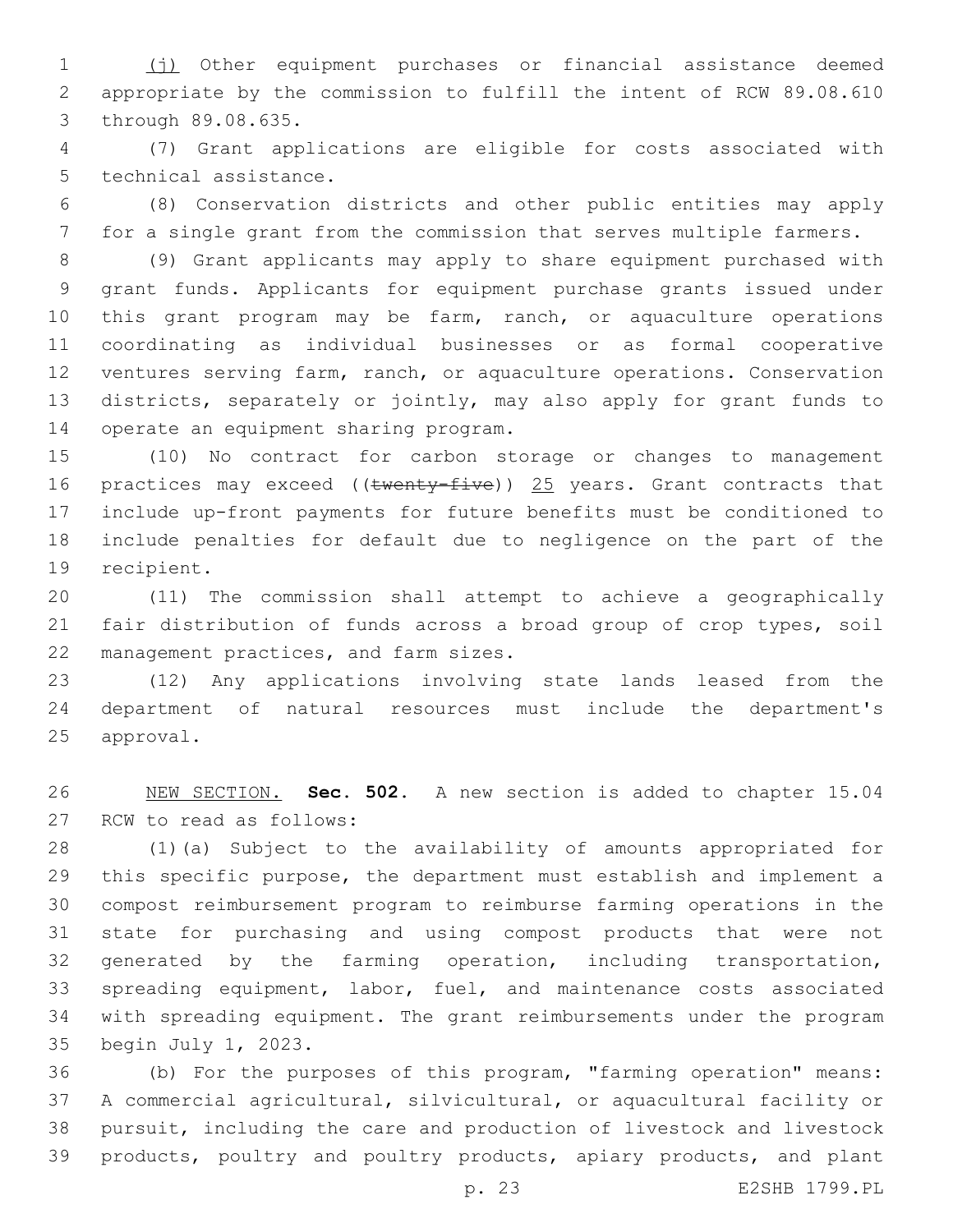and animal production for nonfood uses; the planting, cultivating, harvesting, and processing of crops; and the farming or ranching of any plant or animal species in a controlled salt, brackish, or 4 freshwater environment.

 (2) To be eligible to participate in the reimbursement program, a farming operation must complete an eligibility review with the department prior to transporting or applying any compost products for which reimbursement is sought under this section. The purpose of the review is for the department to ensure that the proposed transport and application of compost products is consistent with the department's agricultural pest control rules established under chapter 17.24 RCW. A farming operation must also verify that it will allow soil sampling to be conducted by the department upon request before compost application and until at least 10 years after the last 15 grant funding is used by the farming operation, as necessary to establish a baseline of soil quality and carbon storage and for subsequent department evaluations to assist the department's reporting requirements under subsection (8) of this section.

 (3) The department must create a form for eligible farming operations to apply for cost reimbursement for costs from purchasing and using compost from facilities with solid waste handling permits, including transportation, equipment, spreading, and labor costs. All applications for cost reimbursement must be submitted on the form along with invoices, receipts, or other documentation acceptable to the department of the costs of purchasing and using compost products 26 for which the applicant is requesting reimbursement, as well as a brief description of what each purchased item will be used for. The department may request that an applicant provide information to 29 verify the source, size, sale weight, or amount of compost products purchased and the cost of transportation, equipment, spreading, and labor. The applicant must also declare that it is not seeking 32 reimbursement for purchase or labor costs for:

33 (a) Its own compost products; or

 (b) Compost products that it has transferred, or intends to transfer, to another individual or entity, whether or not for 36 compensation.

 (4) A farming operation may submit only one application per fiscal year in which the program is in effect for purchases made and usage costs incurred during the fiscal year that begins on July 1st and ends on June 30th. Applications for reimbursement must be filed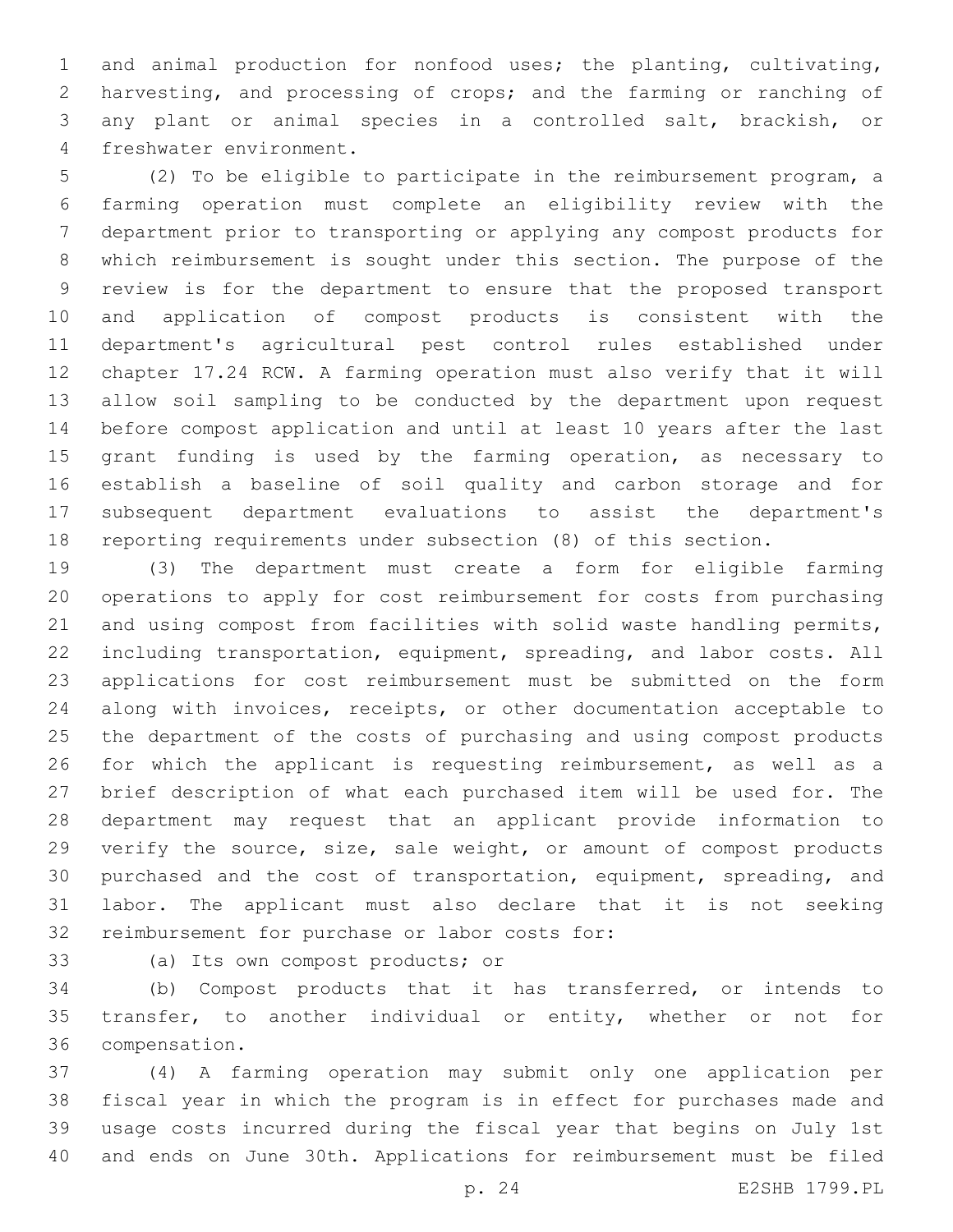before the end of the fiscal year in which purchases were made and 2 usage costs incurred.

 (5) The department must distribute reimbursement funds, subject 4 to the following limitations:

 (a) A farming operation is not eligible to receive reimbursement if the farming operation's application was not found eligible for reimbursement by the department under subsection (2) of this section 8 prior to the transport or use of compost;

 (b) A farming operation is not eligible to receive reimbursement for more than 50 percent of the costs it incurs each fiscal year for 11 the purchase and use of compost products, including transportation, 12 equipment, spreading, and labor costs;

 (c) A farming operation is not eligible to receive more than 14 \$10,000 per fiscal year;

 (d) A farming operation is not eligible to receive reimbursement for its own compost products or compost products that it has transferred, or intends to transfer, to another individual or entity, 18 whether or not for compensation; and

 (e) A farming operation is not eligible to receive reimbursement for compost products that were not purchased from a facility with a 21 solid waste handling permit.

 (6) The applicant shall indemnify and hold harmless the state and its officers, agents, and employees from all claims arising out of or resulting from the compost products purchased that are subject to the 25 compost reimbursement program under this section.

 (7) There is established within the department a compost reimbursement program manager position. The compost reimbursement program manager must possess knowledge and expertise in the area of program management necessary to carry out the duties of the position, 30 which are to:

 (a) Facilitate the division and distribution of available costs 32 for reimbursement; and

 (b) Manage the day-to-day coordination of the compost 34 reimbursement program.

 (8) In compliance with RCW 43.01.036, the department must submit an annual report to the appropriate committees of the legislature by January 15th of each year of the program in which grants have been 38 issued or completed. The report must include:

 (a) The amount of compost for which reimbursement was sought 40 under the program;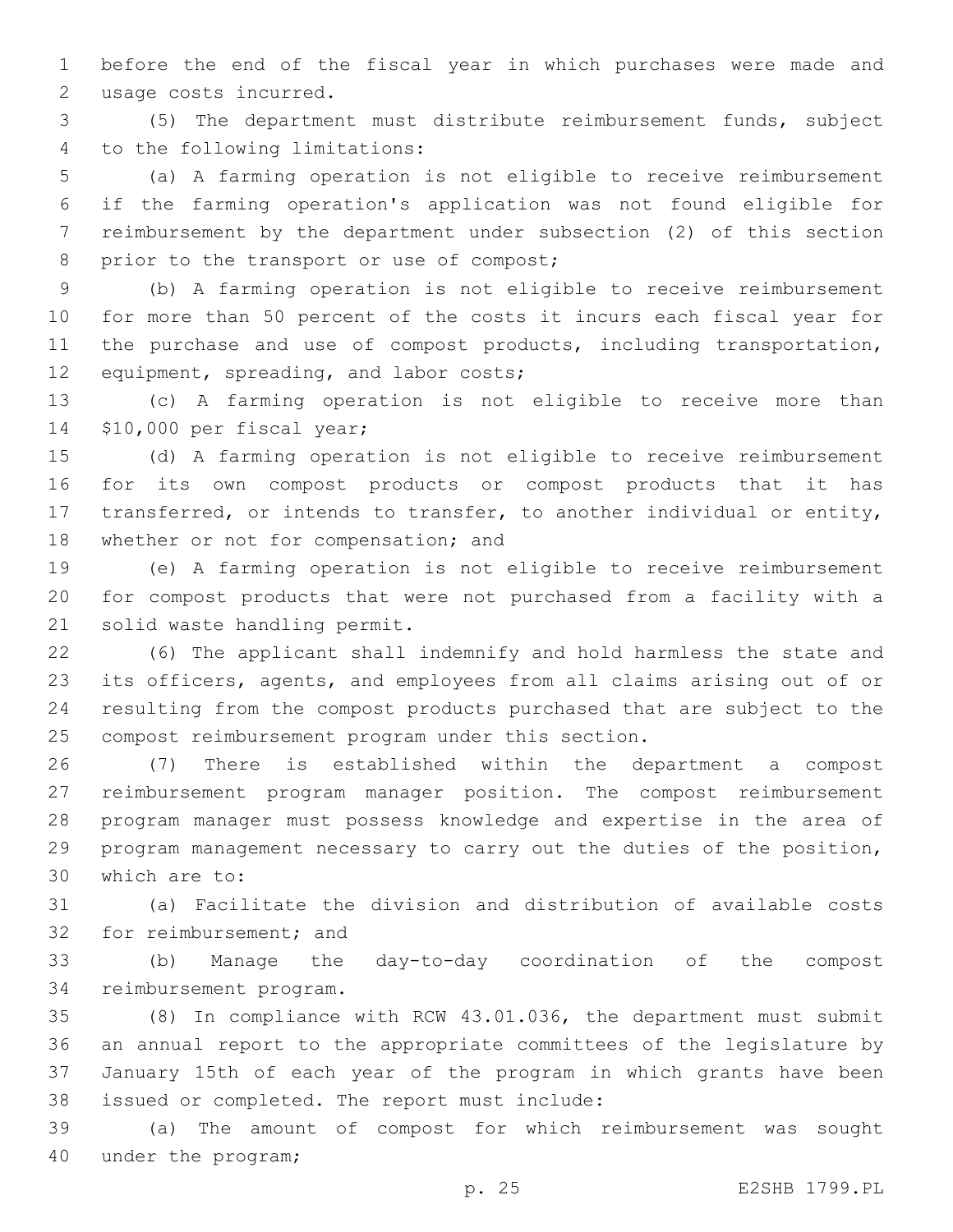(b) The qualitative or quantitative effects of the program on 2 soil quality and carbon storage; and

 (c) A periodically updated evaluation of the benefits and costs to the state of expanding or furthering the strategies promoted in 5 the program.

 **Sec. 503.** RCW 43.155.020 and 2017 3rd sp.s. c 10 s 2 are each 7 amended to read as follows:

 The definitions in this section apply throughout this chapter 9 unless the context clearly requires otherwise.

 (1) "Board" means the public works board created in RCW 11 43.155.030.

 (2) "Capital facility plan" means a capital facility plan required by the growth management act under chapter 36.70A RCW or, for local governments not fully planning under the growth management  $act, a plan required by the public works board.$ 

(3) "Department" means the department of commerce.

 (4) "Financing guarantees" means the pledge of money in the public works assistance account, or money to be received by the public works assistance account, to the repayment of all or a portion of the principal of or interest on obligations issued by local 21 governments to finance public works projects.

 (5) "Local governments" means cities, towns, counties, special purpose districts, and any other municipal corporations or quasi- municipal corporations in the state excluding school districts and 25 port districts.

 (6) "Public works project" means a project of a local government for the planning, acquisition, construction, repair, reconstruction, replacement, rehabilitation, or improvement of streets and roads, 29 bridges, water systems, or storm and sanitary sewage systems, lead remediation of drinking water systems, and solid waste facilities, 31 including recycling facilities and composting and other organic materials management facilities. A planning project may include the compilation of biological, hydrological, or other data on a county, drainage basin, or region necessary to develop a base of information 35 for a capital facility plan.

 (7) "Solid waste or recycling project" means remedial actions necessary to bring abandoned or closed landfills into compliance with regulatory requirements and the repair, restoration, and replacement of existing solid waste transfer, recycling facilities, and landfill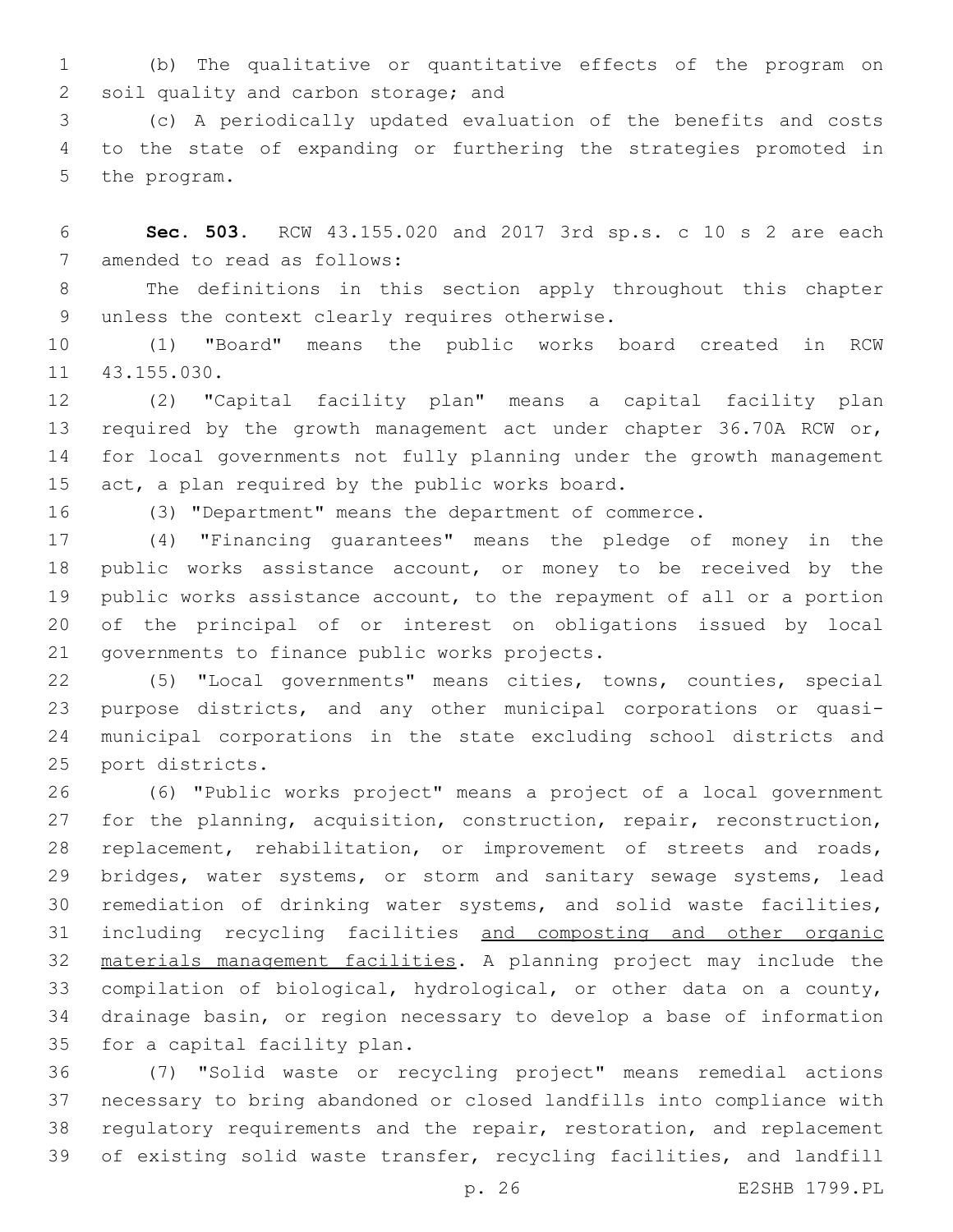projects limited to the opening of landfill cells that are in 2 existing and permitted landfills.

 (8) "Technical assistance" means training and other services provided to local governments to: (a) Help such local governments plan, apply, and qualify for loans, grants, and financing guarantees from the board, and (b) help local governments improve their ability to plan for, finance, acquire, construct, repair, replace, 8 rehabilitate, and maintain public facilities.

 (9) "Value planning" means a uniform approach to assist in decision making through systematic evaluation of potential 11 alternatives to solving an identified problem.

### **PART 6**

### **Organic Materials Management Facility Siting**

 **Sec. 601.** RCW 36.70.330 and 1985 c 126 s 3 are each amended to 15 read as follows:

 The comprehensive plan shall consist of a map or maps, and descriptive text covering objectives, principles and standards used to develop it, and shall include each of the following elements:

 (1) A land use element which designates the proposed general distribution and general location and extent of the uses of land for agriculture, housing, commerce, industry, recreation, education, public buildings and lands, and other categories of public and private use of land, including a statement of the standards of population density and building intensity recommended for the various areas in the jurisdiction and estimates of future population growth in the area covered by the comprehensive plan, all correlated with the land use element of the comprehensive plan. The land use element shall also provide for protection of the quality and quantity of groundwater used for public water supplies and shall review drainage, flooding, and stormwater runoff in the area and nearby jurisdictions and provide guidance for corrective actions to mitigate or cleanse those discharges that pollute Puget Sound or waters entering Puget 33 Sound. Development regulations to implement comprehensive plans under 34 this chapter that are newly developed, updated, or amended after January 1, 2025, must allow for the siting of organic materials management facilities in the areas identified in RCW 70A.205.040(3)(a)(i) to the extent necessary to provide for the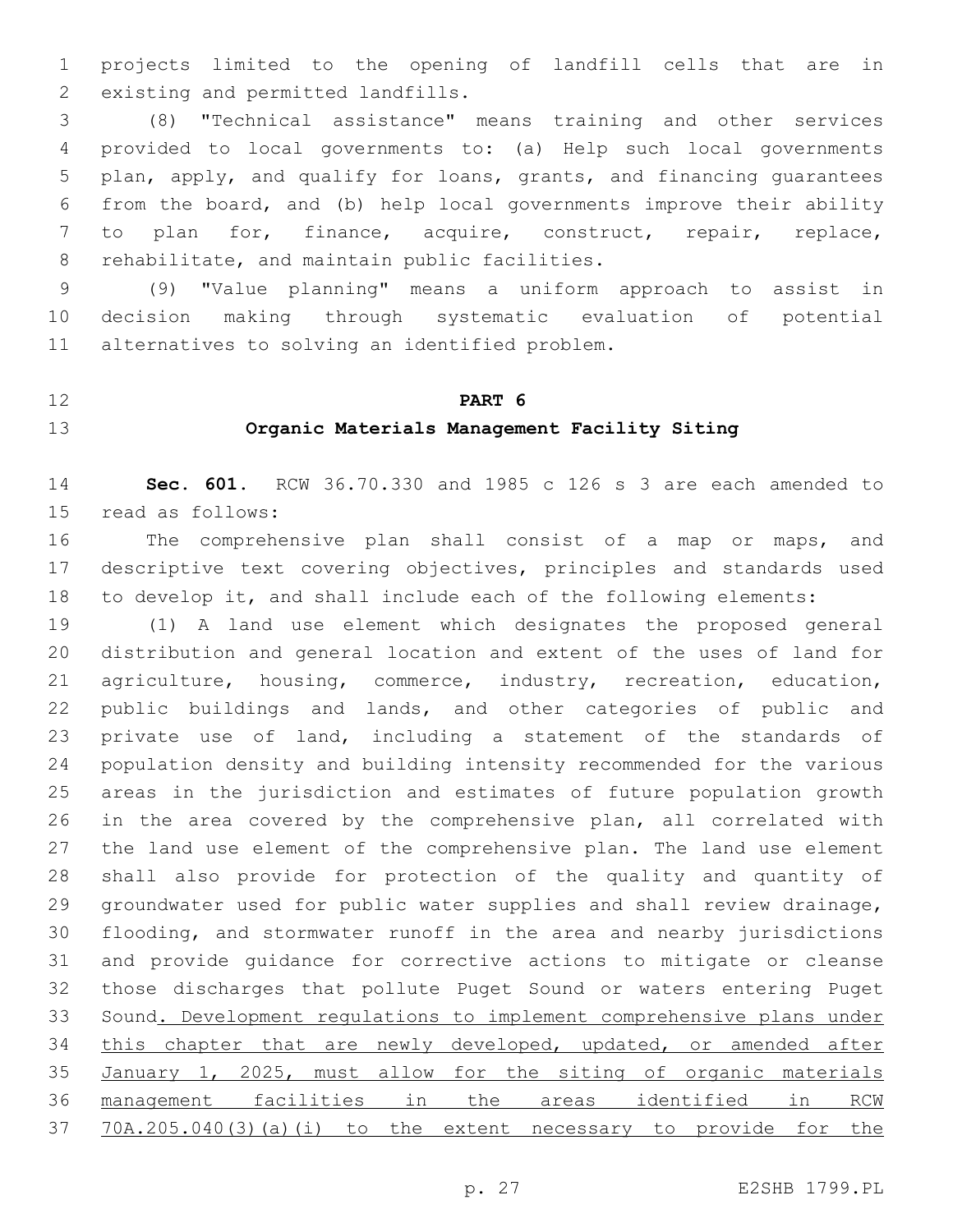establishment of the organic materials management volumetric capacity 2 identified under RCW 70A.205.040(3)(a)(ii);

 (2) A circulation element consisting of the general location, alignment and extent of major thoroughfares, major transportation routes, trunk utility lines, and major terminal facilities, all of which shall be correlated with the land use element of the 7 comprehensive plan;

 (3) Any supporting maps, diagrams, charts, descriptive material and reports necessary to explain and supplement the above elements.

 NEW SECTION. **Sec. 602.** A new section is added to chapter 36.70A 11 RCW to read as follows:

 Development regulations to implement comprehensive plans under this chapter that are newly developed, updated, or amended after January 1, 2025, must allow for the siting of organic materials management facilities in the areas identified in RCW 70A.205.040(3)(a)(i) to the extent necessary to provide for the establishment of the organic materials management volumetric capacity 18 identified under RCW 70A.205.040(3)(a)(ii).

 NEW SECTION. **Sec. 603.** A new section is added to chapter 35.63 20 RCW to read as follows:

 For cities not planning under RCW 36.70A.040, development regulations to implement comprehensive plans under RCW 35.63.100 that are newly developed, updated, or amended after January 1, 2025, must allow for the siting of organic materials management facilities in the areas identified by the county in which the city is located under RCW 70A.205.040(3)(a)(i) to the extent necessary to provide for the establishment of the organic materials management volumetric capacity identified under RCW 70A.205.040(3)(a)(ii).28

 NEW SECTION. **Sec. 604.** A new section is added to chapter 35A.63 30 RCW to read as follows:

 For cities not planning under RCW 36.70A.040, development regulations to implement comprehensive plans required under RCW 35A.63.060 that are newly developed, updated, or amended after January 1, 2025, must allow for the siting of organic materials management facilities in the areas identified by the county in which the city is located under RCW 70A.205.040(3)(a)(i) to the extent necessary to provide for the establishment of the organic materials

p. 28 E2SHB 1799.PL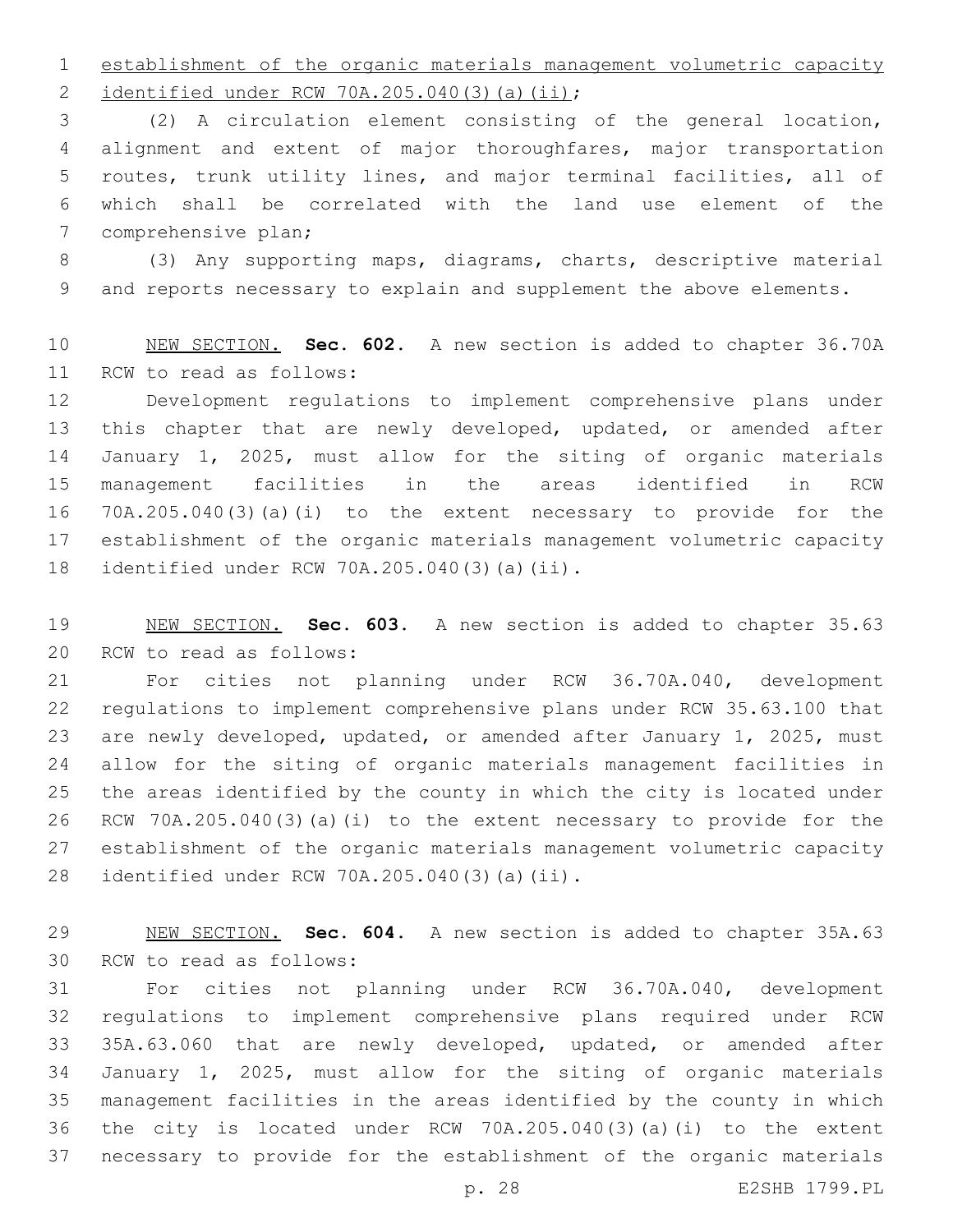management volumetric capacity identified under RCW 70A.205.040(3)(a)(ii).2

# **PART 7 Organic Materials Procurement**

 NEW SECTION. **Sec. 701.** A new section is added to chapter 43.19A 6 RCW to read as follows:

 (1) By January 1, 2023, the following cities or counties shall adopt a compost procurement ordinance to implement RCW 43.19A.120:

 (a) Each city or county with a population greater than 25,000 residents as measured by the office of financial management using the 11 most recent population data available; and

 (b) Each city or county in which organic material collection 13 services are provided under chapter 70A.205 RCW.

 (2) A city or county that newly exceeds a population of 25,000 residents after January 1, 2023, as measured by the office of financial management, must adopt an ordinance under this subsection no later than 12 months after the office of financial management's determination that the local government's population has exceeded 19 25,000.

 (3) In developing a compost procurement ordinance, each city and county shall plan for the use of compost in the following categories:

22 (a) Landscaping projects;

(b) Construction and postconstruction soil amendments;

 (c) Applications to prevent erosion, filter stormwater runoff, promote vegetation growth, or improve the stability and longevity of 26 roadways; and

 (d) Low-impact development and green infrastructure to filter 28 pollutants or keep water on-site, or both.

 (4) Each city or county that adopts an ordinance under subsection (1) or (2) of this section must develop strategies to inform residents about the value of compost and how the jurisdiction uses compost in its operations in the jurisdiction's comprehensive solid waste management plan pursuant to RCW 70A.205.045.

 (5) By December 31, 2024, and each December 31st of even-numbered years thereafter, each city or county that adopts an ordinance under subsection (1) or (2) of this section must submit a report covering the previous year's compost procurement activities to the department of ecology that contains the following information: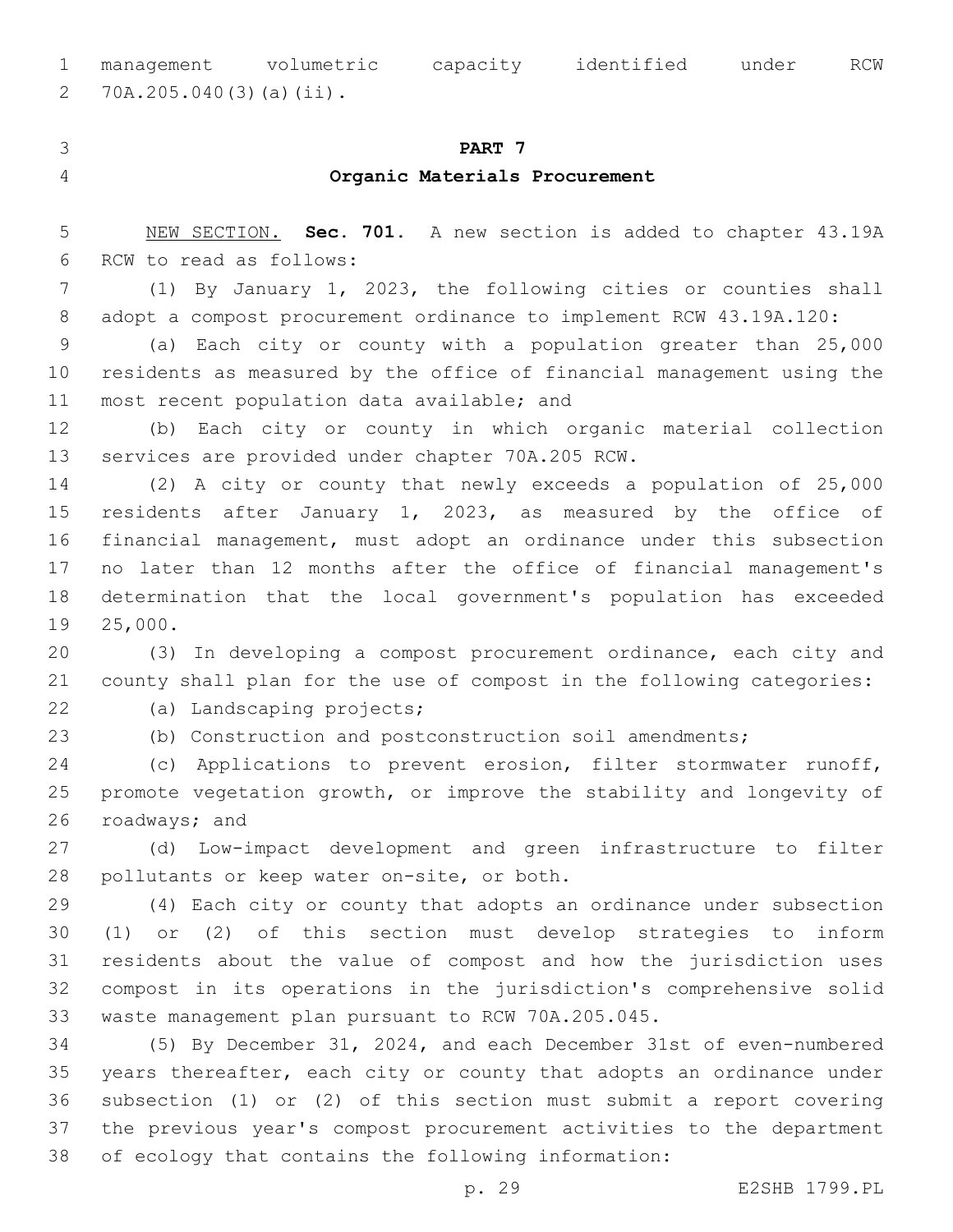(a) The total tons of organic material diverted throughout the 2 year;

 (b) The volume and cost of compost purchased throughout the year; 4 and

5 (c) The source or sources of the compost.

 (6) Cities and counties that are required to adopt an ordinance under subsection (1) or (2) of this section shall give priority to purchasing compost products from companies that produce compost products locally, are certified by a nationally recognized organization, and produce compost products that are derived from municipal solid waste compost programs and meet quality standards comparable to standards adopted by the department of transportation 13 or adopted by rule by the department of ecology.

 (7) Cities and counties may enter into collective purchasing agreements if doing so is more cost-effective or efficient.

(8) Nothing in this section requires a compost processor to:

(a) Enter into a purchasing agreement with a city or county;

(b) Sell finished compost to meet this requirement; or

(c) Accept or process food waste or compostable products.

 **Sec. 702.** RCW 39.30.040 and 2013 c 24 s 1 are each amended to 21 read as follows:

 (1) Whenever a unit of local government is required to make purchases from the lowest bidder or from the supplier offering the lowest price for the items desired to be purchased, the unit of local government may, at its option when awarding a purchase contract, take into consideration tax revenue it would receive from purchasing the supplies, materials, or equipment from a supplier located within its boundaries. The unit of local government must award the purchase contract to the lowest bidder after such tax revenue has been considered. However, any local government may allow for preferential purchase of products made from recycled materials or products that 32 may be recycled or reused. Any local government may allow for 33 preferential purchase of compost to meet the requirements of RCW 43.19A.120. Any unit of local government which considers tax revenue it would receive from the imposition of taxes upon a supplier located within its boundaries must also consider tax revenue it would receive from taxes it imposes upon a supplier located outside its boundaries.

 (2) A unit of local government may award a contract to a bidder submitting the lowest bid before taxes are applied. The unit of local

p. 30 E2SHB 1799.PL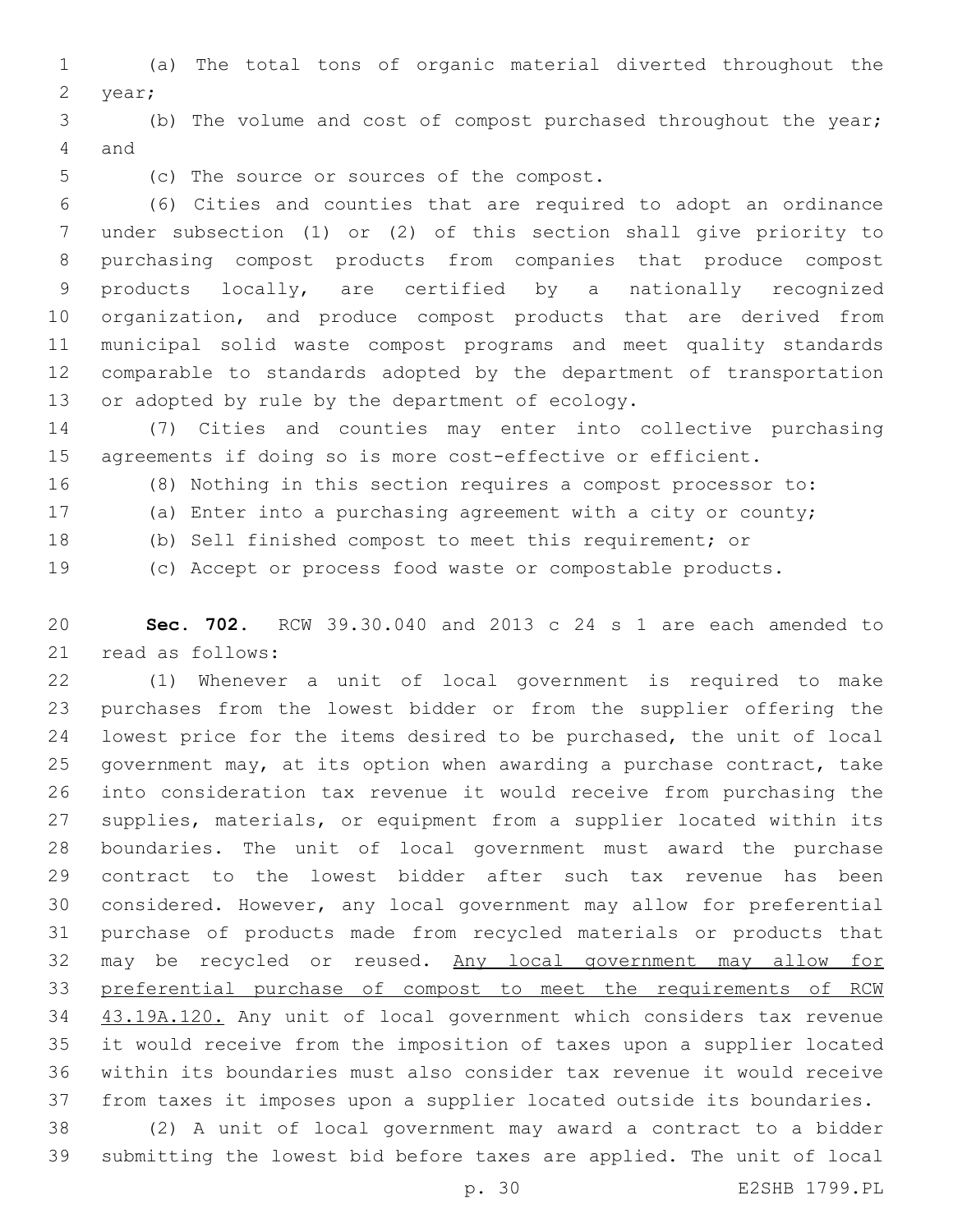government must provide notice of its intent to award a contract based on this method prior to bids being submitted. For the purposes of this subsection (2), "taxes" means only those taxes that are included in "tax revenue" as defined in this section.

 (3) The definitions in this subsection apply throughout this section unless the context clearly requires otherwise.

 (a) "Tax revenue" means sales taxes that units of local government impose upon the sale of supplies, materials, or equipment from the supplier to units of local government, and business and occupation taxes that units of local government impose upon the supplier that are measured by the gross receipts of the supplier from 12 the sale.

 (b) "Unit of local government" means any county, city, town, metropolitan municipal corporation, public transit benefit area, county transportation authority, or other municipal or quasi- municipal corporation authorized to impose sales and use taxes or 17 business and occupation taxes.

 NEW SECTION. **Sec. 703.** A new section is added to chapter 43.19A 19 RCW to read as follows:

 A contract by a local government or state agency must require the use of compost products to the maximum extent economically feasible to meet the requirements established in RCW 43.19A.120.

# **PART 8**

# **Product Degradability Labeling**

 **Sec. 801.** RCW 70A.455.010 and 2019 c 265 s 1 are each amended to 26 read as follows:

 (1) The legislature finds and declares that it is the public 28 policy of the state that:

 (a) Environmental marketing claims for plastic products, whether implicit or implied, should adhere to uniform and recognized standards for "compostability" and "biodegradability," since misleading, confusing, and deceptive labeling can negatively impact local composting programs and compost processors. Plastic products marketed as being "compostable" should be readily and easily 35 identifiable as meeting these standards;

 (b) Legitimate and responsible packaging and plastic product manufacturers are already properly labeling their compostable

p. 31 E2SHB 1799.PL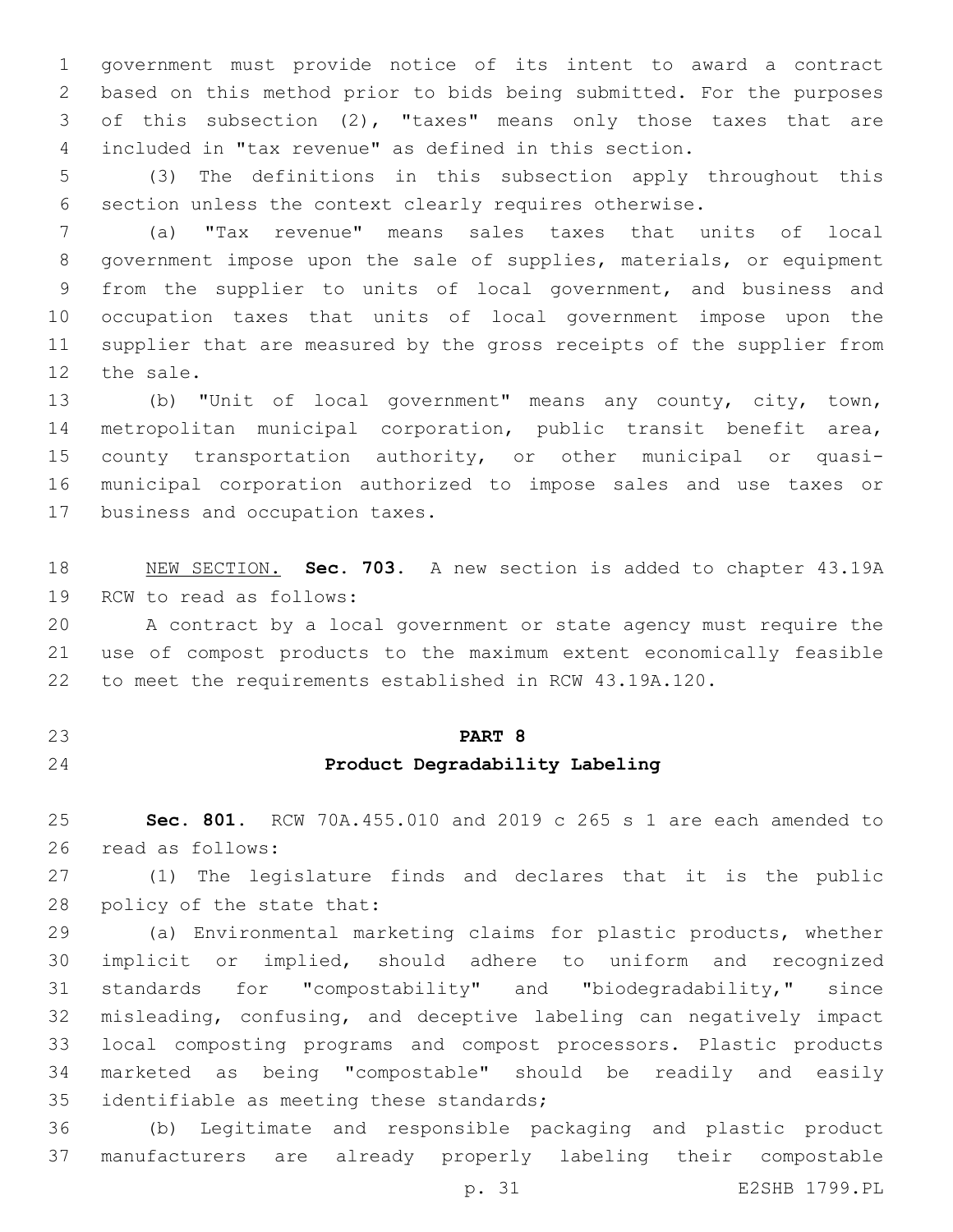products, but many manufacturers are not. Not all compost facilities and their associated processing technologies accept or are required to accept compostable packaging as feedstocks. However, implementing a standardized system and test methods may create the ability for 5 them to take these products in the future.

 (2) Therefore, it is the intent of the legislature to authorize 7 the ((state's attorney general and local governments)) department of 8 ecology, cities, and counties to pursue false or misleading environmental claims and "greenwashing" for plastic products claiming to be "compostable" or "biodegradable" when in fact they are not.

 **Sec. 802.** RCW 70A.455.020 and 2019 c 265 s 2 are each amended to 12 read as follows:

 The definitions in this section apply throughout this chapter 14 unless the context clearly requires otherwise.

(1) "ASTM" means the American society for testing and materials.

 (2) "Biodegradable mulch film" means film plastic used as a technical tool in commercial farming applications that biodegrades in 18 soil after being used, and:

 (a) The film product fulfills plant growth and regulated metals 20 requirements of ASTM D6400; and

 (b)(i) Meets the requirements of Vincotte's "OK Biodegradable Soil" certification scheme, as that certification existed as of 23 January 1, 2019;

 (ii) At ambient temperatures and in soil, shows at least 25 ((ninety)) 90 percent biodegradation absolute or relative to microcrystalline cellulose in less than two years' time, tested according to ISO 17556 or ASTM 5988 standard test methods, as those 28 test methods existed as of January 1, 2019; or

 (iii) Meets the requirements of EN 17033 "plastics-biodegradable mulch films for use in agriculture and horticulture" as it existed on 31 January 1, 2019.

 (3) "Federal trade commission guides" means the United States federal trade commission's guides for the use of environmental marketing claims (Part 260, commencing at section 260.1), compostability claims, including section 260.8, and degradation claims (subchapter B of chapter I of Title 16 of the Code of Federal Regulations), as those guides existed as of January 1, 2019.

 (4) "Film product" means a bag, sack, wrap, or other sheet film 39 product.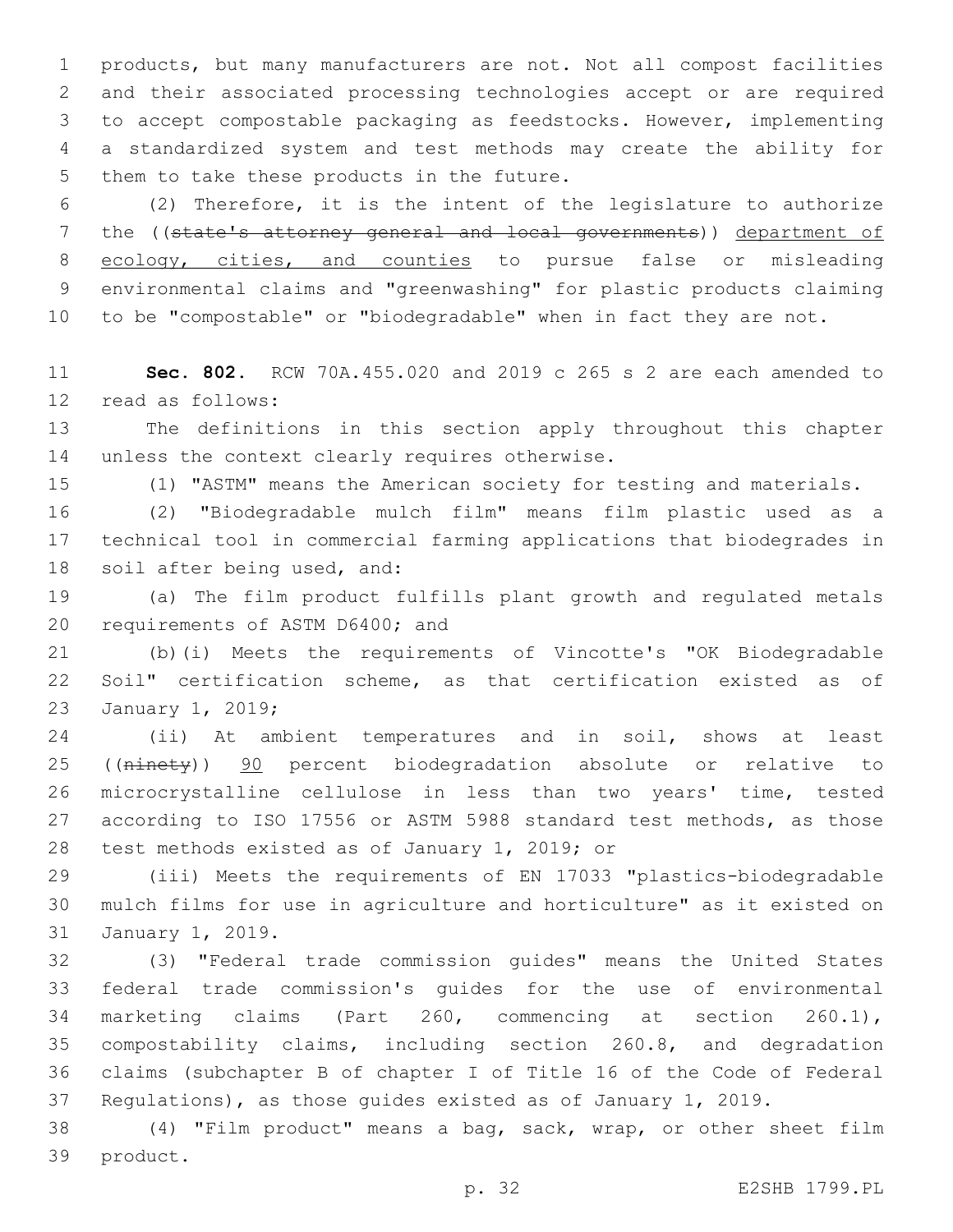(5) "Food service product" ((means a product including, but not 2 <del>limited to, containers, plates, bowls, cups, lids, meat trays,</del> straws, deli rounds, cocktail picks, splash sticks, condiment packaging, clam shells and other hinged or lidded containers, sandwich wrap, utensils, sachets, portion cups, and other food service products that are intended for one-time use and used for food 7 or drink offered for sale or use)) has the same meaning as defined in 8 RCW 70A.245.010.

9 (6) (("Manufacturer" means a person, firm, association, 10 partnership, or corporation that produces a product.

11 (7))) "Person" means individual, firm, association, 12 copartnership, political subdivision, government agency, 13 municipality, industry, public or private corporation, or any other 14 entity whatsoever.

15 (((8)) (7) "Plastic food packaging and food service products" 16 means food packaging and food service products that is composed of:

17 (a) Plastic; or

18 (b) Fiber or paper with a plastic coating, window, component, or 19 additive.

 $((+9+))$   $(8)$  "Plastic product" means a product made of plastic, whether alone or in combination with another material including, but not limited to, paperboard. A plastic product includes, but is not 23 limited to, any of the following:

24 (a) A product or part of a product that is used, bought, or 25 leased for use by a person for any purpose;

26 (b) A package or a packaging component including, but not limited 27 to, packaging peanuts;

28 (c) A film product; or

29 (d) Plastic food packaging and food service products.

30 (((10)) (9) "Standard specification" means either:

31 (a) ASTM D6400 – standard specification labeling of plastics 32 designed to be aerobically composted in municipal or industrial 33 facilities, as it existed as of January 1, 2019; or

 (b) ASTM D6868 – standard specification for labeling of end items that incorporate plastics and polymers as coatings or additives with paper and other substrates designed to be aerobically composted in municipal or industrial facilities, as it existed as of January 1, 2019.38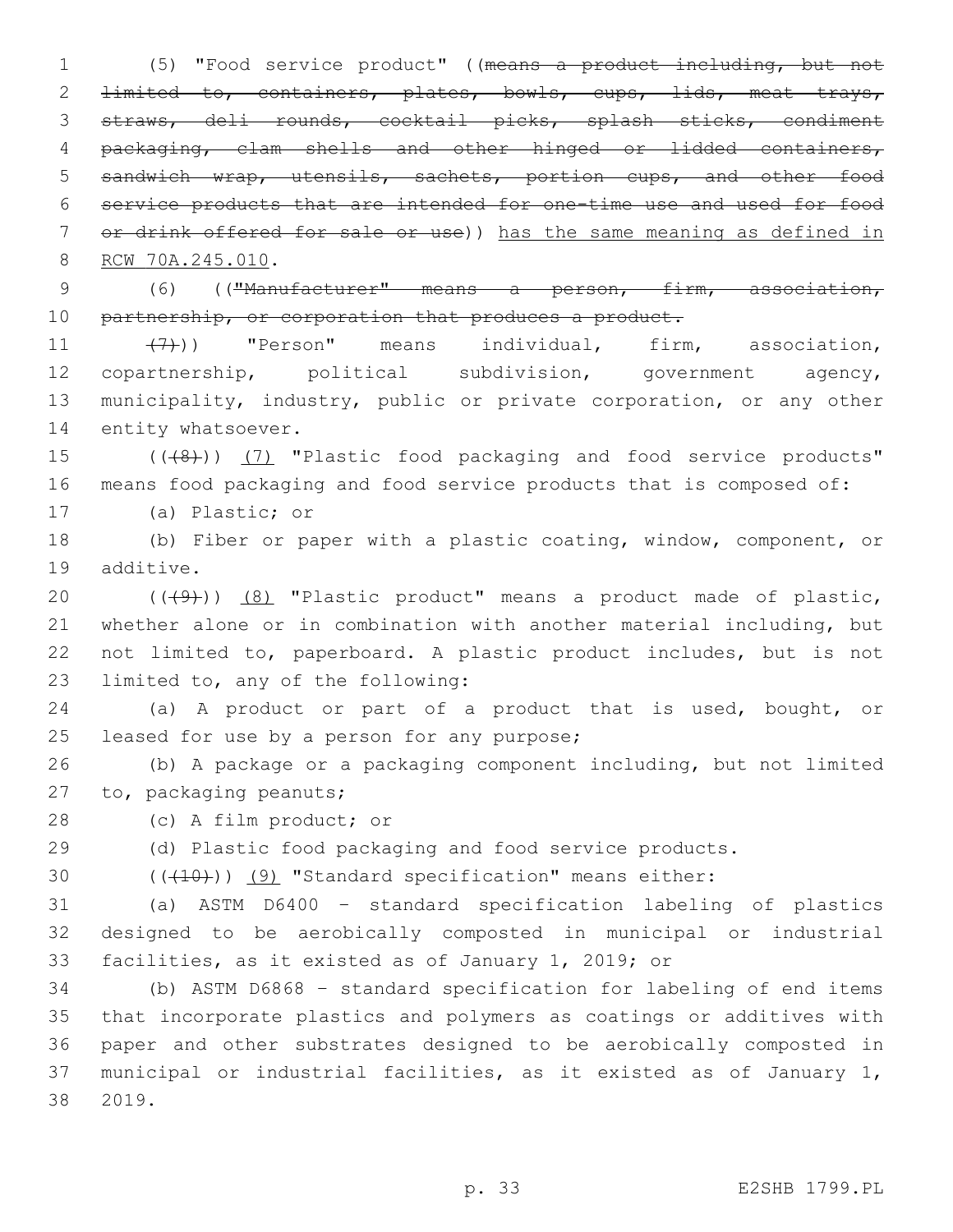1 (((11)(a) "Supplier" means a person, firm, association, 2 partnership, company, or corporation that sells, offers for sale, 3 offers for promotional purposes, or takes title to a product. 4 (b) "Supplier" does not include a person, firm, association, 5 partnership, company, or corporation that sells products to end users 6 as a retailer. 7 (12))) (10) "Utensil" means a product designed to be used by a 8 consumer to facilitate the consumption of food or beverages, 9 including knives, forks, spoons, cocktail picks, chopsticks, splash 10 sticks, and stirrers. 11 (11) "Department" means the department of ecology. 12 (12) "Producer" means the following person responsible for 13 compliance under this chapter for a product sold, offered for sale, 14 or distributed in or into this state: 15 (a) If the product is sold under the manufacturer's own brand or 16 lacks identification of a brand, the producer is the person who 17 manufactures the product; 18 (b) If the product is manufactured by a person other than the 19 brand owner, the producer is the person that is the licensee of a 20 brand or trademark under which a product is used in a commercial 21 enterprise, sold, offered for sale, or distributed in or into this 22 state, whether or not the trademark is registered in this state, 23 unless the manufacturer or brand owner of the product has agreed to 24 accept responsibility under this chapter; or 25 (c) If there is no person described in (a) and (b) of this 26 subsection over whom the state can constitutionally exercise 27 jurisdiction, the producer is the person who imports or distributes 28 the product in or into the state. 29 **Sec. 803.** RCW 70A.455.040 and 2019 c 265 s 4 are each amended to read as follows:30 31  $(1)((\overline{a}))$  A product labeled as "compostable" that is sold, 32 offered for sale, or distributed for use in Washington by a 33 ((supplier or manufacturer)) producer must:

 $34$  (( $\left(\frac{1}{1}\right)$ ) (a) Meet ASTM standard specification D6400;

 $35$  (( $(i+i)$ )) (b) Meet ASTM standard specification D6868; or

 $36$  ( $(\overrightarrow{\{\pm\pm\pm}}))$  (c) Be comprised of wood, which includes renewable 37 wood, or fiber-based substrate only;

38  $((+b))$   $(2)$  A product described in  $((+a)+(i)$  or  $(i)$  of this)) 39 subsection (1)(a) or (b) of this section must: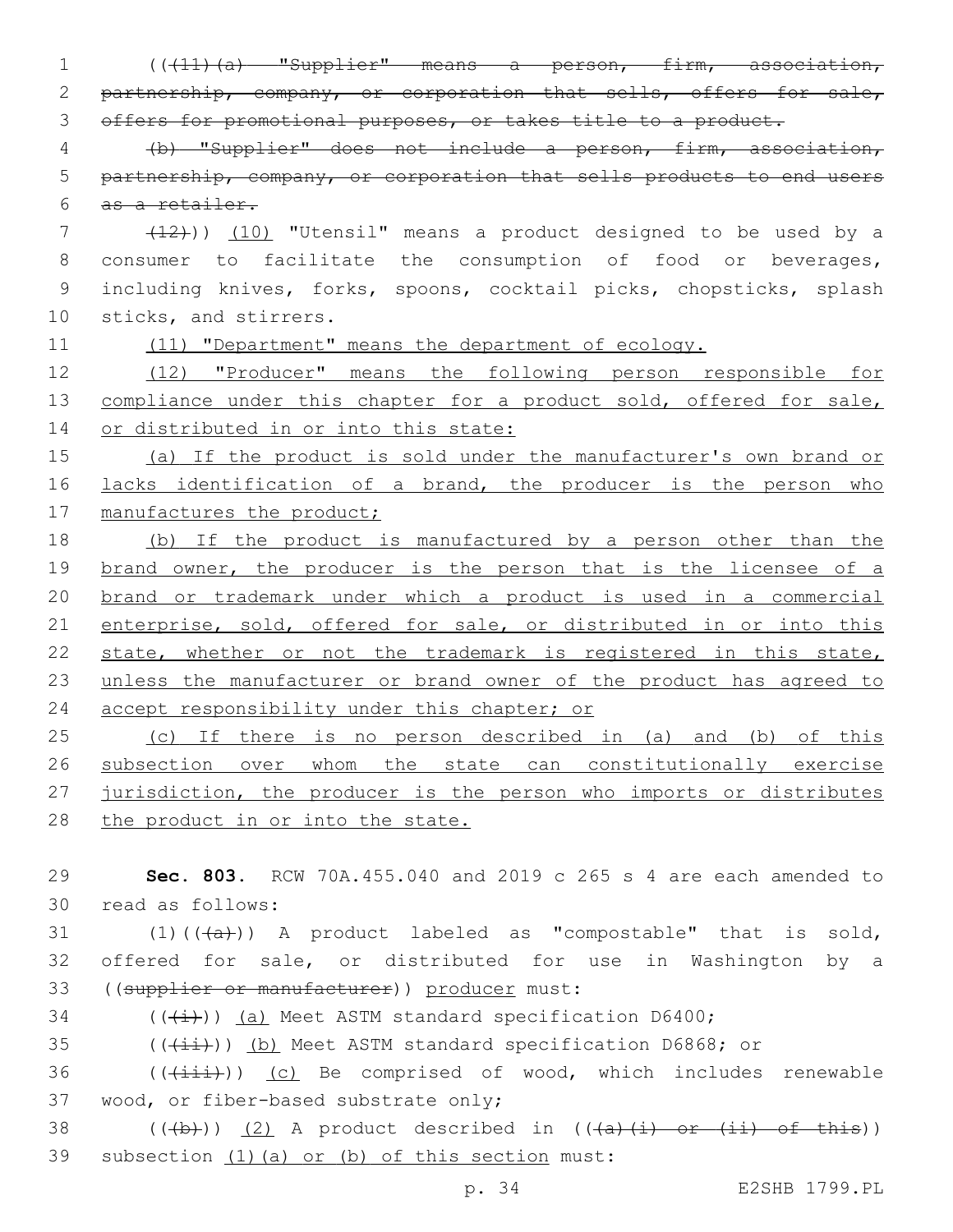1  $((\downarrow \downarrow))$  (a) Meet labeling requirements established under the 2 United States federal trade commission's guides; and

 $($   $($  $($  $\{$ ii $)$ ) $)$   $($ b) Feature labeling that:

4 (((A))) (i) Meets industry standards for being distinguishable 5 upon quick inspection in both public sorting areas and in processing 6 facilities;

7 (((B)) (ii) Uses a logo indicating the product has been 8 certified by a recognized third-party independent verification body 9 as meeting the ASTM standard specification; ((and

10 (C))) (iii) Displays the word "compostable," where possible, 11 indicating the product has been tested by a recognized third-party 12 independent body and meets the ASTM standard specification; and

13 (iv) Uses green, beige, or brown labeling, color striping, or 14 other green, beige, or brown symbols, colors, tinting, marks, or 15 design patterns that help differentiate compostable items from 16 noncompostable items.

17 (((2) A compostable product described in subsection (1)(a)(i) or 18 (ii) of this section must be considered compliant with the 19 requirements of this section if it:

20 (a) Has green or brown labeling;

21 (b) Is labeled as compostable; and

22 (c) Uses distinctive color schemes, green or brown color 23 striping, or other adopted symbols, colors, marks, or design patterns 24 that help differentiate compostable items from noncompostable 25 materials.))

26 **Sec. 804.** RCW 70A.455.050 and 2019 c 265 s 5 are each amended to 27 read as follows:

28 (1) A ((manufacturer or supplier)) producer of a film bag that 29 meets ASTM standard specification D6400 and is distributed or sold by 30 retailers must ensure that the film bag is readily and easily 31 identifiable from other film bags in a manner that is consistent with 32 the federal trade commission guides.

33 (2) For purposes of this section, "readily and easily 34 identifiable" products must meet the following requirements:

 (a) Be labeled with a certification logo indicating the bag meets the ASTM D6400 standard specification if the bag has been certified as meeting that standard by a recognized third-party independent 38 verification body;

39 (b) Be labeled in accordance with one of the following:

p. 35 E2SHB 1799.PL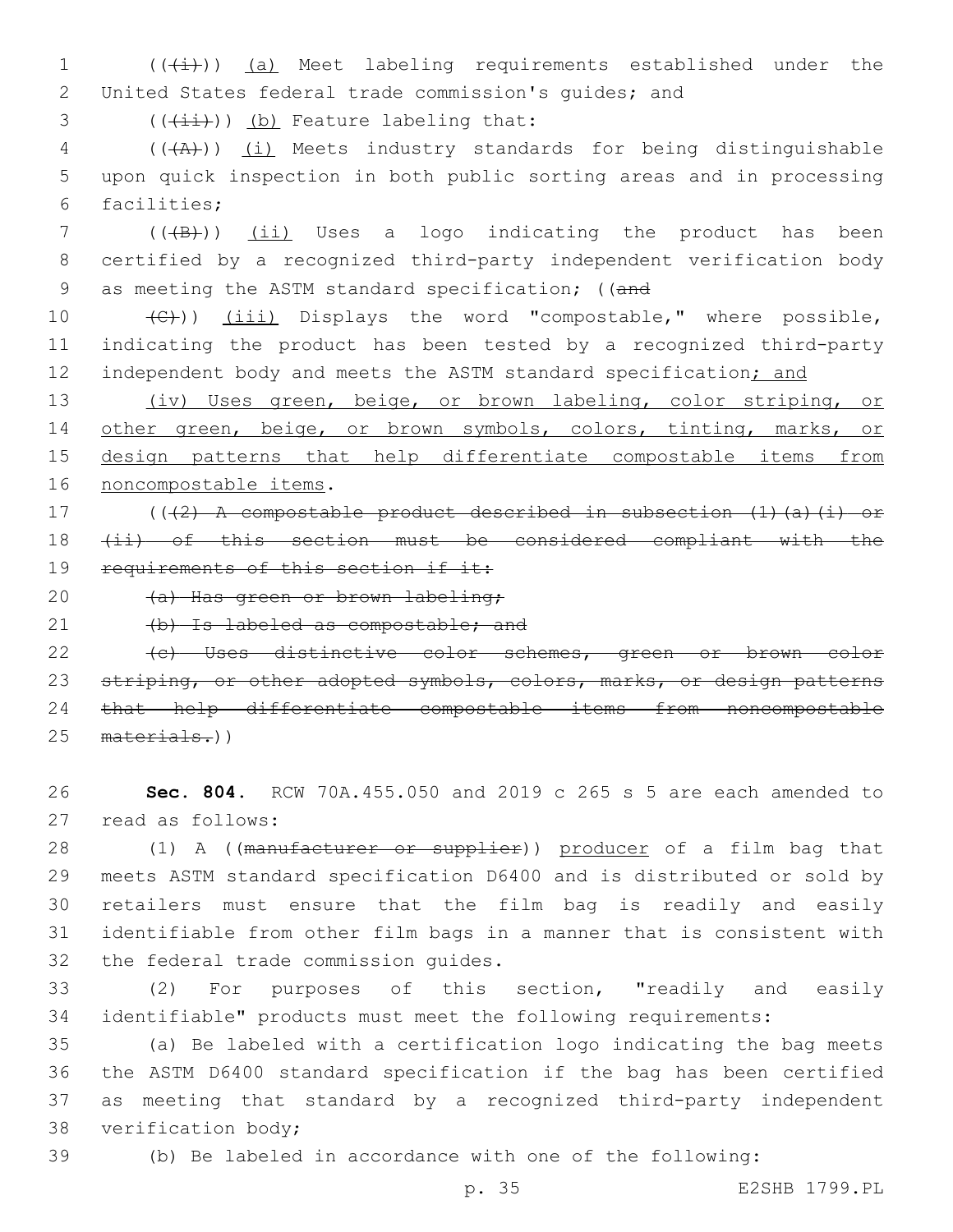(i) The bag is tinted or made of a uniform color of green, beige, or brown and labeled with the word "compostable" on one side of the bag and the label must be at least one inch in height; or

 (ii) Be labeled with the word "compostable" on both sides of the 5 bag and the label must be one of the following:

 (A) Green, beige, or brown color lettering at least one inch in 7 height; or

 (B) Within a contrasting green, beige, or brown color band of at least one inch in height on both sides of the bag with color 10 contrasting lettering of at least one-half inch in height; and

 (c) Meet industry standards for being distinguishable upon quick inspection in both public sorting areas and in processing facilities.

13 (3) If a bag is smaller than ((fourteen)) 14 inches by 14 ((fourteen)) 14 inches, the lettering and stripe required under subsection (2)(b)(ii) of this section must be in proportion to the 16 size of the bag.

 (4) A film bag that meets ASTM standard specification D6400 that is sold or distributed in this state may not display a chasing arrow resin identification code or recycling type of symbol in any form.

20 (5) A ((manufacturer or supplier)) producer is required to comply with this section only to the extent that the labeling requirements do not conflict with the federal trade commission guides.

 **Sec. 805.** RCW 70A.455.060 and 2020 c 20 s 1446 are each amended to read as follows:24

25 (1)(a) A ((manufacturer or supplier)) producer of plastic food service products or film products that meet ASTM standard specification D6400 or ASTM standard specification D6868 must ensure that the items are readily and easily identifiable from other plastic food service products or plastic film products in a manner that is consistent with the federal trade commission guides.

 (b) Film bags are exempt from the requirements of this section, and are instead subject to the requirements of RCW 70A.455.050.

 (2) For the purposes of this section, "readily and easily identifiable" products must:34

 (a) Be labeled with a logo indicating the product has been certified by a recognized third-party independent verification body 37 as meeting the ASTM standard specification;

 (b) Be labeled with the word "compostable," where possible, indicating the food packaging or film product has been tested by a

p. 36 E2SHB 1799.PL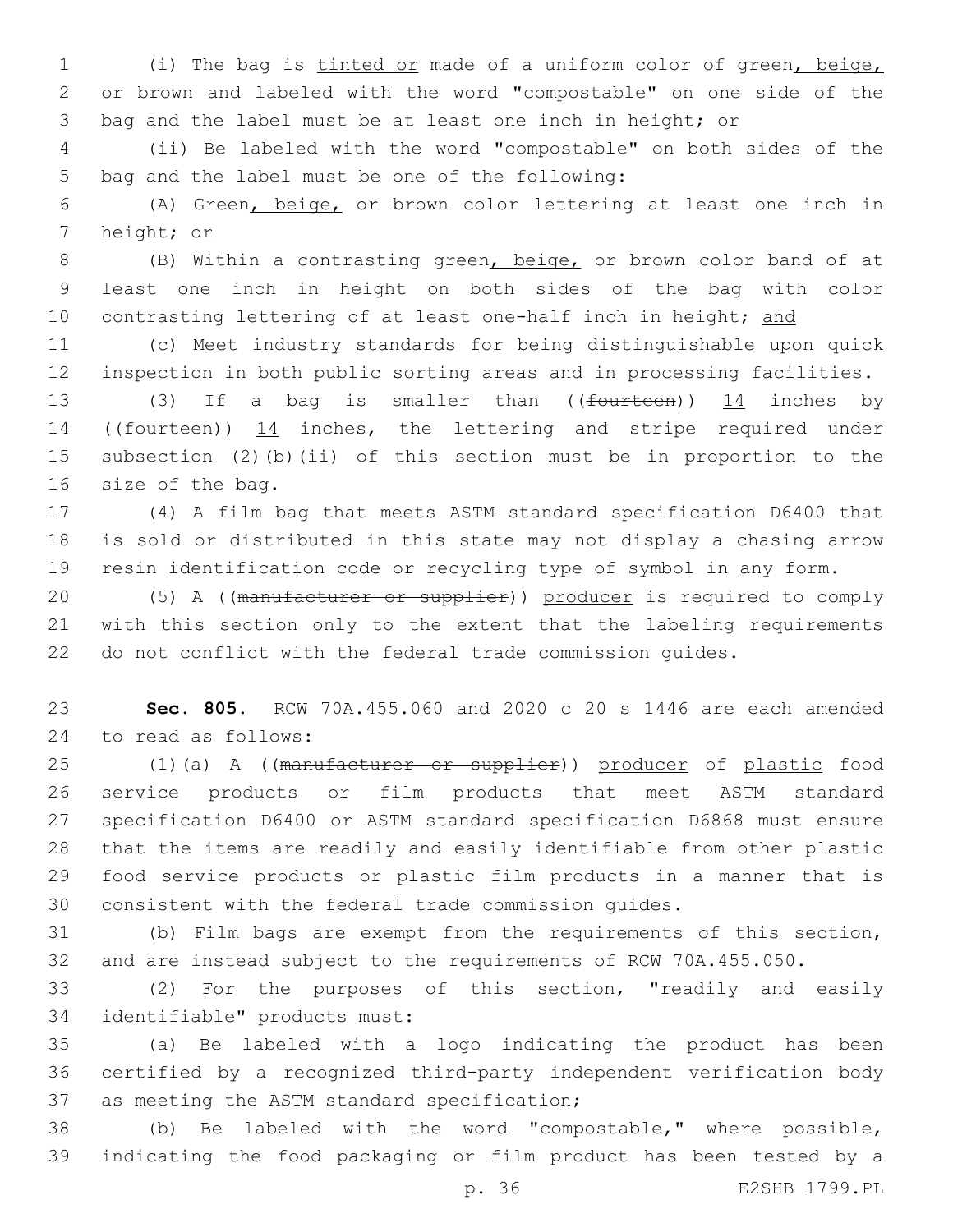1 recognized third-party independent body and meets the ASTM standard 2 specification; ((and))

 (c) Meet industry standards for being distinguishable upon quick 4 inspection in both public sorting areas and in processing facilities; (d) If the product is a plastic food service product or food contact film product, be at least partially colored or partially tinted green, beige, or brown, or have a green, beige, or brown 8 stripe or band at least .25 inches wide; and

9 (e) If the product is a nonfood contact film product, be at least 10 partially colored or partially tinted green or have a green stripe or 11 band at least .25 inches wide and display the word "compostable".

12 (3) ((A compostable product described in subsection (1) of this 13 section must be considered compliant with the requirements of this 14 section if it:

15 (a) Has green or brown labeling;

16 (b) Is labeled as compostable; and

 (c) Uses distinctive color schemes, green or brown color 18 striping, or other adopted symbols, colors, marks, or design patterns that help differentiate compostable items from noncompostable materials.

21  $(4)$ )) It is encouraged that each product described in subsection 22 (1) of this section  $($ :

23 (a) Display)) display labeling language via printing, embossing, 24 or compostable adhesive stickers using, when possible, either the 25 colors green, beige, or brown that contrast with background product 26 color for easy identification ( $\rightarrow$  or

27 (b) Be tinted green or brown)).

 $28$   $((+5+))$   $(4)$  Graphic elements are encouraged to increase 29 legibility of the word "compostable" and overall product distinction 30 that may include text boxes, stripes, bands, or a green, beige, or 31 brown tint of the product.

 ((( $6$ ))) (5) A ((manufacturer or supplier)) producer is required to comply with this section only to the extent that the labeling requirements do not conflict with the federal trade commission 35 quides.

36 **Sec. 806.** RCW 70A.455.070 and 2020 c 20 s 1447 are each amended to read as follows:37

38 (1) A ((manufacturer or supplier of film products or food service 39 products)) producer of plastic film bags sold, offered for sale, or

p. 37 E2SHB 1799.PL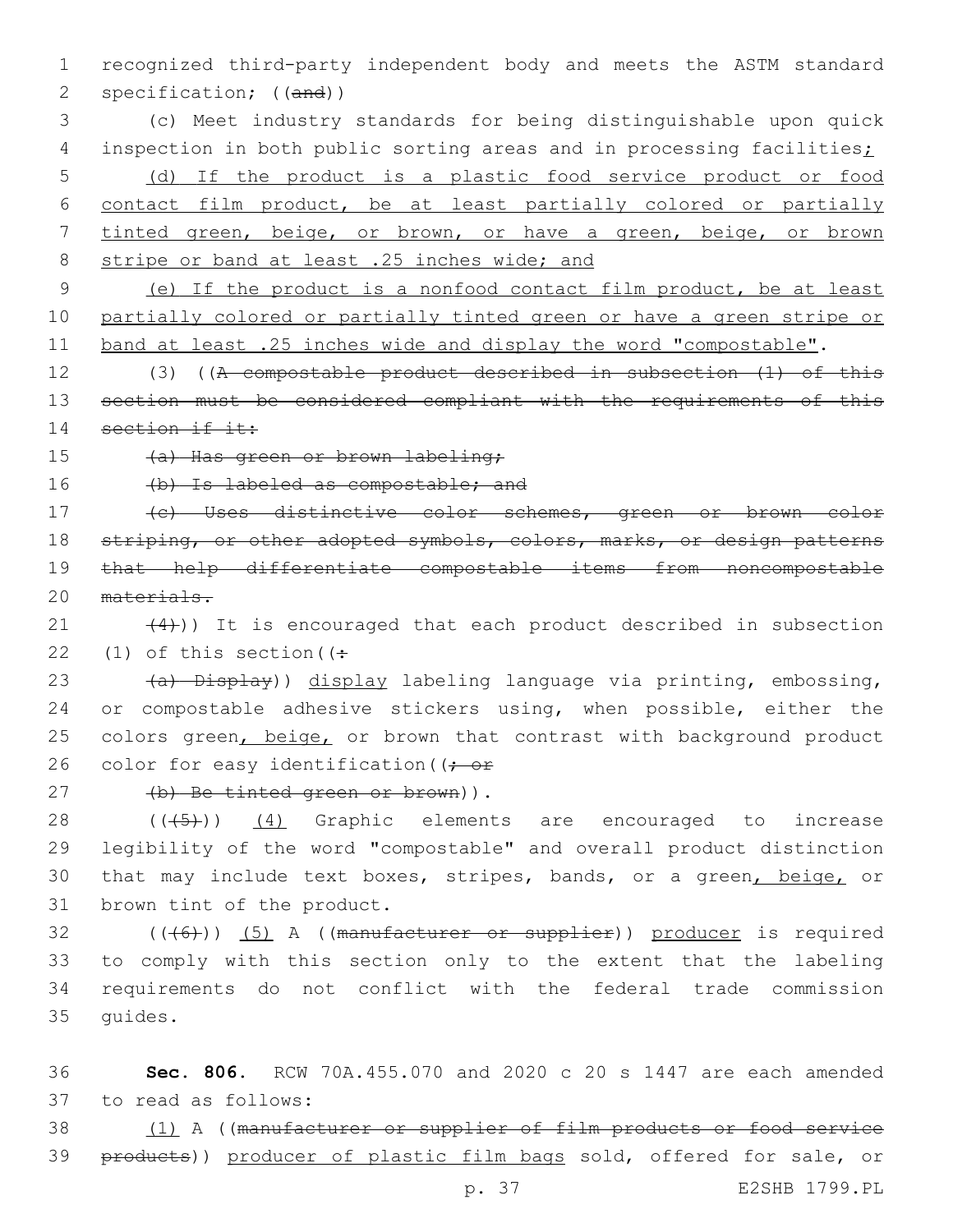1 distributed for use in Washington that does not meet the applicable 2 ASTM standard specifications provided in RCW 70A.455.050 ((and 3 70A.455.060)) is:

4 (((4))) (a) Prohibited from using tinting, color schemes, 5 labeling,  $((and))$  or terms that are required of products that meet 6 the applicable ASTM standard specifications under RCW 70A.455.050  $7 ((and 70A.455.060));$ 

8  $((+2))$  (b) Discouraged from using ((coloration,)) labeling, 9 images, and terms that may reasonably be anticipated to confuse 10 consumers into believing that noncompostable ((bags and food service 11 packaging)) products are compostable; and

12  $((\langle 3 \rangle)(c)$  Encouraged to use  $((\text{colocation}_r))$  labeling, images, 13 and terms to help consumers identify noncompostable bags ((and food 14 service packaging)) as either:  $((+a))$  (i) Suitable for recycling; or  $15$   $((+b))$   $(ii)$  necessary to dispose as waste.

16 (2) A producer of food service products, or plastic film products other than plastic film bags subject to subsection (1) of this section, sold, offered for sale, or distributed for use in Washington that does not meet the applicable ASTM standard specifications provided in RCW 70A.455.060 is:

21 (a) Prohibited from using labeling, or terms that are required of 22 products that meet the applicable ASTM standard specifications under 23 RCW 70A.455.060;

24 (b) Discouraged from using labeling, images, and terms that may 25 reasonably be anticipated to confuse consumers into believing that 26 noncompostable products are compostable; and

 (c) Encouraged to use tinting, coloration, labeling, images, and 28 terms to help consumers identify film products and food service packaging as either: (i) Suitable for recycling; or (ii) necessary to dispose as waste.

31 **Sec. 807.** RCW 70A.455.080 and 2019 c 265 s 8 are each amended to 32 read as follows:

33 (1) Upon the request by a person, including the department, a 34 ((manufacturer or supplier)) producer shall submit to that person or 35 the department, within ( $(n\text{inety})$ )  $\frac{90}{90}$  days of the request, 36 nonconfidential business information and documentation demonstrating 37 compliance with this chapter, in a format that is easy to understand 38 and scientifically accurate.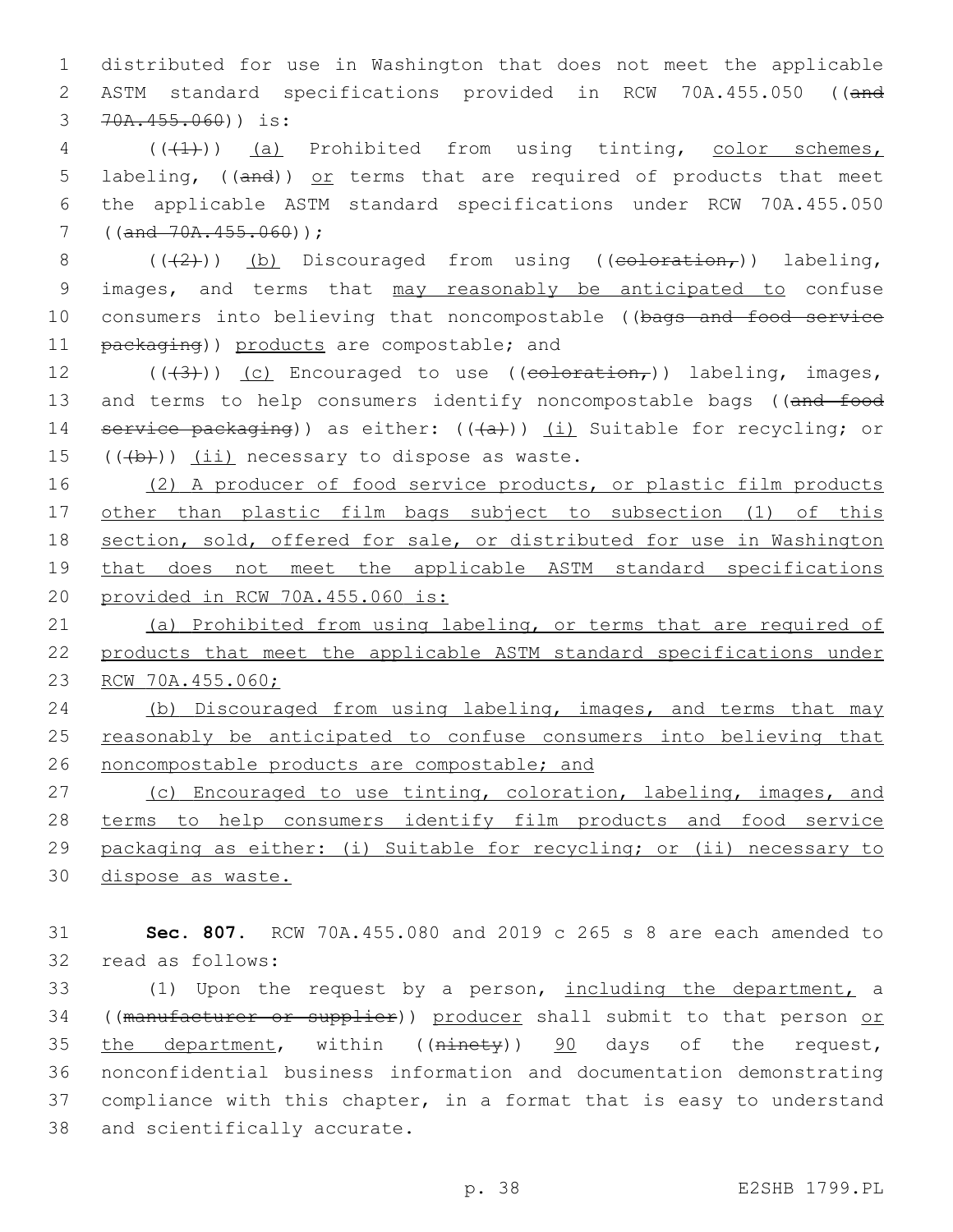(2) Upon request by a commercial compost processing facility, ((manufacturers)) producers of compostable products are encouraged to provide the facility with information regarding the technical aspects of a commercial composting environment, such as heat or moisture, in 5 which the ((manufacturer's)) producer's product has been field tested 6 and found to degrade.

7 **Sec. 808.** RCW 70A.455.090 and 2020 c 20 s 1448 are each amended 8 to read as follows:

9  $(1)$   $(a)$  The ((state, acting through the attorney general,)) 10 department and cities and counties have concurrent authority to 11 enforce this chapter and to issue and collect civil penalties for a 12 violation of this chapter, subject to the conditions in this section 13 and RCW 70A.455.100. An enforcing government entity may impose a 14 civil penalty in the amount of up to ((two thousand dollars)) \$2,000 15 for the first violation of this chapter, up to ((five thousand 16 dollars)) \$5,000 for the second violation of this chapter, and up to 17 ((ten thousand dollars)) \$10,000 for the third and any subsequent 18 violation of this chapter. If a ((manufacturer or supplier)) producer 19 has paid a prior penalty for the same violation to a different 20 government entity with enforcement authority under this subsection, 21 the penalty imposed by a government entity is reduced by the amount 22 of the payment.

 (b) The enforcement of this chapter must be based primarily on 24 complaints filed with the department and cities and counties. The department must establish a forum for the filing of complaints. 26 Cities, counties, or any person may file complaints with the 27 department using the forum, and cities and counties may review complaints filed with the department via the forum. The forum 29 established by the department may include a complaint form on the department's website, a telephone hotline, or a public outreach strategy relying upon electronic social media to receive complaints 32 that allege violations. The department, in collaboration with the cities and counties, must provide education and outreach activities to inform retail establishments, consumers, and producers about the requirements of this chapter.

36 (2) ((Any civil penalties collected pursuant to this section must 37 be paid to the office of the city attorney, city prosecutor, district 38 attorney, or attorney general, whichever office brought the action. 39 Penalties collected by the attorney general on behalf of the state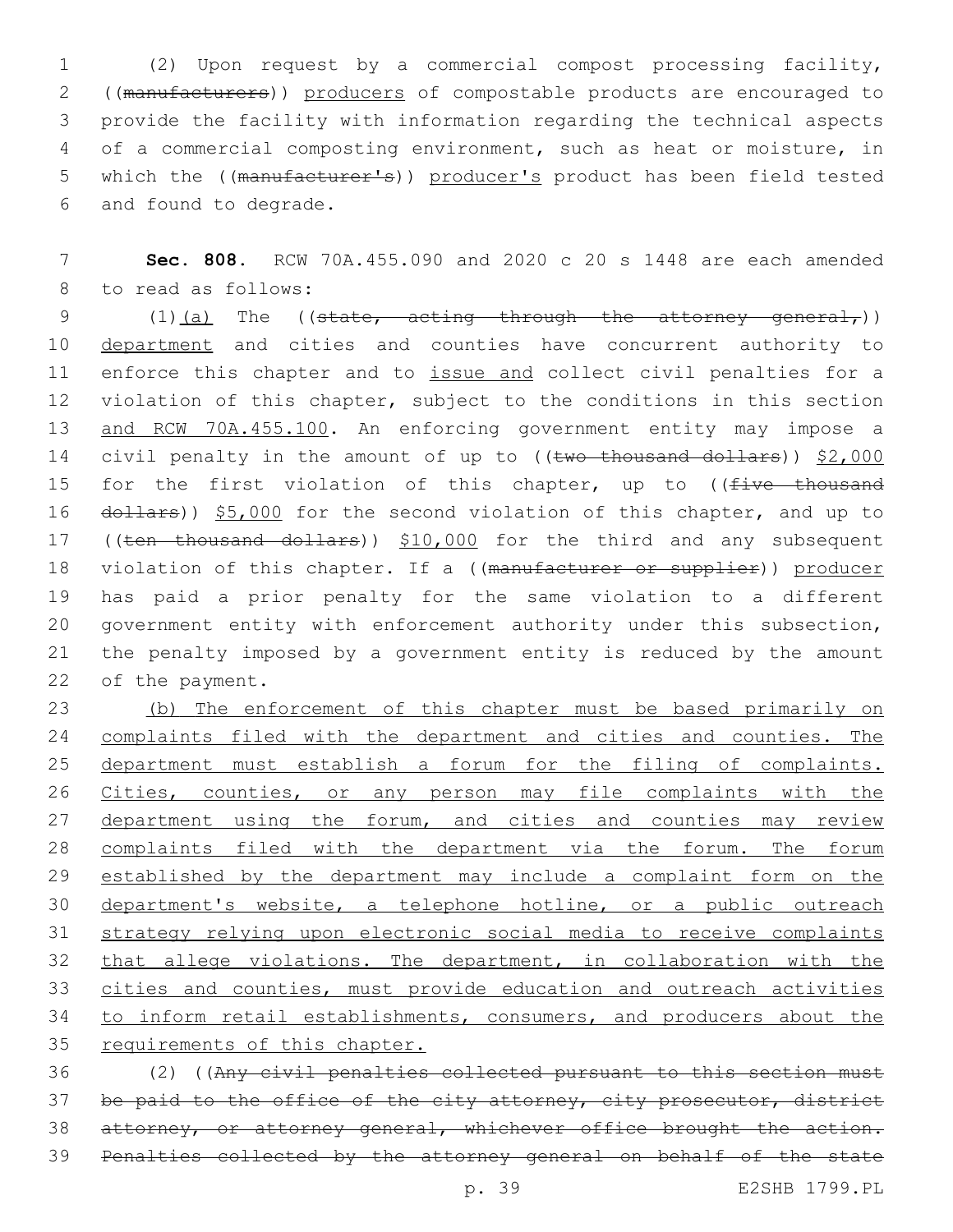1 must be deposited in the compostable products revolving account 2 created in RCW 70A.455.110)) Penalties issued by the department are 3 appealable to the pollution control hearings board established in chapter 43.21B RCW.4

5 (3) The remedies provided by this section are not exclusive and 6 are in addition to the remedies that may be available pursuant to 7 chapter 19.86 RCW or other consumer protection laws, if applicable.

8 (4) In addition to penalties recovered under this section, the 9 enforcing ((government entity)) city or county may recover reasonable 10 enforcement costs and attorneys' fees from the liable ((manufacturer 11 or supplier)) producer.

12 **Sec. 809.** RCW 70A.455.100 and 2020 c 20 s 1449 are each amended 13 to read as follows:

 ((Manufacturers and suppliers)) (1) Producers who violate the requirements of this chapter are subject to civil penalties described in RCW 70A.455.090. A specific violation is deemed to have occurred upon the sale of noncompliant product by stock-keeping unit number or unique item number. The repeated sale of the same noncompliant product by stock-keeping unit number or unique item number is 20 considered a single violation. ( $(A$  city, county, or the state))

21 (2)(a) A city or county enforcing a requirement of this chapter 22 must send a written notice and a copy of the requirements to a 23 noncompliant ((manufacturer or supplier)) producer of an alleged 24 violation, who will have ((ninety)) 90 days to become compliant. ((A 25 eity, county, or the state may assess a first penalty if the 26 manufacturer or supplier has not met the requirements ninety days 27 following the date the notification was sent. A city, county, or the 28 state))

29 (b) A city or county enforcing a requirement of this chapter may 30 assess a first penalty if the producer has not met the requirements 31 90 days following the date the notification was sent. A city or 32 county may impose second, third, and subsequent penalties on a 33 ((manufacturer or supplier)) producer that remains noncompliant with 34 the requirements of this chapter for every month of noncompliance.

35 (3) The department may only impose penalties under this chapter 36 consistent with the standards established in RCW 43.21B.300.

37 NEW SECTION. **Sec. 810.** A new section is added to chapter 38 70A.455 RCW to read as follows: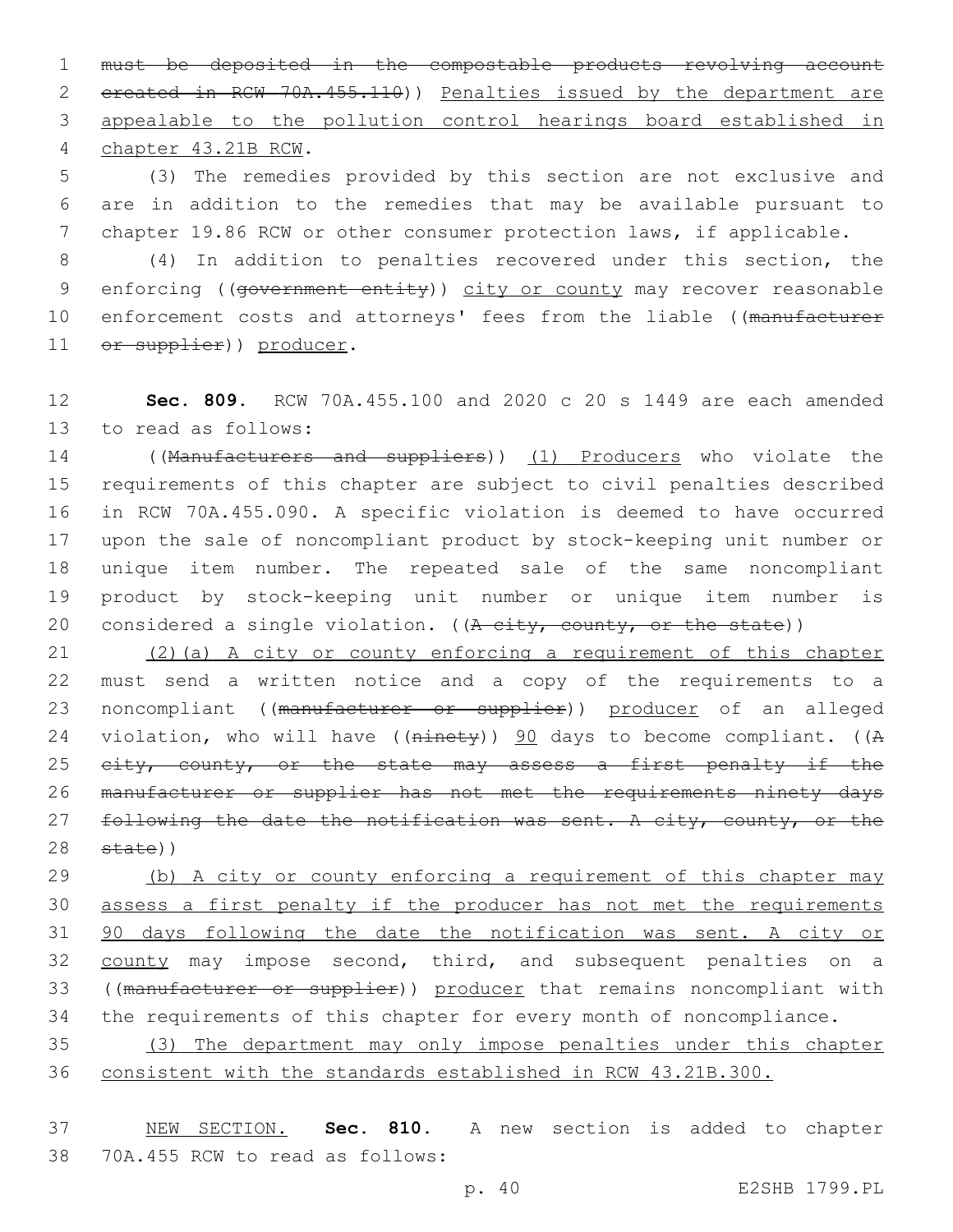(1) The department may adopt rules as necessary for the purpose of implementing, administering, and enforcing this chapter.

 (2) Producers of a product subject to RCW 70A.455.040, 70A.455.050, or 70A.455.060 must submit, under penalty of perjury, a declaration that the product meets the standards established under those sections of this chapter for the product. This declaration must 7 be submitted to the department:

 (a) By January 1, 2024, for a product that is or will be sold or distributed into Washington beginning January 1, 2024;

 (b) Prior to the sale or distribution of a product newly sold or distributed into Washington after January 1, 2024; and

 (c) Prior to the sale or distribution of a product whose method of compliance with the standards established in RCW 70A.455.040, 70A.455.050, or 70A.455.060 is materially changed from the method of compliance used at the last declaration submission under this 16 section.

 (3) The department must begin enforcing the requirements of this 18 chapter by July 1, 2024.

 **Sec. 811.** RCW 70A.455.030 and 2019 c 265 s 3 are each amended to 20 read as follows:

21 (1) Except as provided in this chapter, no ((manufacturer or 22 supplier)) producer may sell, offer for sale, or distribute for use in this state a plastic product that is labeled with the term "biodegradable," "degradable," "decomposable," "oxo-degradable," or any similar form of those terms, or in any way imply that the plastic product will break down, fragment, biodegrade, or decompose in a 27 landfill or other environment.

 (2) This section does not apply to biodegradable mulch film that meets the required testing and has the appropriate third-party certifications.30

 **Sec. 812.** RCW 43.21B.110 and 2021 c 316 s 41 and 2021 c 313 s 16 are each reenacted and amended to read as follows:

 (1) The hearings board shall only have jurisdiction to hear and decide appeals from the following decisions of the department, the director, local conservation districts, the air pollution control boards or authorities as established pursuant to chapter 70A.15 RCW, local health departments, the department of natural resources, the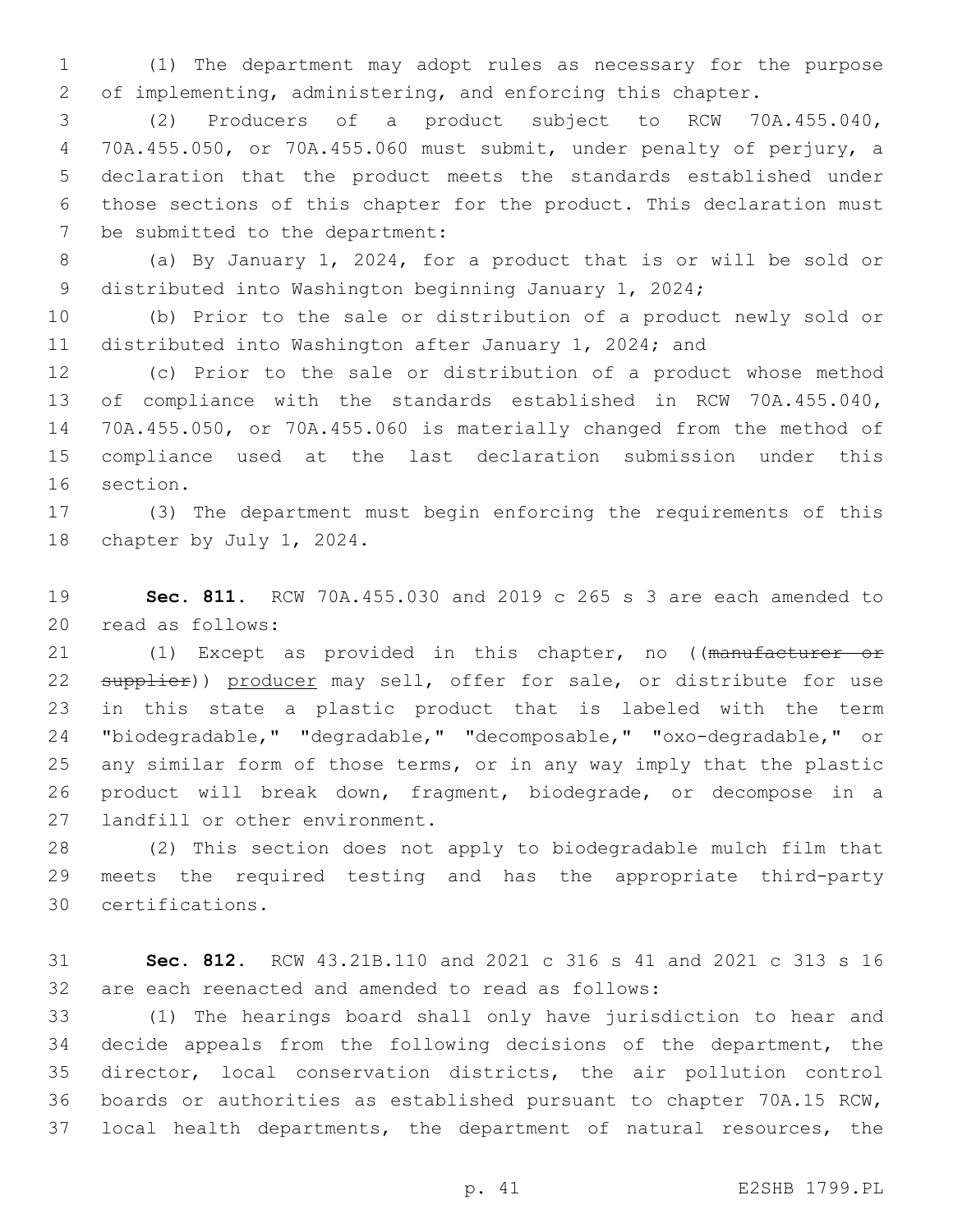department of fish and wildlife, the parks and recreation commission, and authorized public entities described in chapter 79.100 RCW:

 (a) Civil penalties imposed pursuant to RCW 18.104.155, 70A.15.3160, 70A.300.090, 70A.20.050, 70A.530.040, 70A.350.070, 70A.515.060, 70A.245.040, 70A.245.050, 70A.245.070, 70A.245.080, 70A.65.200, 70A.455.090, 76.09.170, 77.55.440, 78.44.250, 88.46.090, 90.03.600, 90.46.270, 90.48.144, 90.56.310, 90.56.330, and 90.64.102.

 (b) Orders issued pursuant to RCW 18.104.043, 18.104.060, 43.27A.190, 70A.15.2520, 70A.15.3010, 70A.300.120, 70A.350.070, 70A.245.020, 70A.65.200, 86.16.020, 88.46.070, 90.14.130, 90.46.250, 11 90.48.120, and 90.56.330.

 (c) Except as provided in RCW 90.03.210(2), the issuance, modification, or termination of any permit, certificate, or license by the department or any air authority in the exercise of its jurisdiction, including the issuance or termination of a waste disposal permit, the denial of an application for a waste disposal permit, the modification of the conditions or the terms of a waste disposal permit, or a decision to approve or deny an application for a solid waste permit exemption under RCW 70A.205.260.

 (d) Decisions of local health departments regarding the grant or denial of solid waste permits pursuant to chapter 70A.205 RCW.

 (e) Decisions of local health departments regarding the issuance and enforcement of permits to use or dispose of biosolids under RCW 24 70A.226.090.

 (f) Decisions of the department regarding waste-derived fertilizer or micronutrient fertilizer under RCW 15.54.820, and decisions of the department regarding waste-derived soil amendments 28 under RCW 70A.205.145.

 (g) Decisions of local conservation districts related to the denial of approval or denial of certification of a dairy nutrient management plan; conditions contained in a plan; application of any dairy nutrient management practices, standards, methods, and technologies to a particular dairy farm; and failure to adhere to the plan review and approval timelines in RCW 90.64.026.

 (h) Any other decision by the department or an air authority which pursuant to law must be decided as an adjudicative proceeding 37 under chapter 34.05 RCW.

 (i) Decisions of the department of natural resources, the department of fish and wildlife, and the department that are reviewable under chapter 76.09 RCW, and the department of natural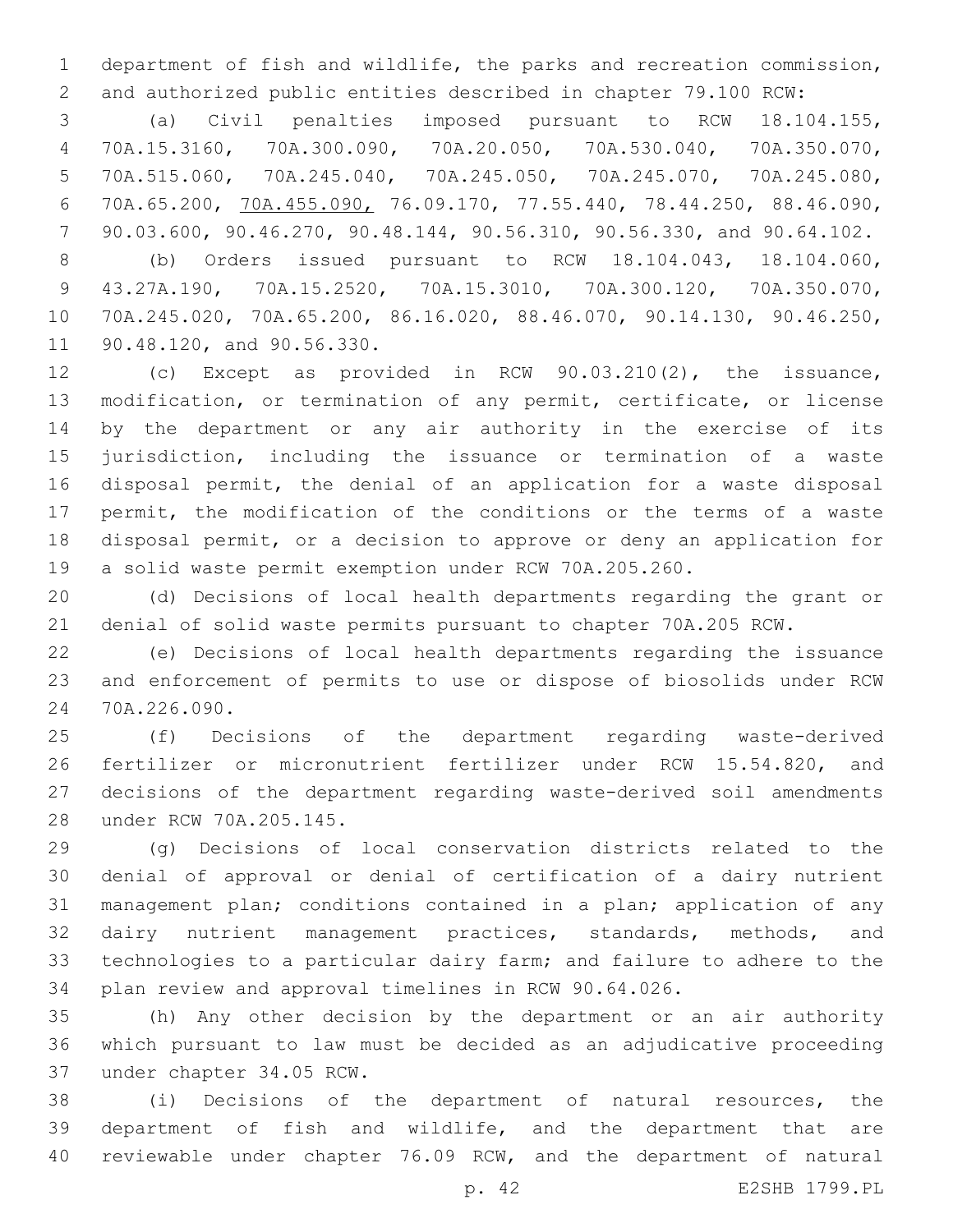resources' appeals of county, city, or town objections under RCW  $2, 76.09.050(7)$ .

 (j) Forest health hazard orders issued by the commissioner of public lands under RCW 76.06.180.4

 (k) Decisions of the department of fish and wildlife to issue, deny, condition, or modify a hydraulic project approval permit under chapter 77.55 RCW, to issue a stop work order, to issue a notice to comply, to issue a civil penalty, or to issue a notice of intent to 9 disapprove applications.

 (l) Decisions of the department of natural resources that are 11 reviewable under RCW 78.44.270.

 (m) Decisions of an authorized public entity under RCW 79.100.010 to take temporary possession or custody of a vessel or to contest the amount of reimbursement owed that are reviewable by the hearings 15 board under RCW 79.100.120.

 (n) Decisions of the department of ecology that are appealable under RCW 70A.245.020 to set recycled minimum postconsumer content for covered products or to temporarily exclude types of covered products in plastic containers from minimum postconsumer recycled 20 content requirements.

(o) Orders by the department of ecology under RCW 70A.455.080.

 (2) The following hearings shall not be conducted by the hearings 23 board:

 (a) Hearings required by law to be conducted by the shorelines 25 hearings board pursuant to chapter 90.58 RCW.

 (b) Hearings conducted by the department pursuant to RCW 70A.15.3010, 70A.15.3070, 70A.15.3080, 70A.15.3090, 70A.15.3100, 28 70A.15.3110, and 90.44.180.

 (c) Appeals of decisions by the department under RCW 90.03.110 30 and 90.44.220.

 (d) Hearings conducted by the department to adopt, modify, or 32 repeal rules.

 (3) Review of rules and regulations adopted by the hearings board shall be subject to review in accordance with the provisions of the 35 administrative procedure act, chapter 34.05 RCW.

 **Sec. 813.** RCW 43.21B.300 and 2021 c 316 s 42 and 2021 c 313 s 17 are each reenacted and amended to read as follows:

 (1) Any civil penalty provided in RCW 18.104.155, 70A.15.3160, 70A.205.280, 70A.300.090, 70A.20.050, 70A.245.040, 70A.245.050,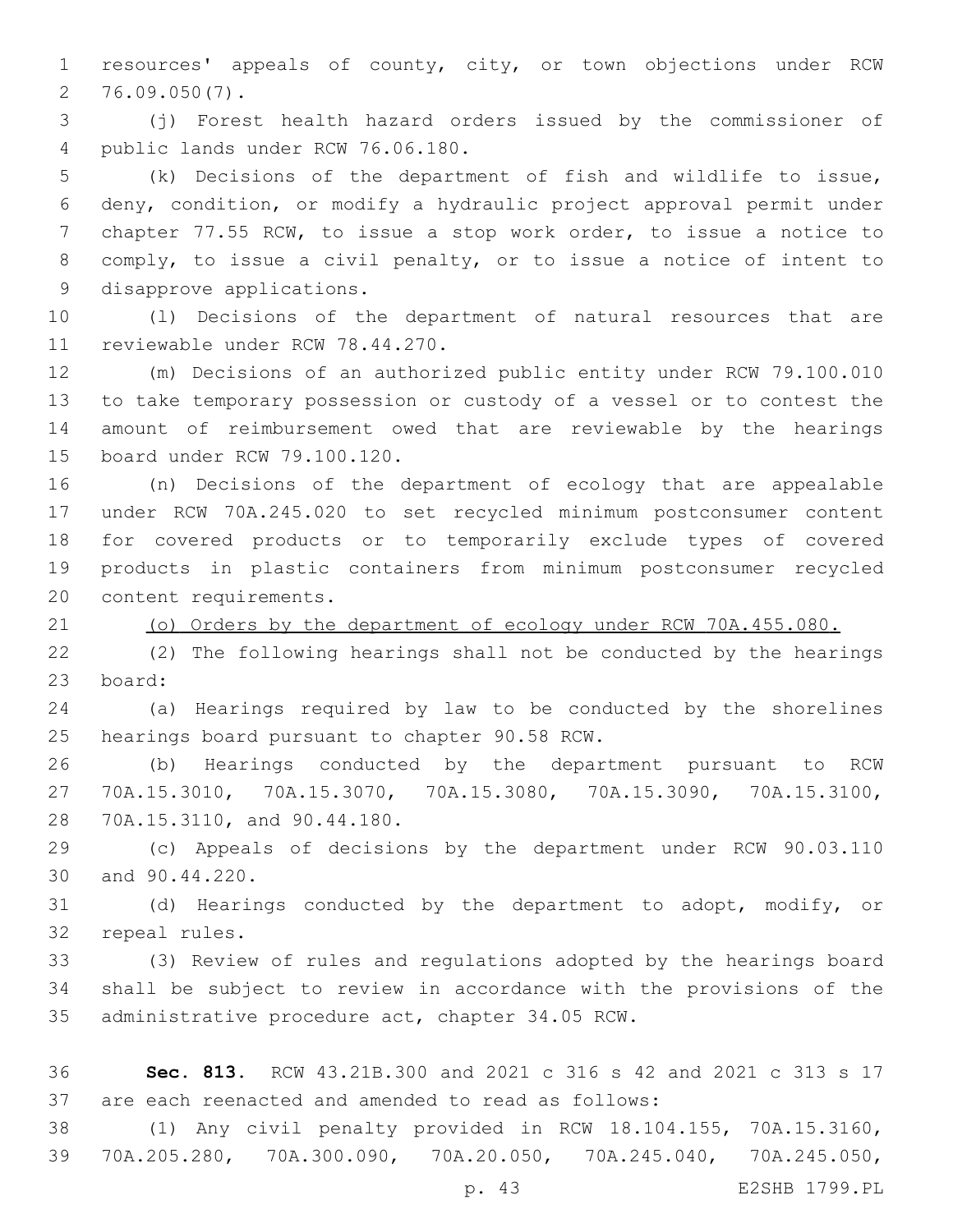70A.245.070, 70A.245.080, 70A.65.200, 70A.455.090, 88.46.090, 90.03.600, 90.46.270, 90.48.144, 90.56.310, 90.56.330, and 90.64.102 and chapter 70A.355 RCW shall be imposed by a notice in writing, either by certified mail with return receipt requested or by personal service, to the person incurring the penalty from the department or the local air authority, describing the violation with reasonable particularity. For penalties issued by local air authorities, within 8 (( $\text{thirty}$ ) 30 days after the notice is received, the person incurring the penalty may apply in writing to the authority for the remission 10 or mitigation of the penalty. Upon receipt of the application, the authority may remit or mitigate the penalty upon whatever terms the authority in its discretion deems proper. The authority may ascertain the facts regarding all such applications in such reasonable manner and under such rules as it may deem proper and shall remit or mitigate the penalty only upon a demonstration of extraordinary circumstances such as the presence of information or factors not 17 considered in setting the original penalty.

 (2) Any penalty imposed under this section may be appealed to the pollution control hearings board in accordance with this chapter if the appeal is filed with the hearings board and served on the 21 department or authority ( $(\text{thi}$ rty)) 30 days after the date of receipt by the person penalized of the notice imposing the penalty or 23 ((thirty)) 30 days after the date of receipt of the notice of disposition by a local air authority of the application for relief 25 from penalty.

(3) A penalty shall become due and payable on the later of:

27 (a) Thirty days after receipt of the notice imposing the penalty;

 (b) Thirty days after receipt of the notice of disposition by a local air authority on application for relief from penalty, if such 30 an application is made; or

 (c) Thirty days after receipt of the notice of decision of the 32 hearings board if the penalty is appealed.

 (4) If the amount of any penalty is not paid to the department 34 within  $((\text{thirty}))$  30 days after it becomes due and payable, the attorney general, upon request of the department, shall bring an action in the name of the state of Washington in the superior court of Thurston county, or of any county in which the violator does business, to recover the penalty. If the amount of the penalty is not 39 paid to the authority within ( $(\text{thirey})$ ) 30 days after it becomes due and payable, the authority may bring an action to recover the penalty

p. 44 E2SHB 1799.PL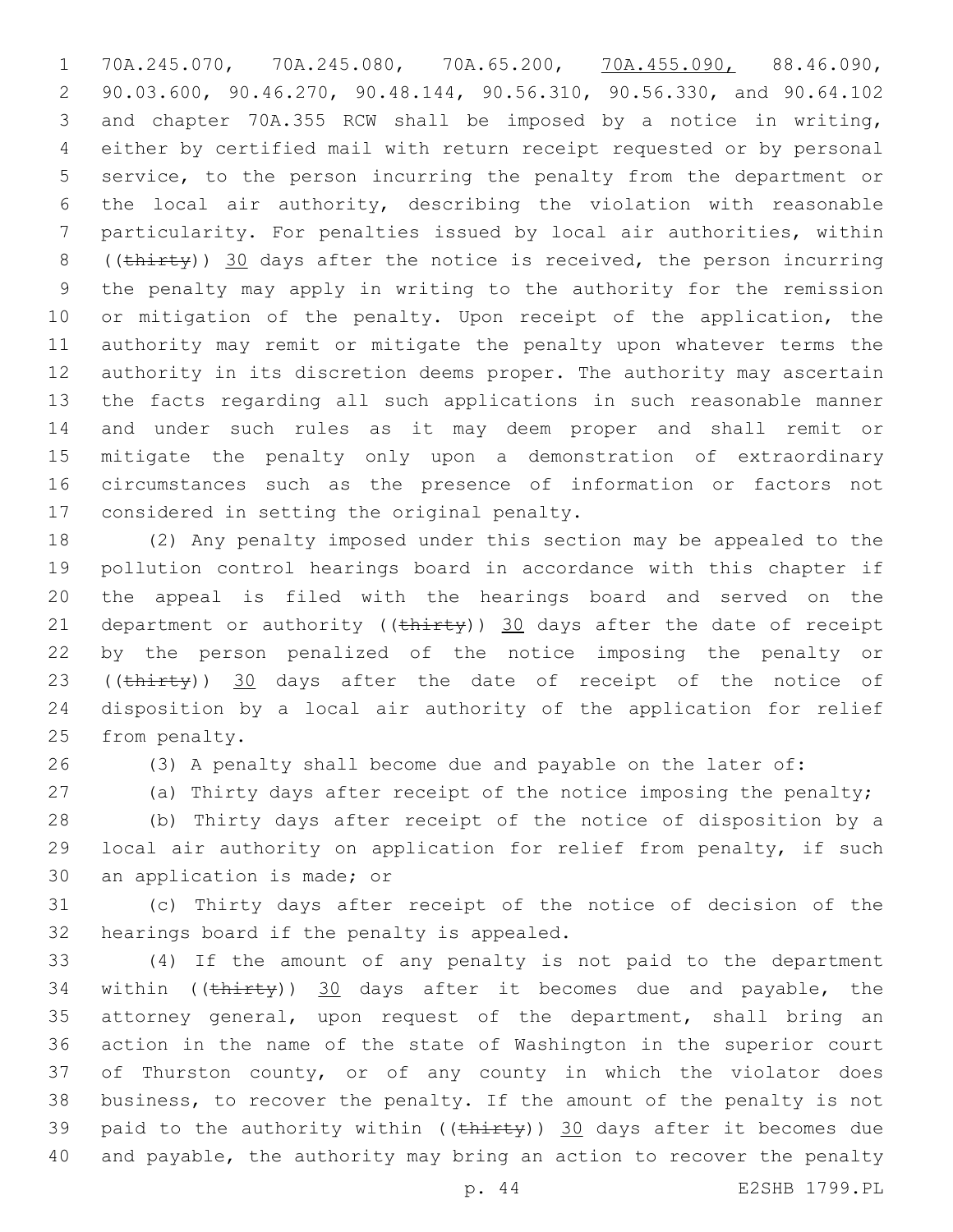in the superior court of the county of the authority's main office or of any county in which the violator does business. In these actions, the procedures and rules of evidence shall be the same as in an ordinary civil action.4

 (5) All penalties recovered shall be paid into the state treasury and credited to the general fund except those penalties imposed pursuant to RCW 18.104.155, which shall be credited to the reclamation account as provided in RCW 18.104.155(7), RCW 70A.15.3160, the disposition of which shall be governed by that provision, RCW 70A.245.040 and 70A.245.050, which shall be credited to the recycling enhancement account created in RCW 70A.245.100, RCW 70A.300.090, which shall be credited to the model toxics control operating account created in RCW 70A.305.180, RCW 70A.65.200, which shall be credited to the climate investment account created in RCW 70A.65.250, RCW 90.56.330, which shall be credited to the coastal protection fund created by RCW 90.48.390, and RCW 70A.355.070, which shall be credited to the underground storage tank account created by 18 RCW 70A.355.090.

#### **PART 9**

#### **Miscellaneous**

 NEW SECTION. **Sec. 901.** Sections 401, 402, and 405 of this act constitute a new chapter in Title 70A RCW.

 NEW SECTION. **Sec. 902.** Nothing in this act changes or limits the authority of the Washington utilities and transportation commission to regulate the collection of solid waste, including curbside collection of residential recyclable materials, nor does this section change or limit the authority of a city or town to provide the service itself or by contract under RCW 81.77.020.

 NEW SECTION. **Sec. 903.** The following acts or parts of acts are each repealed:

 (1) RCW 70A.455.110 (Compostable products revolving account) and 32 2020 c 20 s 1450 & 2019 c 265 s 11; and

 (2) RCW 70A.455.900 (Effective date—2019 c 265) and 2019 c 265 s 34 13.